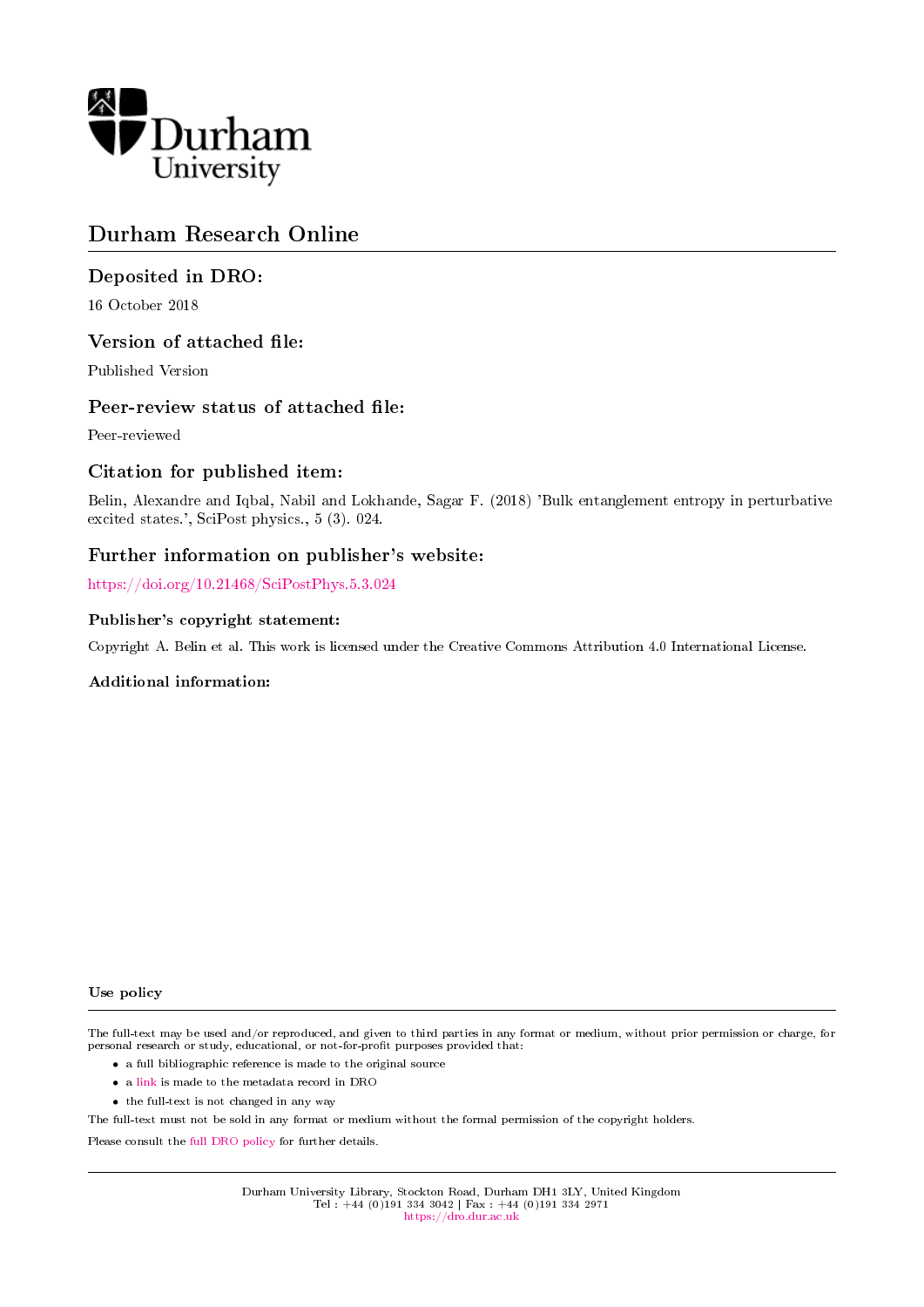# <span id="page-1-0"></span>**Bulk entanglement entropy in perturbative excited states**

**Alexandre Belin1***?* **, Nabil Iqbal2**† **and Sagar F. Lokhande1**◦

**1** Institute for Theoretical Physics, University of Amsterdam, Science Park 904, 1098 XH Amsterdam, The Netherlands **2** Centre for Particle Theory, Department of Mathematical Sciences, Durham University, South Road, Durham DH1 3LE, UK

> *?* [a.m.f.belin@uva.nl](mailto:a.m.f.belin@uva.nl) † [nabil.iqbal@durham.ac.uk](mailto:nabil.iqbal@durham.ac.uk) ◦ [sagar.f.lokhande@gmail.com](mailto:sagar.f.lokhande@gmail.com)

# **Abstract**

**We compute the bulk entanglement entropy across the Ryu-Takayanagi surface for a oneparticle state in a scalar field theory in AdS**<sup>3</sup> **. We work directly within the bulk Hilbert space and include the spatial spread of the scalar wavefunction. We give closed form expressions in the limit of small interval sizes and compare the result to a CFT computation of entanglement entropy in an excited primary state at large** *c***. Including the contribution from the backreacted minimal area, we find agreement between the CFT result and the FLM and JLMS formulas for quantum corrections to holographic entanglement entropy. This provides a non-trivial check in a state where the answer is not dictated by symmetry. Along the way, we provide closed-form expressions for the scalar field Bogoliubov coefficients that relate the global and Rindler slicings of AdS**<sup>3</sup> **.**

Copyright A. Belin *et al*. This work is licensed under the Creative Commons [Attribution 4.0 International License.](http://creativecommons.org/licenses/by/4.0/) Published by the SciPost Foundation.

Received 28-06-2018 Accepted 10-09-2018 Published 20-09-2018 updates doi:10.21468/[SciPostPhys.5.3.024](http://dx.doi.org/10.21468/SciPostPhys.5.3.024)



## **Contents**

|            | 1 Introduction<br><b>CFT</b> Calculation |       |                                                           | $\bf{2}$ |
|------------|------------------------------------------|-------|-----------------------------------------------------------|----------|
| $\bf{2}^-$ |                                          |       |                                                           | 4        |
|            | 2.1                                      |       | <b>Entanglement Preliminaries</b>                         | 4        |
|            | 2.2                                      |       | Entanglement in $CFT2$                                    | 5        |
|            | 2.3                                      |       | <b>Holographic CFTs</b>                                   | 6        |
|            |                                          |       | 2.4 The Small Interval Limit                              | 7        |
| 3          | <b>Bulk Kinematics</b>                   |       |                                                           | 9        |
|            | 3.1 Global Coordinates                   |       |                                                           | 9        |
|            |                                          | 3.1.1 | Mode Expansion of the Scalar Field                        | 10       |
|            |                                          |       | 3.1.2 Excited State and Backreaction                      | 10       |
|            | 3.2 AdS-Rindler Coordinates              |       | 12                                                        |          |
|            |                                          | 3.2.1 | <b>Rindler Mode Expansion and Bogoliubov Coefficients</b> | 13       |
|            |                                          | 3.2.2 | <b>Explicit Form of the Bogoliubov Coefficients</b>       | 15       |
|            |                                          |       |                                                           |          |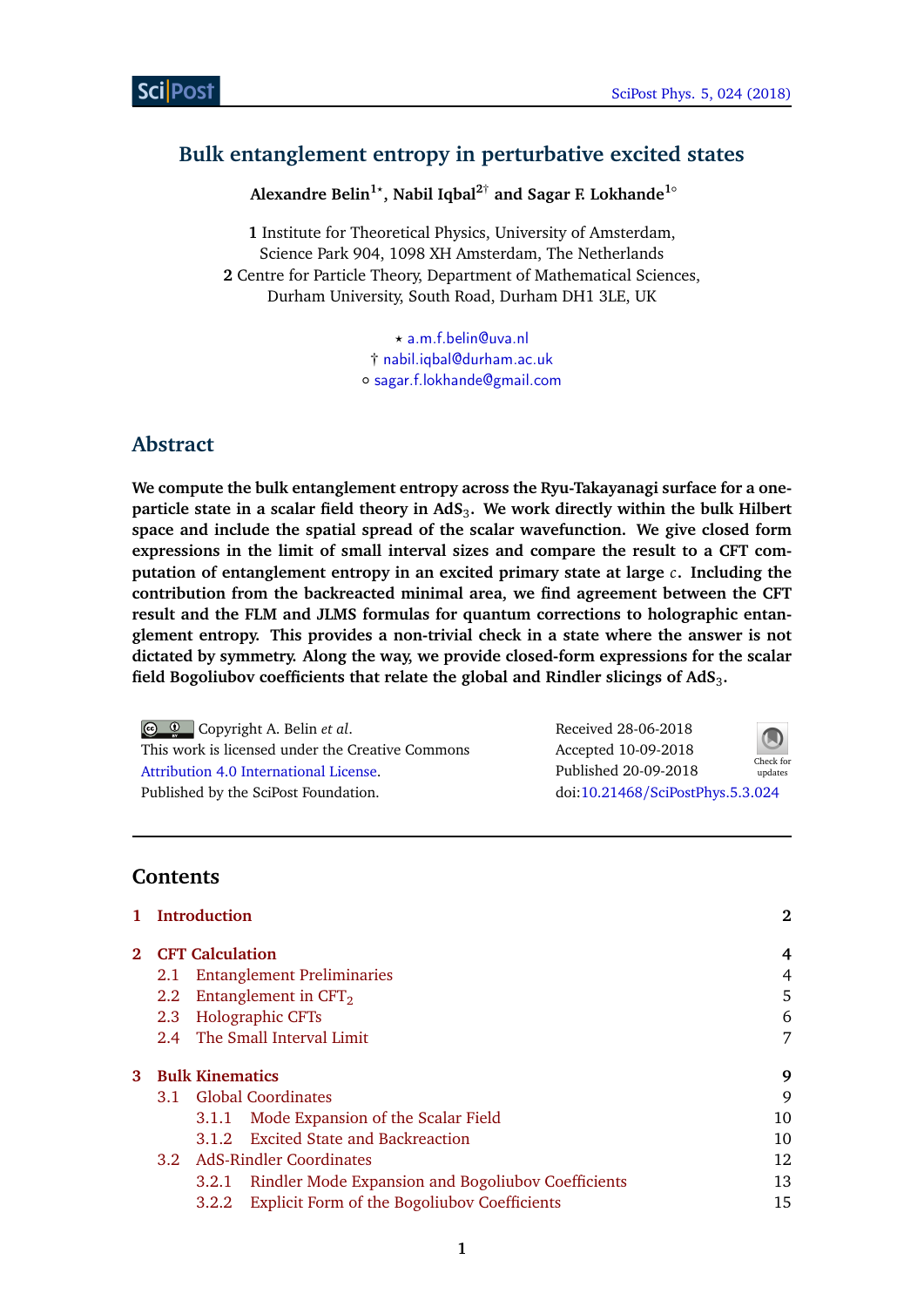| 4  |                                              | <b>Bulk Modular Hamiltonian</b> | 15 |
|----|----------------------------------------------|---------------------------------|----|
|    | 4.1                                          | Shift in Minimal Area           | 16 |
|    |                                              | 4.2 Bulk Modular Hamiltonian    | 17 |
| 5. | <b>Bulk Entanglement Entropy</b>             | 18                              |    |
|    |                                              | 5.1 The Small Interval Limit    | 20 |
|    |                                              | 5.2 The First Order Result      | 20 |
|    |                                              | 5.3 The Second Order Result     | 21 |
|    | 6 Conclusion and Outlook                     | 23                              |    |
|    |                                              | 6.1 Conclusion                  | 23 |
|    |                                              | 6.2 Outlook                     | 24 |
|    | A Computation of the Bogoliubov Coefficients | 26                              |    |
|    |                                              | A.1 Rindler Mode Functions      | 26 |
|    |                                              | A.2 Bogoliubov Coefficients     | 26 |
|    | <b>References</b>                            | 29                              |    |
|    |                                              |                                 |    |

## <span id="page-2-0"></span>**1 Introduction**

Large *N* and strong/weak dualities typically map quantum features of a given theory to classical structures in its dual. A particularly dramatic example of this phenomenon is given by holography and the AdS/CFT correspondence. At infinite *N*, holography maps quantum *entanglement* in a field theory – perhaps the most intrinsically quantum-mechanical property that one might imagine – to something as simple as the classical area of a minimal surface  $\gamma_A$  in its gravitational dual [[1](#page-29-1)]:

<span id="page-2-1"></span>
$$
S_{EE} = \frac{A(\gamma_A)}{4G_N}.
$$
 (1)

The simplicity and universality of this relationship, which relates two very primitive ideas on each side of the duality, has led to many practical applications as well as considerable insight into the inner workings of holography.

<span id="page-2-2"></span>If we now move away from strictly infinite *N*, the situation is slightly more complicated. The gravitational theory is no longer strictly classical, and the first quantum correction to equation [\(1\)](#page-2-1) in the bulk has been argued by Faulkner, Lewkowycz and Maldacena (FLM) to be [[2](#page-29-2)]:

$$
S_{\rm EE} = \frac{A(\gamma_A)}{4G_N} + S_{\rm bulk}(\Sigma_A),\tag{2}
$$

where  $\Sigma_A$  is a bulk spatial region contained between  $\gamma_A$  and the boundary, and  $S_{\text{bulk}}(\Sigma_A)$  is the *bulk* entanglement entropy of low energy perturbative degrees of freedom in the bulk, viewed as an effective quantum field theory. In other words, at finite *N* boundary entanglement splits apart into a classical area term and a *bulk* entanglement term. The generalization of this formula to all orders in  $N^{-1}$  was discussed in [[3,](#page-29-3)[4](#page-29-4)].

Jafferis, Lewkowycz, Maldacena and Suh (JLMS) extended equation [\(2\)](#page-2-2) to an operator equation in [[5](#page-29-5)] which reads

$$
K_{\text{CFT}} = \frac{\hat{A}}{4G_N} + K_{\text{bulk}},\tag{3}
$$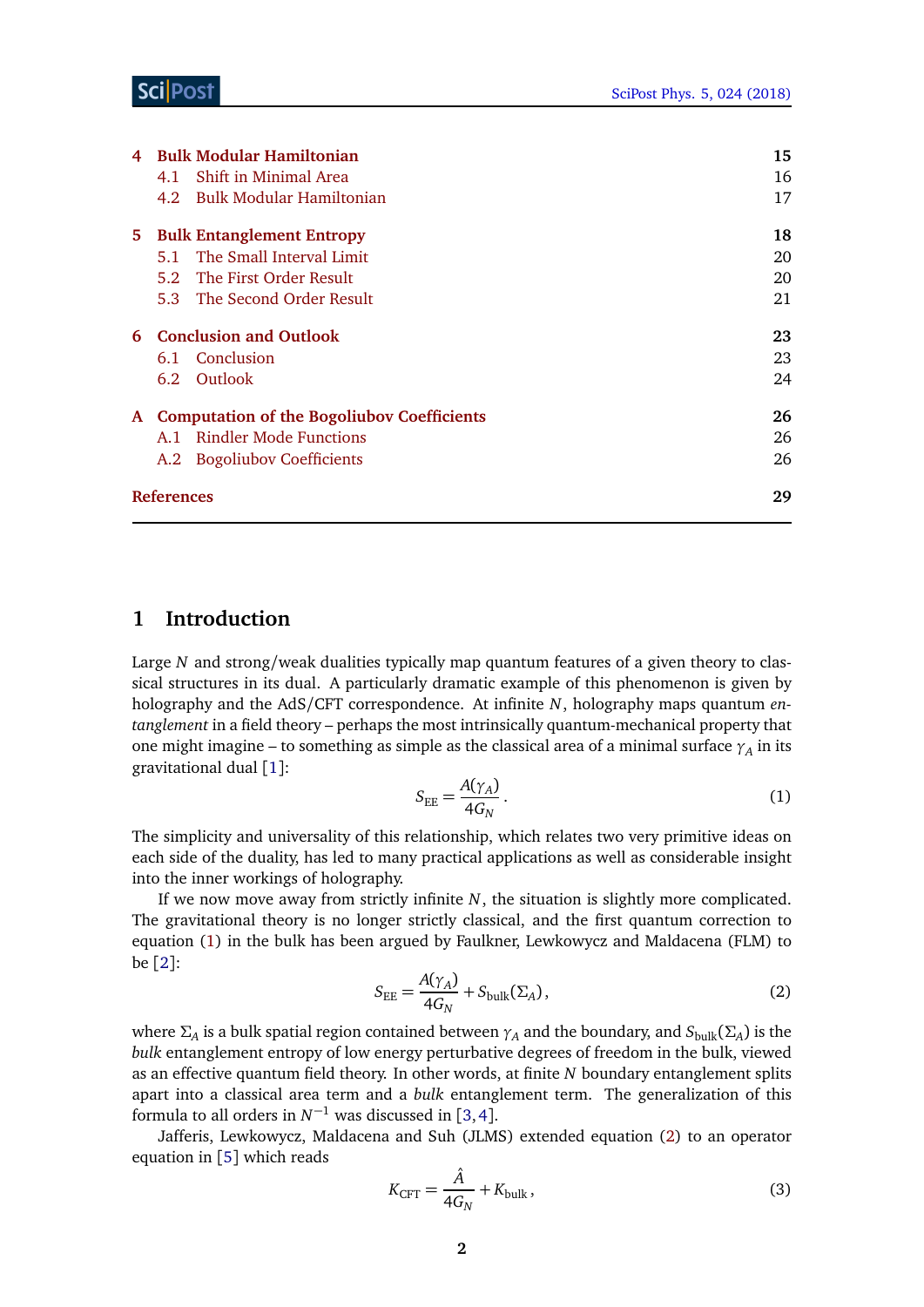where *K* is the modular Hamiltonian and *A*ˆ should now be understood as an area *operator*. This formula is valid as an operator equation on a subset of the full Hilbert space usually called the code subspace. The code subspace is the set of all states that can be accessed in the bulk perturbative quantum field theory around a fixed classical background.

The appearance of a bulk entanglement term (or a bulk modular Hamiltonian) means that the holographic dictionary is now sensitive to the bulk perturbative Hilbert space, and equation [\(2\)](#page-2-2) is thus a key tool in understanding how quantum degrees of freedom in the bulk can be encoded in the boundary [[6,](#page-29-6) [7](#page-29-7)]. It also uncovered a deep connection between quantum gravity and quantum error correction [[8,](#page-30-0) [9](#page-30-1)]. It is intriguing to speculate that the possibility of splitting the CFT entanglement entropy into a classical geometric piece and a bulk matter entanglement piece is a key feature for the emergence of (what we conventionally call) geometry from microscopic field-theoretical degrees of freedom.

However, despite the conceptual importance of equation [\(2\)](#page-2-2), to our knowledge it has been used in relatively few explicit computations of quantum corrections to entanglement entropy (see however  $[10, 11]$  $[10, 11]$  $[10, 11]$  $[10, 11]$  $[10, 11]$ ). Many direct calculations of quantum corrections to entanglement entropy instead study states that can be prepared by a path integral and proceed using a partition function approach  $\lceil 12 \rceil$  $\lceil 12 \rceil$  $\lceil 12 \rceil$  (see also  $\lceil 13-17 \rceil$  $\lceil 13-17 \rceil$  $\lceil 13-17 \rceil$  for CFT calculations) rather than directly tracing out states in the bulk Hilbert space. We believe this is largely due to the difficulty of explicitly computing bulk entanglement entropies.

Thus motivated, in this work we develop the tools required to directly apply the FLM relation in a non-trivial setting. In particular, we study a scalar field  $\phi$  in the bulk of AdS<sub>3</sub>, with a mass  $m$  that is  $O(1)$  in units of the AdS radius. We consider the lowest-energy excited state with a single  $\phi$  quantum sitting in the center of global AdS<sub>3</sub>. This state has an extended wave-function that fills the bulk of AdS; the energy of this wavefunction backreacts on the bulk geometry to create a conical deficit-like geometry, where the singularity at the center is smoothened out by the Compton wavelength of the particle. On the boundary, this state is simply the primary operator *O* dual to *φ*.

We then compute both sides of equation [\(2\)](#page-2-2) for a (small) interval of length *θ* in this excited state, subtracting the contribution from the vacuum. We thus obtain the leading quantum correction which is  $\mathcal{O}(1)$  in the large *c* limit. On the boundary this is done using CFT<sub>2</sub> techniques and large *c*-factorization. In the bulk, we compute both the shift in the minimal area due to the backreaction of the particle as well as the bulk entanglement entropy. The latter turns out to be a non-trivial exercise in bulk quantum field theory, as the spatial spread of the *φ* wavefunction polarizes the entanglement already present in the vacuum, creating extra entanglement across the bulk of  $AdS_3$ .

We compute this shift in entanglement entropy by explicitly constructing the perturbative reduced density matrix in the excited state, decomposing the action of the single-particle creation operator  $a^{\dagger}$  across the entangling region  $\Sigma_A$  and its complement. This requires the construction of the appropriate Bogoliubov coefficients, which we present in closed form. To the best of our knowledge, this is the first computation of these coefficients. The computation of the entanglement entropy is technically difficult, and the particular techniques that we use are feasible due to the symmetries of the conformal vacuum, which is tied to the vacuum modular Hamiltonian being a local operator in the bulk. In principle our techniques allow an explicit computation for all  $\theta$ , but in practice we were unable to perform the required analytic continuations away from the small *θ* limit, and so we express our final answers as an expansion in interval size.

Both from the bulk and boundary, we find the leading difference in entanglement entropy between the vacuum and the excited state to be:

<span id="page-3-0"></span>
$$
\Delta S_{\text{EE}} = h \frac{\theta^2}{3} - \left(\frac{\theta}{2}\right)^{8h} \frac{\Gamma\left(\frac{3}{2}\right) \Gamma(4h+1)}{\Gamma\left(4h+\frac{3}{2}\right)} + \cdots, \tag{4}
$$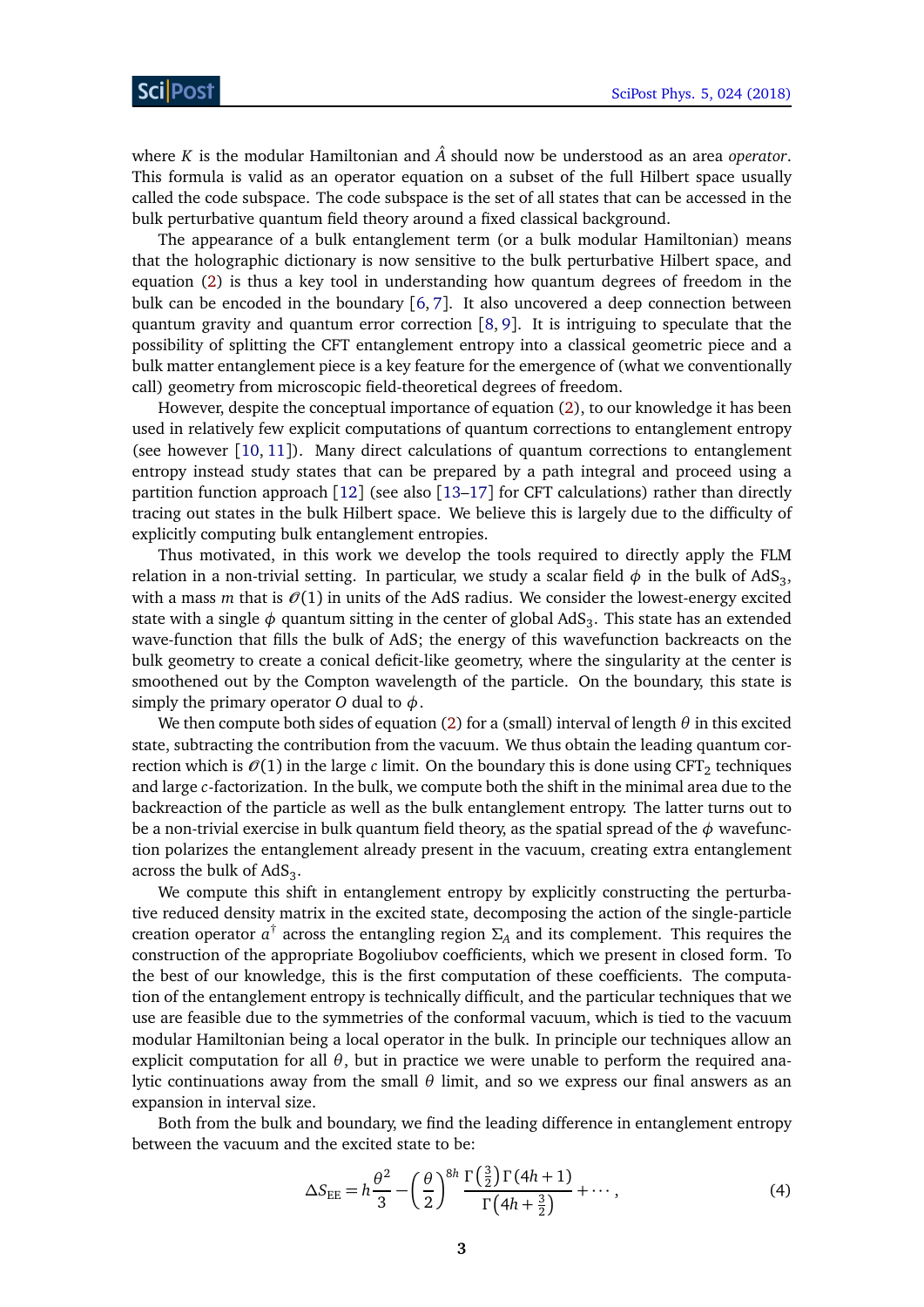where *θ* is the length of the interval and *h* the holomorphic conformal dimension of *O*. We have kept both the leading analytic and non-analytic dependence on *θ*. In the bulk and the boundary, the two types of terms above have a different physical origin, as we explain. This provides a non-trivial test of the FLM relation in a state where nothing is protected by symmetry. Interestingly, this agreement requires a non-trivial cancellation between the two terms in equation [\(2\)](#page-2-2), which is a manifestation of a bulk first law of entanglement.

While this agreement is satisfying, we anticipate that the machinery that we develop in performing this computation will have further concrete applications in an understanding of how information is encoded in the bulk and the boundary. We note that from the point of view of quantum field theory in the bulk, we are studying how the presence of a *localized* and perturbative quantum excitation shifts the entanglement pattern of the vacuum; we are not aware of much previous work in this regard (see however [[18](#page-30-7)] where similar ideas were explored in the context of a local quench). We would also like to emphasize that we are focussing on quantum low-energy excitations of the bulk, which is different from the heavy state computation [[19](#page-30-8)] or the coherent states [[20,](#page-30-9) [21](#page-30-10)].

This paper is organized as follows. In Section [2](#page-4-0) we begin by presenting the CFT computation of the entanglement entropy using large-*c* factorization. In Section [3](#page-9-0) we explain in detail the bulk setup, constructing the single-particle state and computing its backreaction on the geometry. We also explain the different coordinate systems that will be used and compute the Bogoliubov coefficients used to express the scalar field in each of them. In Section [4](#page-15-1) we study the vacuum modular Hamiltonian in the single particle state; this is an instructive application of some of the technology and it provides intermediate results that are necessary for the final calculation. Finally in Section [5](#page-18-0) we explicitly compute the reduced density matrix of the single-particle state and compute the entanglement entropy. We conclude with some directions for future work. Details of the computation of the Bogoliubov coefficients are relegated to an Appendix.

# <span id="page-4-0"></span>**2 CFT Calculation**

#### <span id="page-4-1"></span>**2.1 Entanglement Preliminaries**

Consider a quantum system in a state  $|\psi\rangle$  with Hilbert space  $\mathcal{H}$ . Now imagine dividing the Hilbert space into two subsystems,  $A$  and its complement  $\overline{A}$ . To characterise the entanglement between *A* and its complement, we define the reduced density matrix

$$
\rho_A \equiv \text{Tr}_{\bar{A}} |\psi\rangle \langle \psi| \,. \tag{5}
$$

There are several measures of entanglement and perhaps the most famous of them all is the entanglement entropy, which is the Von Neumann entropy of the reduced density matrix

$$
S_{\rm EE} = -\text{Tr}\rho_A \log \rho_A. \tag{6}
$$

There are other measures of entanglement, such as for example the Rényi entropies

$$
S_n \equiv \frac{1}{1-n} \log \text{Tr} \rho_A^n. \tag{7}
$$

The use of the Rényi entropies is twofold. First, the set of all Rényi entropies is the most complete basis-independent description of the reduced density matrix  $\rho_A$  since the Rényi entropies are the moments of its eigenvalue distribution. Second, a direct computation of the entanglement entropy is usually difficult in quantum field theory but one can circumvent this problem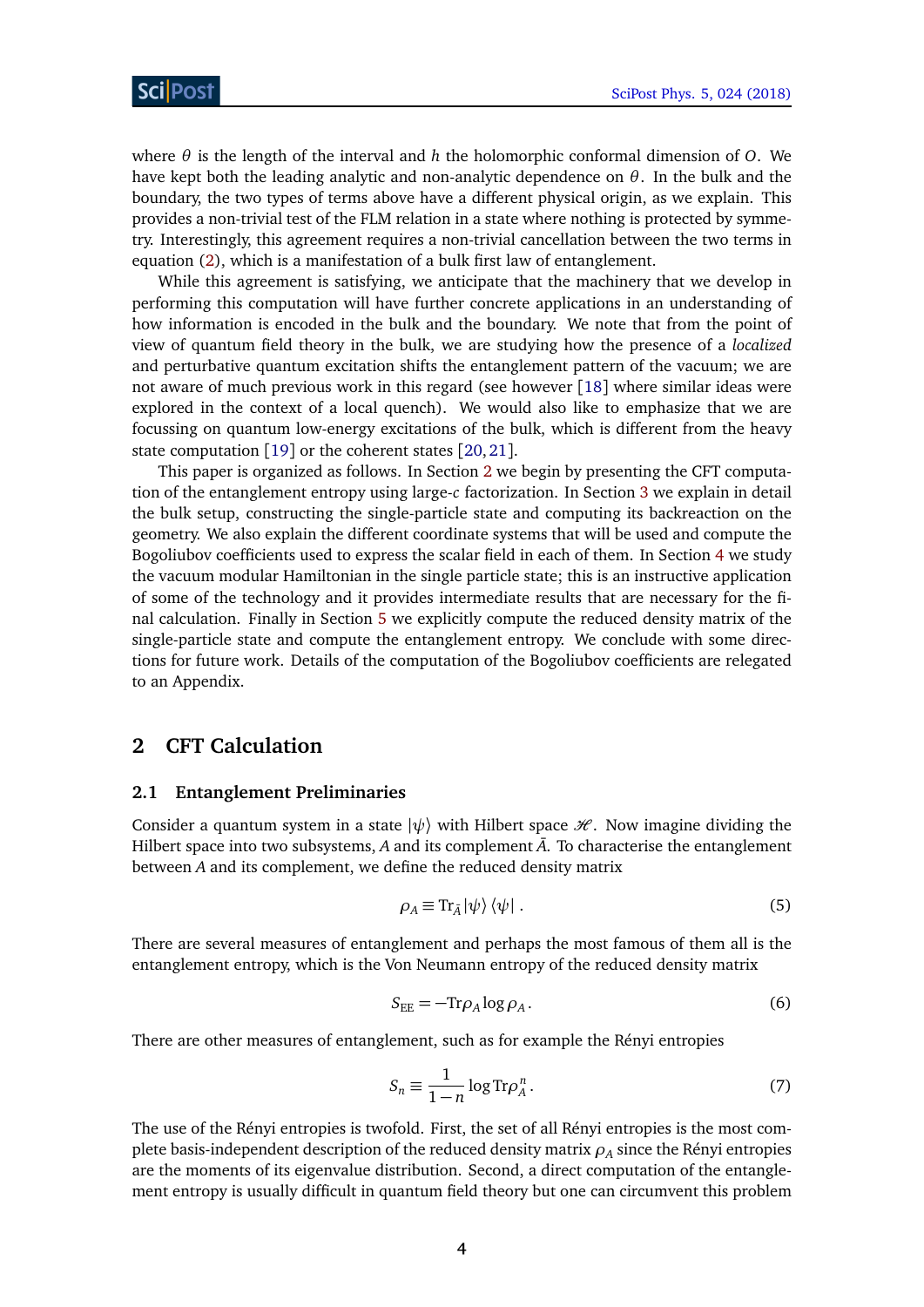by the replica trick [[22,](#page-30-11)[23](#page-31-0)]. One computes the Rényi entropies for all *n* and then analytically continues in *n* to obtain the entanglement entropy:

$$
S_{\rm EE} = \lim_{n \to 1} S_n \,. \tag{8}
$$

In this paper, we will be interested in calculating entanglement entropies in two-dimensional conformal field theories, which we now describe in more detail.

## <span id="page-5-0"></span>**2.2 Entanglement in CFT**<sub>2</sub>

We start by describing the general machinery for computing the entanglement entropy of excited states in arbitrary two-dimensional CFTs, and only later specialize to holographic theo-ries. We will review the important points of [[23,](#page-31-0) [24](#page-31-1)]. Consider a two dimensional CFT  $\mathscr C$  in a state  $|\psi\rangle$ . We take the CFT to live on a circle of unit radius parameterized by a coordinate  $\varphi$ , and we define subsytem *A* to be the spatial interval

$$
A: \varphi \in [0, \theta]. \tag{9}
$$

We would like to understand the entanglement between the region *A* and its complement for a class of states  $|\psi\rangle$ . The states we will consider are those obtained by acting with a primary operator on the vacuum, namely

<span id="page-5-1"></span>
$$
|\psi\rangle = O(0)|0\rangle , \qquad (10)
$$

for a Virasoro primary operator *O* with dimensions  $(h,\bar{h}).$  The dual state is given by $^1$  $^1$ 

$$
\langle \psi | = \lim_{z \to \infty} \langle 0 | O(z) z^{2h} \bar{z}^{2\bar{h}}. \tag{11}
$$

A direct computation of entanglement entropy is often too difficult so one generally proceeds with the replica trick. For two-dimensional CFTs, this is done by considering the orbifold CFTs  $\mathscr{C}^{\otimes n}/\mathbb{Z}_n$ , in which case the Rényi entropies are defined as correlation functions of local operators (twist operators) [[22,](#page-30-11)[23,](#page-31-0)[25](#page-31-2)]:

$$
S_n = \frac{1}{1-n} \log \langle O^{\otimes n} | \sigma_n(0,0) \bar{\sigma}_n(0,\theta) | O^{\otimes n} \rangle . \tag{12}
$$

It is important to note that the operator *O* that created the state is now raised to the *n*-th power [[24](#page-31-1)]. This occurred because the replica trick instructs us to prepare *n* copies of the state. In quantum field theory, the entanglement and Rényi entropies are UV-divergent quantities. We will be interested in computing UV-finite quantities, and for this reason we will compute the difference of entanglement entropies between the excited state and the vacuum. We have

$$
\Delta S_n \equiv S_n^{\text{ex}} - S_n^{\text{vac}} = \frac{1}{1-n} \log \frac{\text{Tr}\rho_A^n}{\text{Tr}\rho_{A,\text{vac}}^n} = \frac{1}{1-n} \log \frac{\langle O^{\otimes n} | \sigma_n(0,0)\bar{\sigma}_n(0,\theta) | O^{\otimes n} \rangle}{\langle 0 | \sigma_n(0,0)\bar{\sigma}_n(0,\theta) | 0 \rangle}.
$$
(13)

It is possible to analyse this correlation function directly in the orbifold theory using known properties of the twist operators [[25](#page-31-2)] but we will proceed in a slightly different manner. We will perform a uniformization map that takes us to the covering space. In the process, we get rid of the twist operators and will only have a correlation function in the original CFT  $\mathcal C$ . Consider the transformation from *w* on the cylinders to *z* on the plane

$$
z = \left(\frac{e^w - 1}{e^w - e^{i\theta}}\right)^{\frac{1}{n}}.\tag{14}
$$

<sup>&</sup>lt;sup>1</sup>In this paper, we will consider uncharged and therefore Hermitian operators but it would be straightforward to generalize to charged operators.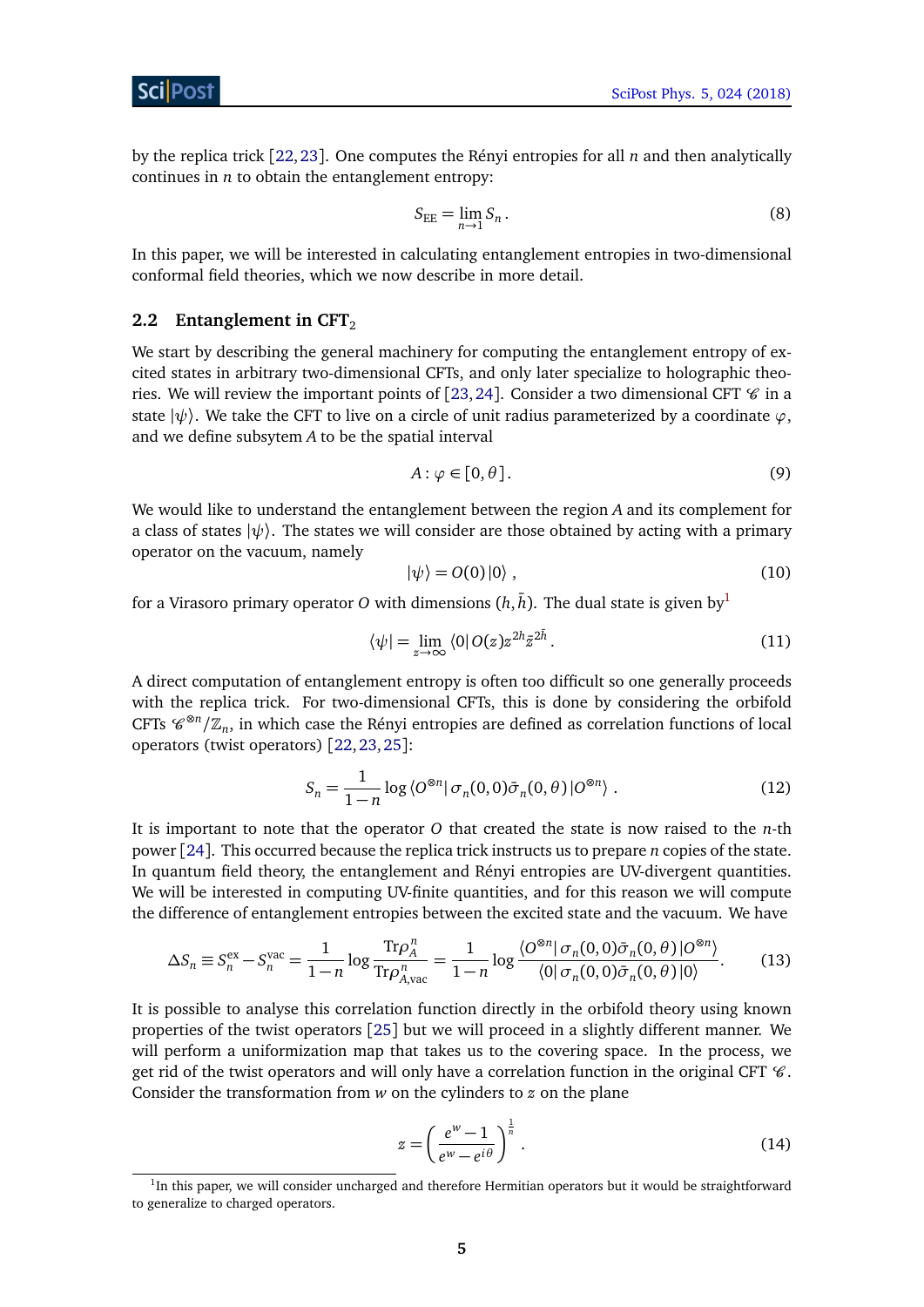This first maps the correlation function to the plane through the exponential map, and then uniformizes the twist operators. The 2*n* operators *O* are now inserted on the complex plane at the positions

<span id="page-6-1"></span>
$$
z_k = e^{-i(\theta - 2\pi k)/n}
$$
,  $\tilde{z}_k = e^{2\pi i k/n}$ ,  $k = 0, ..., n - 1$ . (15)

The difference of Rényi entropies therefore becomes

$$
\Delta S_n = \frac{1}{1-n} \log \left[ e^{-i\theta(h-\bar{h})} \left( \frac{2}{n} \sin \left[ \frac{\theta}{2} \right] \right)^{2n(h+\bar{h})} \langle \prod_{k=0}^{n-1} O(\tilde{z}_k) O(z_k) \rangle \right].
$$
 (16)

The twist operators have disappeared, and we are left with a 2*n*-point correlation function in  $\mathscr C$ . Furthermore, the conformal factors due to the twist operators (which are responsible for the UV-divergence) are cancelled between the numerator and denominator, yielding a UVfinite answer.

In general CFTs, the computation of this correlation function is difficult as it involves knowledge of all the CFT data of the theory. We will now specialize to large *c* CFTs with holographic duals where things will simplify.

### <span id="page-6-0"></span>**2.3 Holographic CFTs**

As we have seen, the Rényi entropies of certain excited states are given by 2*n*-point correlation functions which in general are hard to compute. Fortunately, we are interested in holographic large *c* CFTs in which case the problem drastically simplifies. The reason for this is large *c* factorization [[26](#page-31-3)]. In large *c* CFTs, one distinguishes between two classes of operators: first, there are single-trace operators, whose dual is a propagating field in the bulk. Then, there are multi-trace operators which are not dual to new bulk fields, but rather to multiparticle states in the bulk.

Large *c* factorization in such theories is a statement about OPE coefficients. It states that

<span id="page-6-2"></span>
$$
C_{O_1O_2O_3} \sim \frac{1}{\sqrt{c}},\tag{17}
$$

for  $O_{1,2,3}$  three single trace operators. On the other hand, multi-trace operators may have an OPE coefficient that is order one. In the large *c* limit, the different single-trace operators don't talk to each other and are just generalized free fields. In this paper, we will consider single particle states in the bulk and we will therefore take the primary operator *O* to be single-trace. Due to large *c* factorization, the leading order contribution to the 2*n*-point function [\(16\)](#page-6-1) is simply given by all the Wick contractions

<span id="page-6-3"></span>
$$
\langle \prod_{k=0}^{n-1} O(\tilde{z}_k) O(z_k) \rangle = \sum_{g \in S_{2n}} \prod_{j=1}^n \langle O(z_{g(2j-1)}) O(z_{g(2j)}) \rangle + \mathcal{O}\left(\frac{1}{c}\right). \tag{18}
$$

Note that the leading contribution is  $\mathcal{O}(1)$ , as expected since it is the first correction and the leading term of the entanglement entropy scales like *c*. We will not discuss the subleading terms in equation [\(18\)](#page-6-2), but they are very interesting since they probe beyond the generalized free field regime. Some progress in understanding them from the bulk was made in [[27](#page-31-4)]. From now on, we will restrict to the order one correction so  $\Delta S_n$  should be thought of as  $\Delta S_n|_{\mathscr{O}(1)}$ . Using the expression for the  $z_k$ , we have

$$
\Delta S_n = \frac{1}{1-n} \log \left[ e^{-i\theta(h-\bar{h})} \left( \frac{2}{n} \sin \left[ \frac{\theta}{2} \right] \right)^{2n(h+\bar{h})} \frac{1}{2^n n!} \sum_{g \in S_{2n}} \prod_{j=1}^n \frac{1}{z_{g(2j-1),g(2j)}^{2\bar{h}}} \frac{1}{\bar{z}_{g(2j-1),g(2j)}^{2\bar{h}}} \right],
$$
\n(19)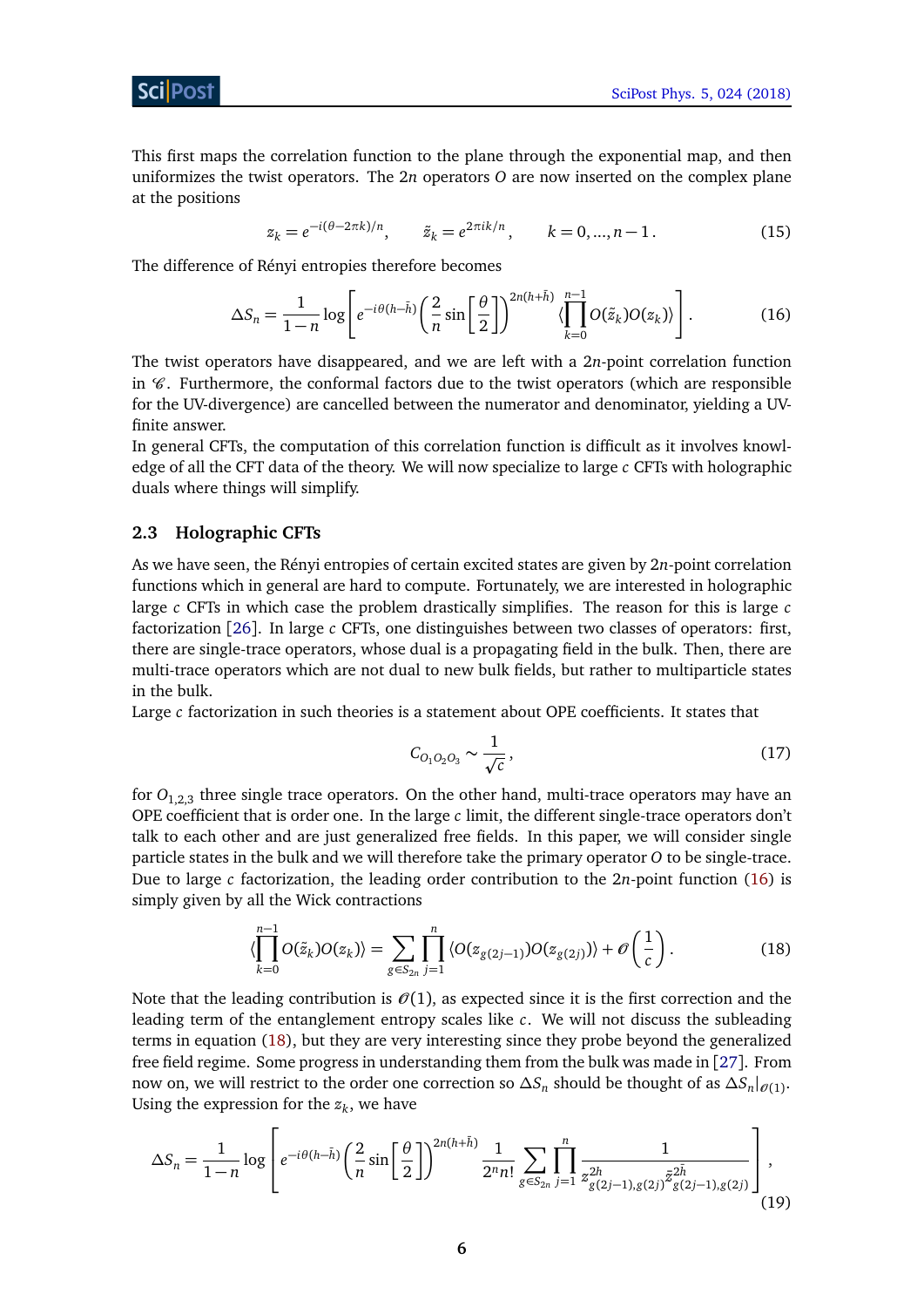where we have defined

$$
\frac{1}{z_{j,k}^{2h}} \equiv \begin{cases} \frac{e^{(2i\varphi/n - 2\pi i(j+k)/n)(h-\bar{h})}}{2|\sin(\frac{\pi(j-k)}{n})^{2(h+\bar{h})}}, & j,k \le n\\ \frac{e^{(i\varphi/n - 2\pi i(j+k)/n)(h-\bar{h})}}{2|\sin(\frac{\pi(j-k)}{n} - \frac{\varphi}{2n})|)^{2(h+\bar{h})}}, & j \le n, \quad k > n\\ \frac{e^{(i\varphi/n - 2\pi i(j+k)/n)(h-\bar{h})}}{2|\sin(\frac{\pi(j-k)}{n} + \frac{\varphi}{2n})|)^{2(h+\bar{h})}}, & k \le n, \quad j > n\\ \frac{e^{(-2\pi i(j+k)/n)(h-\bar{h})}}{(2\sin(\frac{\pi(j-k)}{n} + \frac{\varphi}{2n}))^{2(h+\bar{h})}}, & j,k > n. \end{cases}
$$
(20)

We can now perform the product over *j* in equation [\(19\)](#page-6-3). Regardless of the permutation *g*, the phase factors will cancel out exactly and we obtain

$$
\Delta S_n = \frac{1}{1-n} \log \left[ \left( \frac{1}{n} \sin \left[ \frac{\theta}{2} \right] \right)^{2n(h+\bar{h})} Hf(M_{ij}) \right], \tag{21}
$$

where Hf(*M*) is the Haffnian of a matrix *M* defined by

$$
Hf(M) = \frac{1}{2^n n!} \sum_{g \in S_{2n}} \prod_{j=1}^n M_{g(2j-1),g(2j)},
$$
\n(22)

and

$$
M_{ij} = \begin{cases} \frac{1}{\left(|\sin\frac{\pi(i-j)}{n}|\right)^{2(h+\bar{h})}}, & i, j \leq n\\ \frac{1}{\left(|\sin\left(\frac{\pi(i-j)}{n} - \frac{\varphi}{2n}\right)|\right)^{2(h+\bar{h})}}, & i \leq n, \quad j > n\\ \frac{1}{\left(|\sin\left(\frac{\pi(i-j)}{n} + \frac{\varphi}{2n}\right)|\right)^{2(h+\bar{h})}}, & j \leq n, \quad i > n\\ \frac{1}{\left(|\sin\frac{\pi(i-j)}{n}|\right)^{2(h+\bar{h})}}, & i, j > n. \end{cases}
$$
(23)

This is the exact expression for the Rényi entropy of primary single-trace states to order  $c^0$ . Unfortunately, it is hard to perform the analytic continuation to obtain the entanglement entropy for general *h* and  $\bar{h}$ . We salute the courage of the authors of [[28–](#page-31-5)[31](#page-31-6)], who managed to analytically continue the answer for  $h + \bar{h} = 1$ . The answer reads

$$
\Delta S_{\rm EE} = -2\left(\log\left(2\sin\frac{\theta}{2}\right) + \Psi\left(\frac{1}{2\sin\frac{\theta}{2}}\right) + \sin\frac{\theta}{2}\right) \qquad h + \bar{h} = 1,\tag{24}
$$

where *Ψ* is the digamma function. We were not able to extend these results to general conformal dimension since the relation between the Hafnian and the determinant used in [[28](#page-31-5)] only appears to work for  $h + \bar{h} = 1$ . For this reason, we will now consider the small interval limit so that we can perform the analytic continuation and obtain expressions for the entanglement entropy.

#### <span id="page-7-0"></span>**2.4 The Small Interval Limit**

The small interval limit  $\theta \ll 1$  corresponds to the OPE limit in the 2*n*-point correlation function, as the *n* pairs of operator see the two coming close together. In this limit, the calculation of the entanglement entropy was first obtained in [[32](#page-31-7)] and we review the main steps of the computation in what follows<sup>[2](#page-1-0)</sup>. For the remainder of the paper, we will also set  $h = \overline{h}$  and

 $2$ Note that the authors computed the relative entropy between the vacuum and the ground state but it is straightforward to obtain the change in the entanglement entropy from there by adding in the change in the modular hamiltonian [\(26\)](#page-8-0)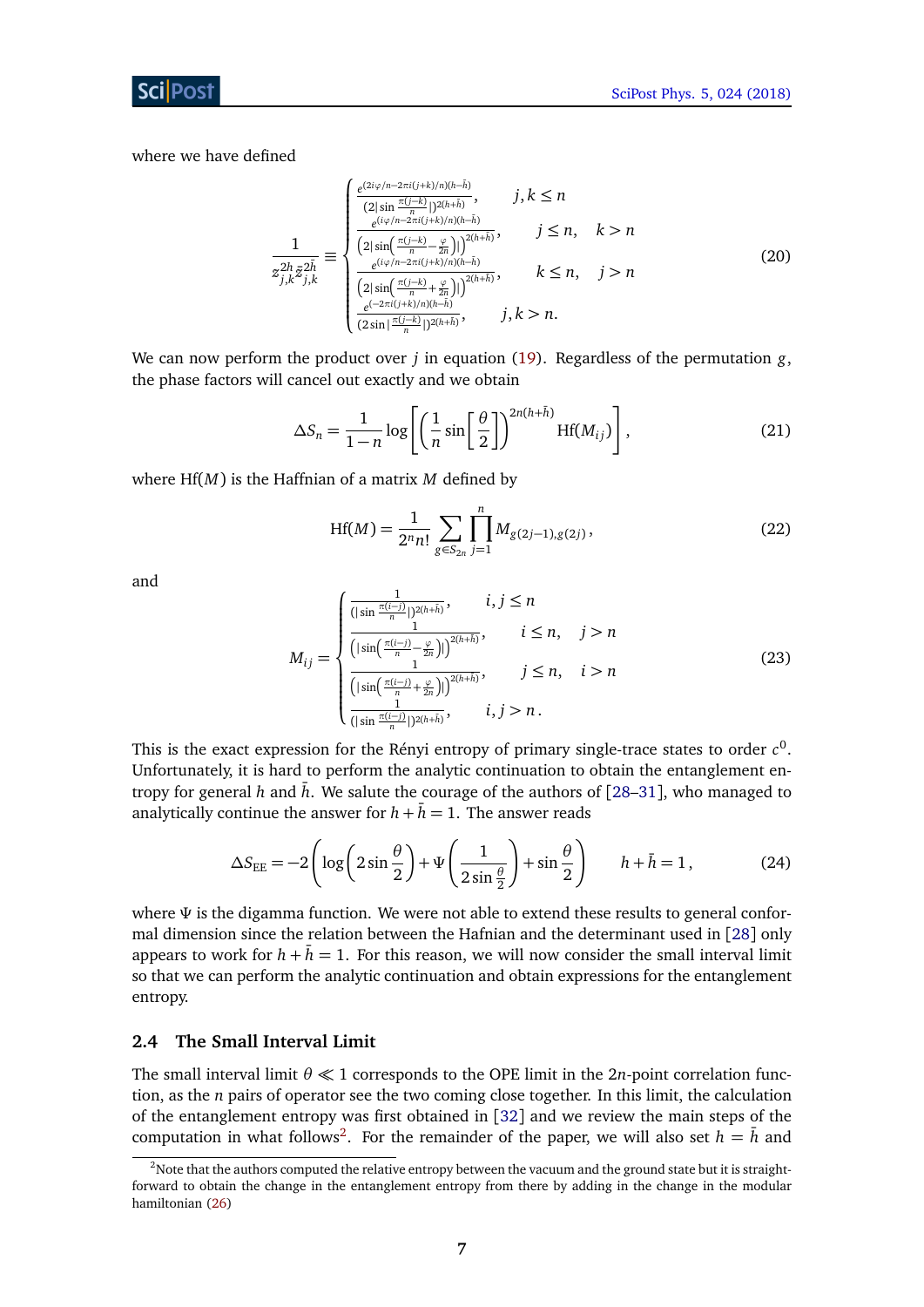consider only scalar excitations. The leading term is given by the identity contribution to all OPE contractions in equation  $(16)^3$  $(16)^3$  $(16)^3$ . It reads

$$
\Delta S_n \approx \frac{1}{1-n} \log \left[ \left( \frac{\sin \left[ \frac{\theta}{2} \right]}{n \sin \left[ \frac{\theta}{2n} \right]} \right)^{4nh} \right].
$$
 (25)

The analytic continuation of this can easily be computed and gives

<span id="page-8-0"></span>
$$
\Delta S_{\rm EE} \approx 2h \left( 2 - \theta \cot \left( \frac{\theta}{2} \right) \right). \tag{26}
$$

The right-hand side of this expression is fixed by conformal invariance and is therefore universal for all CFTs. In fact, it is exactly equal to the expectation value of the vacuum modular hamiltonian in the excited state we considered [[32](#page-31-7)]. We wish to go beyond this order and probe the generalized free fields as we discussed in the previous subsection. From the OPE point of view, all the other Wick contractions we were summing over in equation [\(19\)](#page-6-3) come from the contribution of multi-trace operators. These are the only contributions of order  $\mathcal{O}(c^0)$ in the large *c* expansion. For an example of how they can account for the other Wick contractions in four-point functions, see [[33](#page-31-8)].

The lightest operator that can appear in the  $O \times O$  OPE is the operator :  $O^2$  : with conformal dimension 4*h*. The OPE coefficient is given by [[17](#page-30-6)]

$$
C_{000^2} = \sqrt{2}.
$$
 (27)

The exchange of  $O^2$  by any two pairs of the 2*n*-point function gives a contribution

$$
2\left(\frac{\sin\left[\frac{\theta}{2}\right]}{n\sin\left[\frac{\theta}{2n}\right]}\right)^{4nh}\left(\left(\sin\frac{\theta}{2n}\right)^{8h}\sum_{k=1}^{n-1}\frac{n-k}{(\sin\frac{\pi k}{n})^{8h}}\right).
$$
\n(28)

Using the periodicity of the sine function, this can be rewritten as

$$
\left(\frac{\sin\left[\frac{\theta}{2}\right]}{n\sin\left[\frac{\theta}{2n}\right]}\right)^{4nh} \left(\left(\sin\frac{\theta}{2n}\right)^{8h} n\sum_{k=1}^{n-1} \frac{1}{(\sin\frac{\pi k}{n})^{8h}}\right). \tag{29}
$$

The analytic continuation of this expression was obtained (again with a lot of courage) in [[34](#page-31-9)]. It reads

<span id="page-8-1"></span>
$$
n\sum_{k=1}^{n-1} \frac{1}{(\sin \frac{\pi k}{n})^{8h}} = (n-1)\frac{\Gamma(\frac{3}{2})\Gamma(4h+1)}{\Gamma(4h+\frac{3}{2})} + \mathcal{O}((n-1)^2). \tag{30}
$$

We can then obtain the expression for the entanglement entropy

$$
\Delta S_{EE} = 2h\left(2 - \theta \cot\left(\frac{\theta}{2}\right)\right) - \left(\sin\frac{\theta}{2}\right)^{8h} \frac{\Gamma\left(\frac{3}{2}\right)\Gamma(4h+1)}{\Gamma(4h+\frac{3}{2})} + \cdots. \tag{31}
$$

This is the result we will reproduce in the bulk. Note that there are higher-order terms in *θ* that we have neglected, arising from the exchange of higher dimension operators; thus technically speaking the above expression should only be viewed as determining the leading analytic and non-analytic terms in a series expansion.

<sup>&</sup>lt;sup>3</sup>Note that the there might be leading contributions, depending on the lowest dimension operator that  $\theta$  couples to, which gives a contribution *θ* <sup>2</sup>*∆*exch . In particular, for the tricritical Ising model a term coming from the exchange of another operator than the identity would dominate (if the excited operator is  $\sigma$ , it can exchange an  $\epsilon$  operator with  $\Delta = 1/5$ ).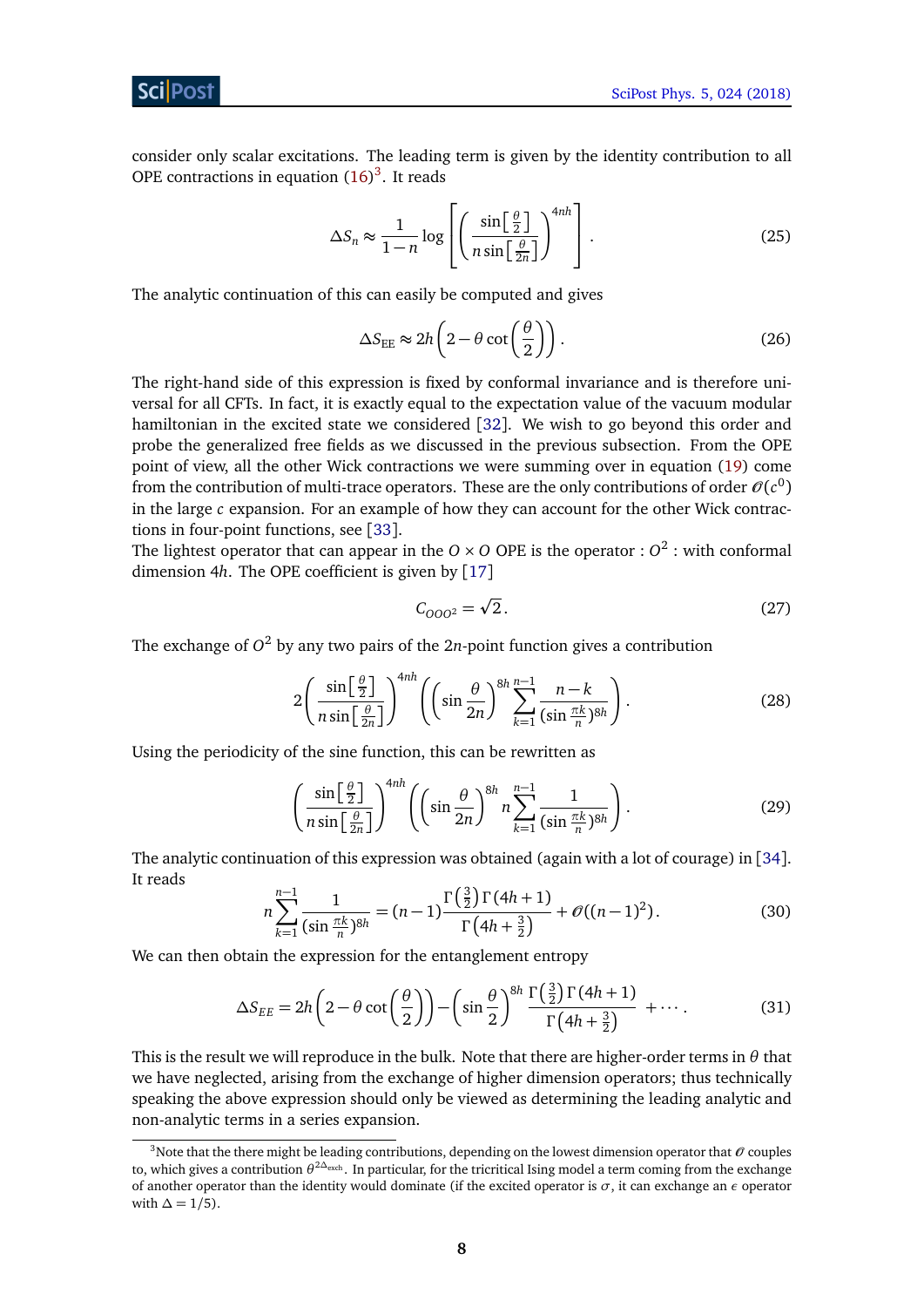<span id="page-9-2"></span>

Figure 1: The  $t = 0$  slice of the bulk and boundary. The boundary is separated into two regions *A* and  $\bar{A}$ . The bulk is also separated into two regions  $\Sigma_A$  and  $\Sigma_{\bar{A}}$ , split by the geodesic  $\gamma_A$  that hangs from the boundary entangling surface.

# <span id="page-9-0"></span>**3 Bulk Kinematics**

We now turn to the bulk. The previous section described the calculation of the left hand-side of the FLM formula [\(2\)](#page-2-2) for the entanglement entropy of an interval *A* of angle *θ* in an excited state. In the following three sections, we will describe the right-hand side of that formula, i.e. the bulk computation. Recall that in the classical gravity limit this is simply given by the length of a geodesic *γ<sup>A</sup>* that hangs down into the bulk dividing space into two regions, the entangling region  $\Sigma$ <sub>*A*</sub> and its complement. This is represented in Fig. [1.](#page-9-2)

By the normal rules of AdS/CFT the scalar operator  $\mathcal O$  of the previous section is dual to a scalar field  $\phi$  propagating in AdS<sub>3</sub>, and in particular the CFT state corresponding to the primary [\(10\)](#page-5-1) is dual to a single-particle state in global  $\mathrm{AdS}_3.$ 

The combined action of the scalar field and gravitational sector is

$$
S = \int d^3x \sqrt{-g} \left( \frac{1}{16\pi G_N} (R+2) - \frac{1}{2} (\nabla \phi)^2 - \frac{1}{2} m^2 \phi^2 \right).
$$
 (32)

Here we have set the AdS $_3$  radius to 1. The boundary scalar has equal holomorphic and antiholomorphic scaling dimension  $h = \bar{h}$ , and the relation between the bulk mass and boundary dimension is the usual

$$
m^2 = 4h(h-1).
$$
 (33)

The equation of motion of the scalar field is

$$
(\nabla^2 - m^2)\phi(x) = 0.
$$
\n(34)

## <span id="page-9-1"></span>**3.1 Global Coordinates**

We begin by discussing the mode expansion of the bulk scalar field and the properties of the single-particle state. In this section we work in global  $\mathrm{AdS}_3$ , whose metric is

$$
ds^{2} = -(r^{2} + 1)dt^{2} + \frac{dr^{2}}{r^{2} + 1} + r^{2}d\varphi^{2}.
$$
 (35)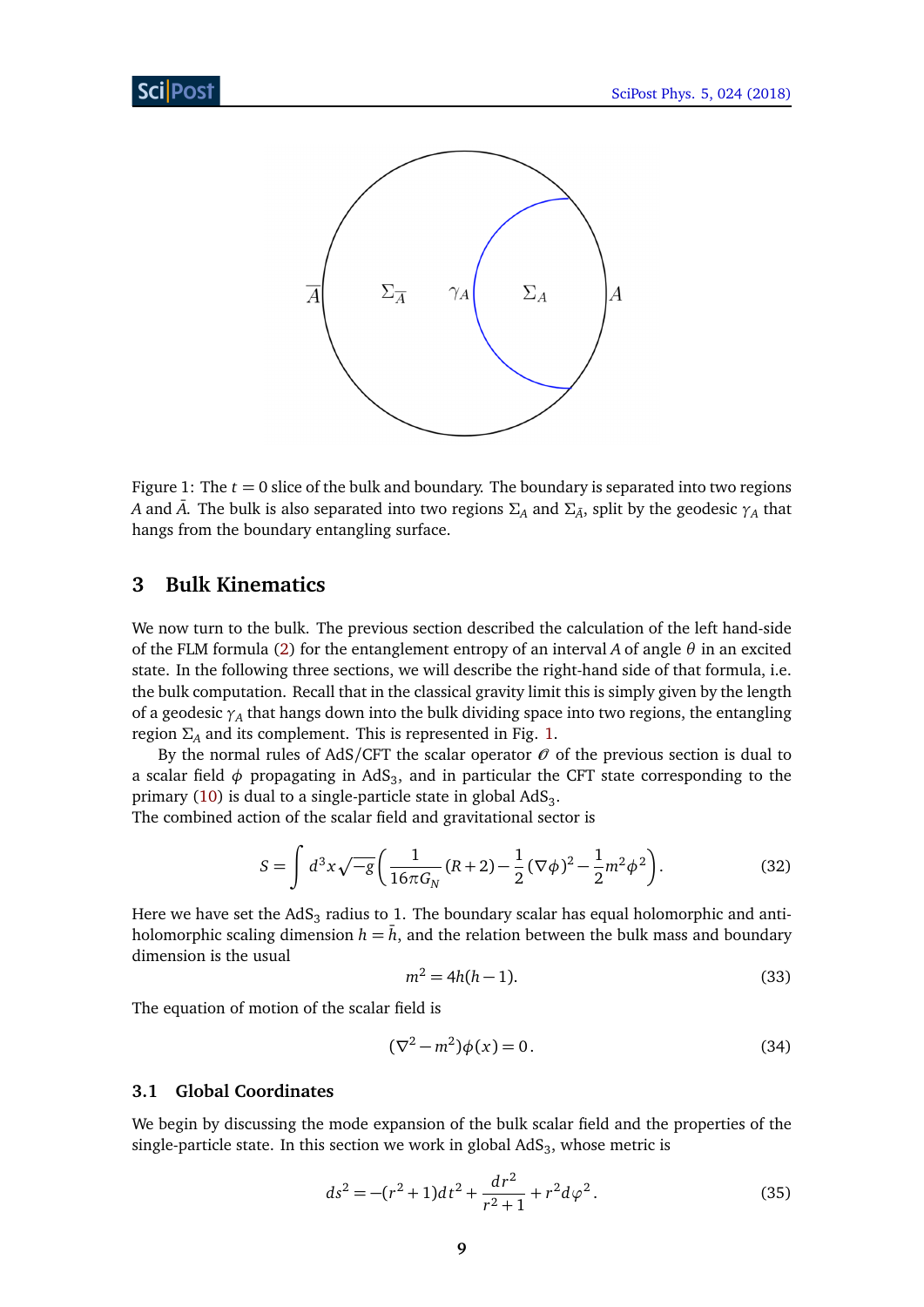

where  $\varphi \sim \varphi + 2\pi$ . We will denote the bulk state with this metric and with the scalar field (and all boundary gravitons) in their ground state by  $|0\rangle$ ; this is dual to the vacuum of the CFT on  $S^1 \times \mathbb{R}$ .

#### <span id="page-10-0"></span>**3.1.1 Mode Expansion of the Scalar Field**

We turn now to the scalar field, which we canonically quantize in modes on this background as

$$
\phi(t,r,\varphi) = \sum_{m,n} \left( a_{m,n} e^{-i\Omega_{m,n}t} f_{m,n}(r,\varphi) + a_{m,n}^\dagger e^{i\Omega_{m,n}t} f_{m,n}^*(r,\varphi) \right). \tag{36}
$$

We expand the spatial wavefunctions  $f_{m,n}(r,\varphi)$  in Fourier modes labeled by  $m\in\mathbb{Z}$  along the *ϕ* circle as

$$
f_{m,n}(r,\varphi) = e^{2\pi i m\varphi} f_{m,n}(r),\tag{37}
$$

where the remaining quantum number *n* labels the modes in the radial direction. The mode functions  $f_{m,n}(r)$  are solutions to the bulk wave equation that are smooth at the origin of AdS $_3$ at  $r = 0$  and are normalizable as  $r \to \infty$ . These two conditions result in a discrete spectrum for the frequency *Ω* [[35](#page-31-10)]

$$
\Omega_{m,n} = 2h + |m| + n, \qquad n \in \mathbb{N}.
$$
\n(38)

The ladder operators obey the usual relations

<span id="page-10-4"></span>
$$
[a_{m,n}, a_{m',n'}^{\dagger}] = \delta_{n,n'}\delta_{m,m'}.
$$
 (39)

As usual, this is equivalent to the canonical commutation relations between  $\phi(x)$  and its conjugate momentum provided that the spatial wavefunctions are orthogonal with the following normalization<sup>[4](#page-1-0)</sup>:

$$
2\Omega_{m,n}\int dr d\varphi \sqrt{-g}g^{tt}(r)f_{n,m}(r,\varphi)f_{n',m'}^*(r,\varphi)=\delta_{n,n'}\delta_{m,m'}.
$$
\n(40)

#### <span id="page-10-1"></span>**3.1.2 Excited State and Backreaction**

We will focus on the bulk state that is dual to the boundary CFT primary; this is the lowestenergy scalar excitation in the bulk, and so has  $m = n = 0$ . The wavefunction for this mode can be easily found by demanding that it be annihilated by the bulk isometries corresponding to  $L_1$ ,  $\bar{L}_1$  [[36](#page-31-11)], and is simply:

<span id="page-10-2"></span>
$$
f_{0,0}(r) = \frac{1}{\sqrt{2\pi}} \frac{1}{(1+r^2)^h} \,. \tag{41}
$$

States with nonzero *m*, *n* are global conformal descendants of this primary state. The bulk excited state  $|\psi\rangle$  is now defined to be:

<span id="page-10-3"></span>
$$
|\psi\rangle = a_{0,0}^{\dagger} |0\rangle . \tag{42}
$$

This corresponds to a single  $\phi$  particle sitting in the center of global AdS<sub>3</sub> with spatial wavefunction given by equation [\(41\)](#page-10-2).

We note however that the definition of the bulk state as equation [\(42\)](#page-10-3) is only complete at strictly  $G_N = 0$ . At finite  $G_N$  the backreaction of this particle will distort the geometry in the bulk; and so more properly the creation operator in equation [\(42\)](#page-10-3) should also include this correction to the gravitational degrees of freedom.

<sup>&</sup>lt;sup>4</sup>The left-hand side of this expression is the usual Klein-Gordon inner product.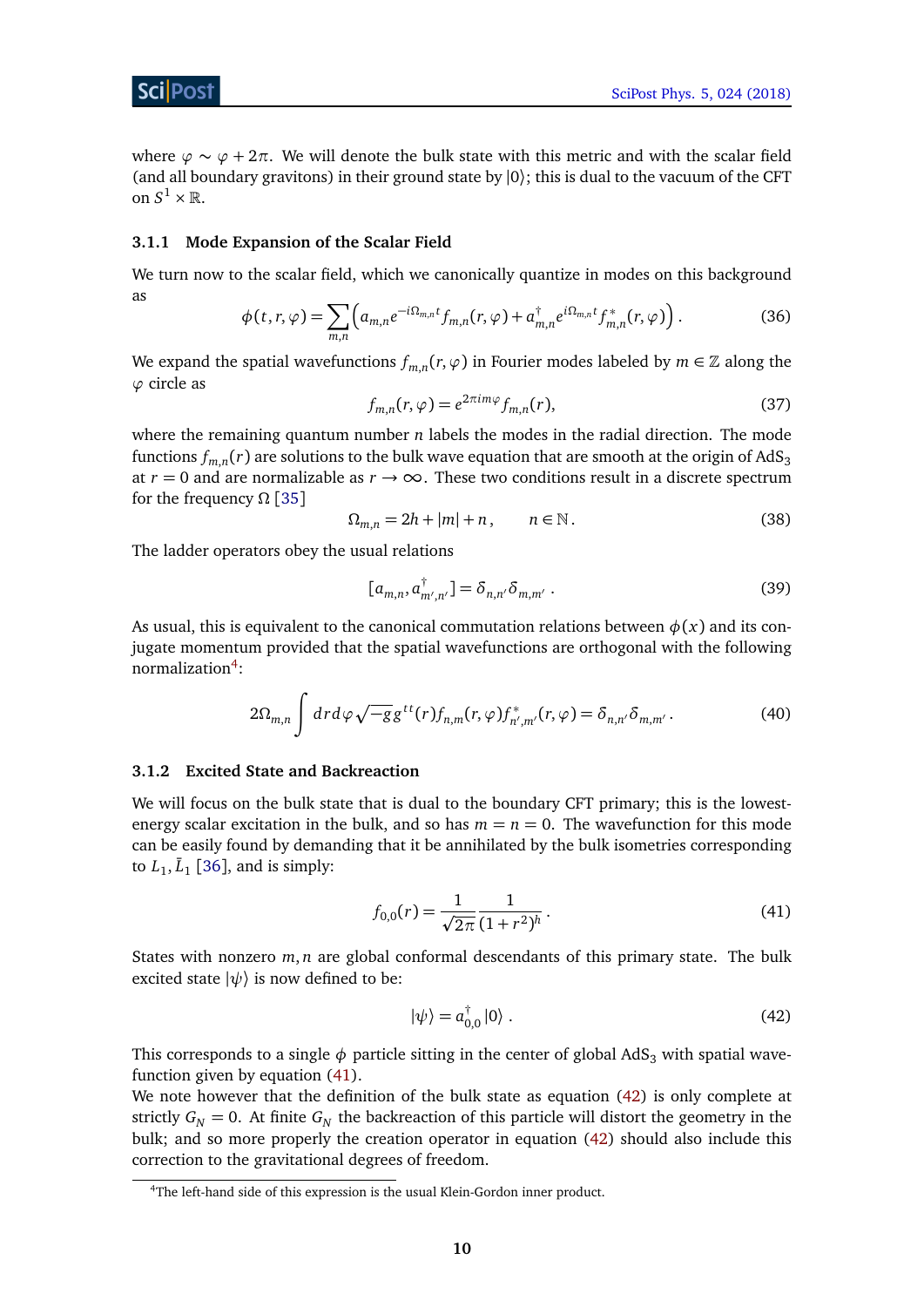At first order in  $G_N$  this is captured by the classical shift in the metric sourced by the expectation value of the stress tensor in the 1-particle state on pure  $\mathrm{AdS}_3.$  In other words we will solve the classical Einstein equation

<span id="page-11-1"></span>
$$
R_{\mu\nu} - \frac{1}{2}g_{\mu\nu}R - g_{\mu\nu} = 8\pi G_N \langle \psi | T_{\mu\nu} | \psi \rangle, \qquad (43)
$$

to first order in  $G_N$ , treating the right-hand side as a small perturbation. The stress tensor  $T_{\mu\nu}$ for the scalar field is given by the usual expression,

$$
T_{\mu\nu} =: \partial_{\mu}\phi \partial_{\nu}\phi - \frac{1}{2}g_{\mu\nu}\left((\nabla\phi)^2 + m^2\phi^2\right): \tag{44}
$$

We have defined the stress tensor to be normal ordered with respect to the ladder operators in equation [\(39\)](#page-10-4), and thus in the  $AdS<sub>3</sub>$  vacuum we have

<span id="page-11-3"></span><span id="page-11-0"></span>
$$
\langle 0|T_{\mu\nu}(x)|0\rangle = 0.\tag{45}
$$

We briefly digress to discuss the significance of this choice. In general, the scalar field will present a UV-divergent zero-point energy, which will renormalize the bulk cosmological constant; the choice [\(45\)](#page-11-0) means that we have added a counter-term to the bulk action to precisely cancel this infinite shift. Furthermore loops of the scalar will also renormalize the bulk Newton's constant (see e.g. [[37](#page-31-12)] for explicit computations in a similar context). Note however that none of these considerations will affect our calculation, as all such UV-sensitive effects are state-independent and will cancel when we consider the difference in entanglement entropy between  $|\psi\rangle$  and the vacuum.

The stress tensor is quadratic in  $\phi$ ; thus generically it depends on a double sum over modes. However we will evaluate it only in a particle-number eigenstate; in this case it depends only on the terms that have a product of a creation and an annihilation operator. It is then straightforward to calculate the expectation value of the stress tensor in the state [\(42\)](#page-10-3)

<span id="page-11-4"></span>
$$
\langle \psi | T_{tt}(r) | \psi \rangle = \frac{2h(2h-1)}{\pi} \frac{1}{(1+r^2)^{2h-1}},
$$
  

$$
\langle \psi | T_{rr}(r) | \psi \rangle = \frac{2h}{\pi} \frac{1}{(1+r^2)^{2h+1}},
$$
  

$$
\langle \psi | T_{\varphi\varphi} | \psi \rangle = \frac{2hr^2}{\pi} \frac{(1-2h)r^2+1}{(1+r^2)^{2h+1}}.
$$
 (46)

The one particle state thus creates a lump of energy at the center of AdS of width given by the weight *h*. This is shown in Fig. [2](#page-12-1)

We now solve the Einstein equations [\(43\)](#page-11-1) to first order in  $G_N$ . We pick the following gauge for the metric:

<span id="page-11-2"></span>
$$
ds^{2} = -(r^{2} + G_{1}(r)^{2})dt^{2} + \frac{dr^{2}}{r^{2} + G_{2}(r)^{2}} + r^{2}d\varphi^{2},
$$
\n(47)

From here it is straightforward to calculate the first order corrections to the metric to be

$$
G_1(r) = 1 - 8G_N h + O((G_N h)^2), \tag{48}
$$

$$
G_2(r) = 1 - 8G_N h \left( 1 - \frac{1}{(r^2 + 1)^{2h-1}} \right) + O((G_N h)^2).
$$
 (49)

Note that the spatial sections of this metric are smoothened out versions of the well-studied conical deficit geometries. At infinity the deficit angle of the cone is  $8\pi G_N h$ : as usual in 3d gravity, the asymptotic deficit angle measures the energy of the particle inside [[38](#page-32-0)]. However at the origin the metric is completely regular, as the quantum spread of the wavefunction [\(41\)](#page-10-2) smears the extra bulk energy over a finite radius. We will see that our calculation of the quantum corrections to the entanglement entropy will be sensitive to the structure of this regularization.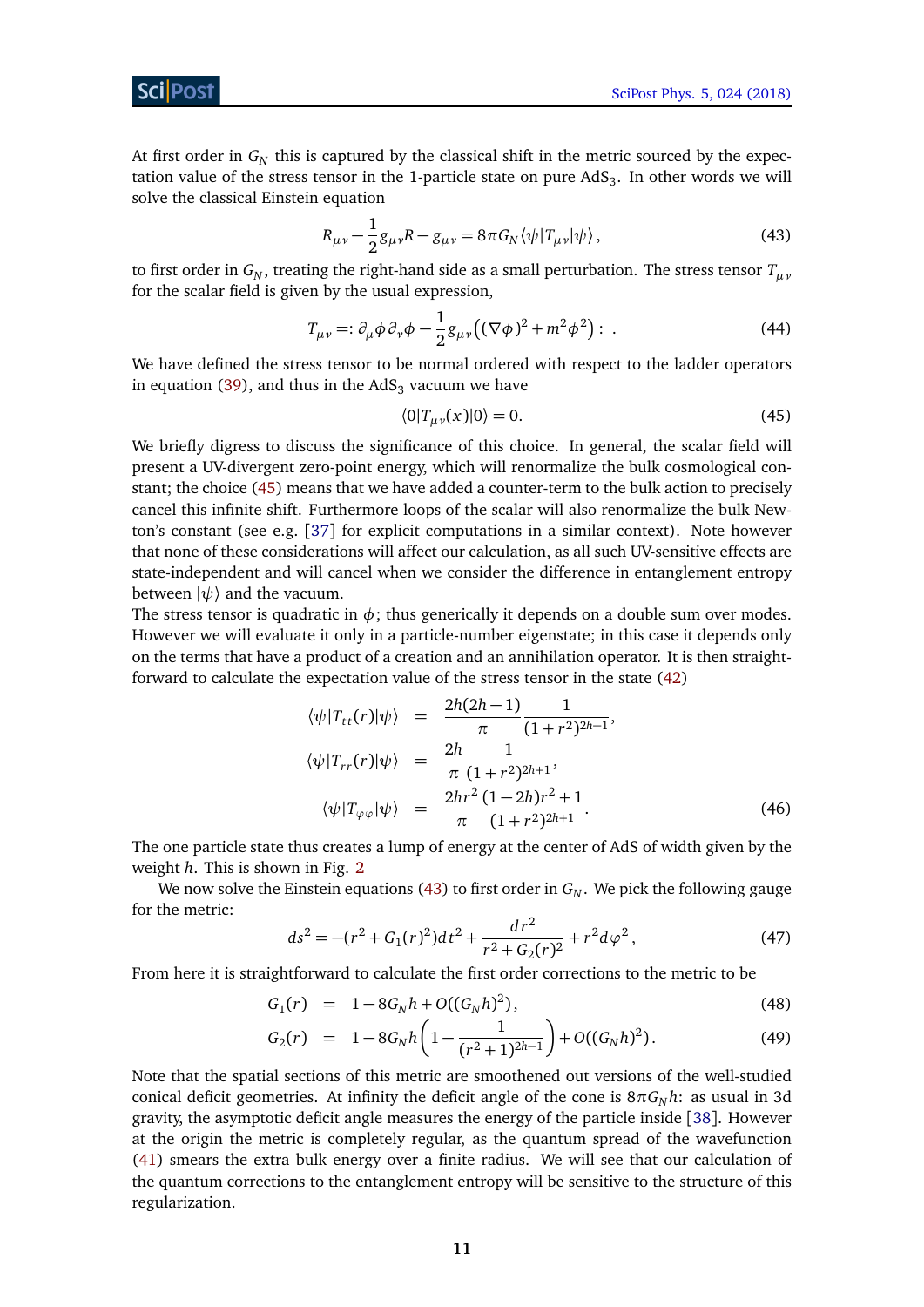<span id="page-12-1"></span>

Figure 2: The expectation value of  $T_{tt}$  in the one-particle state for different conformal weights.

## <span id="page-12-0"></span>**3.2 AdS-Rindler Coordinates**

We will now describe a different coordinate system that will be better suited to compute the entanglement entropy of the bulk scalar field. We divide a spatial slice through global  $AdS<sub>3</sub>$ into two regions, the entangling region  $\Sigma_A$  and its complement. We will now call these two regions *R* and *L* respectively and the causal development of the right patch is the entanglement wedge of interest.

We now consider a coordinate system  $(\rho, \tau, x)$  that covers only the right entanglement wedge [[39](#page-32-1)]. We call these AdS-Rindler coordinates, after the analogous coordinate change in flat space. The explicit coordinate transformation between the global coordinates and  $(\rho, \tau, x)$  is

<span id="page-12-2"></span>
$$
r = \sqrt{\rho^2 \sinh^2 x + \left(\sqrt{\rho^2 - 1} \cosh \eta \cosh \tau + \rho \cosh x \sinh \eta\right)^2},
$$
  
\n
$$
t = \arctan\left(\frac{\sinh \tau \sqrt{\rho^2 - 1}}{\rho \cosh x \cosh \eta + \sqrt{\rho^2 - 1} \cosh \tau \sinh \eta}\right),
$$
  
\n
$$
\varphi = \arctan\left(\frac{\rho \sinh x}{\sqrt{\rho^2 - 1} \cosh \tau \cosh \eta + \rho \cosh x \sinh \eta}\right).
$$
(50)

In these Rindler coordinates, the metric becomes that of the BTZ black brane

$$
ds^{2} = -(\rho^{2} - 1)d\tau^{2} + \frac{d\rho^{2}}{\rho^{2} - 1} + \rho^{2}dx^{2} \qquad x \in \mathbb{R} \qquad \tau \sim \tau + 2\pi i,
$$
 (51)

<span id="page-12-4"></span>Here the (Rindler) horizon at  $\rho = 1$  is precisely the minimal surface  $\gamma_A$ . Note that (unlike the BTZ black *hole*) here the range of *x* is truly infinite. The role of the parameter  $\eta \in [0, \infty]$  is to describe different Rindler patches that intersect the boundary on intervals of different sizes. For  $\eta = 0$ , it covers exactly half of AdS. In general, the relation between  $\eta$  and the size of the interval is

<span id="page-12-3"></span>
$$
\cosh \eta = \frac{1}{\sin \frac{\theta}{2}}.\tag{52}
$$

We show regions corresponding to different values of *η* in Fig. [3.](#page-13-1) Note that a set of Rindler coordinates similar to equation [\(50\)](#page-12-2) covers the left patch.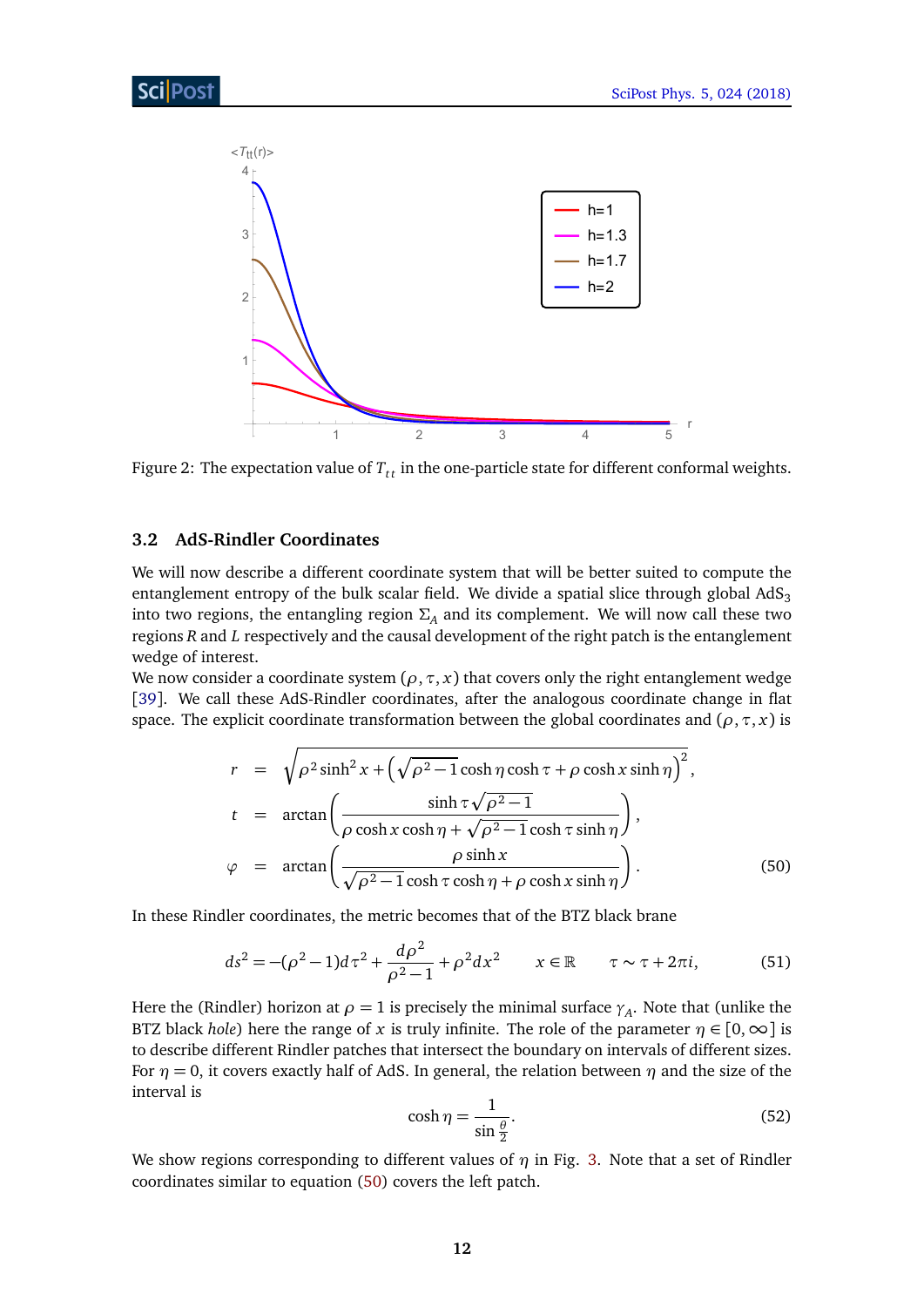<span id="page-13-1"></span>



Such coordinate systems are useful because the vacuum in global coordinates |0〉 is the thermofield double state when written with respect to Rindler energies, i.e.

<span id="page-13-2"></span>
$$
|0\rangle = \sum_{n} e^{-\frac{2\pi E_n}{2}} |n^*\rangle_L |n\rangle_R, \tag{53}
$$

where  $n$  here runs over all energy eigenstates of the full many-body system, and  $\ket{n^*}_L$  is defined as the CPT conjugate of the corresponding state on the right side. This will eventually make it easier to compute the entanglement across the two sides. Note that the frequencies in Rindler space are actually continuous making the sum [\(53\)](#page-13-2) really an integral.

### <span id="page-13-0"></span>**3.2.1 Rindler Mode Expansion and Bogoliubov Coefficients**

We may globally expand the field in modes that are appropriate to these Rindler coordinates as

$$
\phi(\rho,\tau,x) = \sum_{I \in L,R} \int_{\omega>0} \frac{d\omega}{2\pi} \int \frac{dk}{2\pi} \left( e^{-i\omega\tau} b_{\omega,k,I} g_{\omega,k,I}(\rho,x) + e^{+i\omega\tau} b_{\omega,k,I}^{\dagger} g_{\omega,k,I}^*(\rho,x) \right). \tag{54}
$$

A word about the notation is appropriate. *I* runs over two discrete values, *L* and *R*, and the mode functions  $b_{LR}$  have support only in the *L* and *R* patches respectively. *k* is continuous as *x* is an infinite coordinate, and  $\omega$  is continuous as it is conjugate to a time  $\tau$  associated with a Killing horizon in the bulk<sup>[5](#page-1-0)</sup>. As usual, we sum only over positive frequencies. For notational convenience we will sometimes write  $\int_{\omega>0}$ *dω*  $rac{d\omega}{2\pi}$   $\int \frac{dk}{2\pi} = \sum_{\omega,k}$ .

The mode functions *gω*,*k*,*<sup>I</sup>* (*ρ*, *x*) can be written in terms of hypergeometric functions; we provide explicit expressions in Appendix [A.](#page-26-0) The creation and annihilation operators are normalized to obey the commutation relations

<span id="page-13-3"></span>
$$
[b_{\omega,k,I}, b^{\dagger}_{\omega',k',I'}] = (2\pi)^2 \delta(\omega - \omega') \delta(k - k') \delta_{II'}.
$$
\n(55)

The thermofield double state [\(53\)](#page-13-2) results in a thermal state with temperature  $T = \frac{1}{2\pi}$  when traced over either the left or right sector; thus the Rindler particles created by  $b^{\dagger}$  feel that

 $5$ Strictly speaking, this is inaccurate: to obtain a finite density of states, one actually needs to impose (e.g. a brick-wall) cutoff near the horizon at  $\rho = \rho_c \equiv 1 + \epsilon$ . This will discretize the spectrum in *ω*. As the cutoff is taken to approach the horizon, this spectrum will become arbitrarily finely spaced, and any resulting divergences will be seen to be the usual *bulk* UV divergences of the entanglement entropy. However, our calculation is not sensitive to such UV issues, and we thus treat *ω* as continuous from the outset.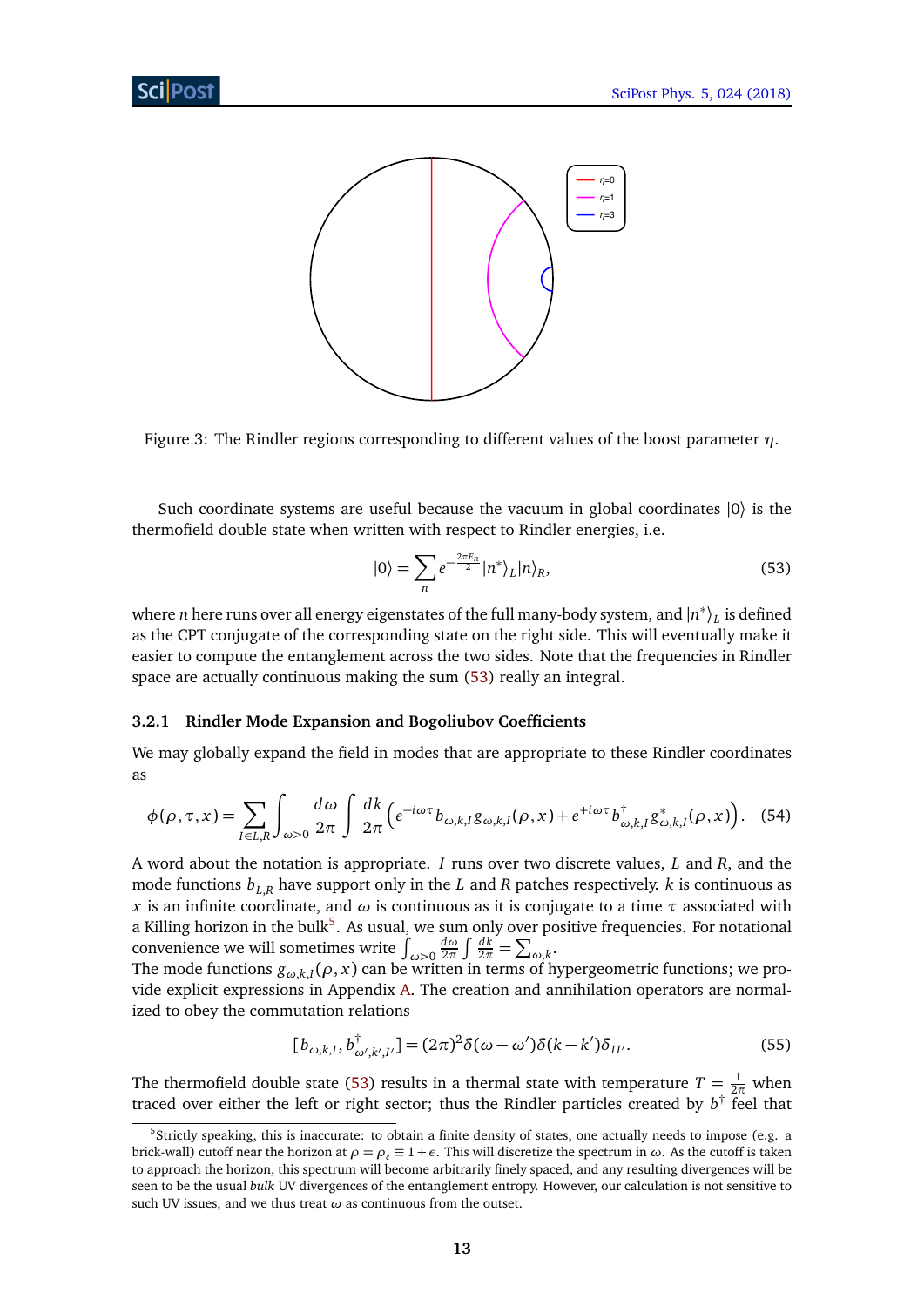they are in a thermal state and all occupation numbers for the *b* oscillators will be populated according to the Bose distribution.

By acting on the state [\(53\)](#page-13-2) with creation and annihilation operators, we may also derive the following facts about their action on the vacuum:

<span id="page-14-0"></span>
$$
b_{\omega,k,L}|0\rangle = e^{-\frac{2\pi\omega}{2}}b^{\dagger}_{\omega,-k,R}|0\rangle, \qquad b^{\dagger}_{\omega,k,L}|0\rangle = e^{\frac{2\pi\omega}{2}}b_{\omega,-k,R}|0\rangle. \tag{56}
$$

The sign flip of the spatial momentum arises from the CPT conjugation. Note that creating a particle localized outside the entangling region is equivalent to annihilating one *inside* the entangling region: this counter-intuitive effect arises from the high degree of entanglement present in the relativistic vacuum. We would also like to emphasize that the relations [\(56\)](#page-14-0) are not true as operator statements, but only when acting on the global vacuum.

Now we note that the creation and annihilation operators in the two coordinate systems are related by Bogoliubov coefficients *α*,*β*:

<span id="page-14-1"></span>
$$
a_{m,n} = \sum_{I,\omega,k} \left( \alpha_{m,n;\omega,k,I} b_{\omega k,I} + \beta_{m,n;\omega,k,I}^* b_{\omega,k,I}^\dagger \right). \tag{57}
$$

The commutation relations [\(55\)](#page-13-3) lead to the following orthogonality constraint on the Bogoliubov coefficients:

<span id="page-14-2"></span>
$$
\sum_{I,\omega,k} \left( \alpha_{m,n;\omega k,I} \alpha^*_{m'n';\omega,k,I} - \beta^*_{m,n;\omega,k,I} \beta_{m',n';\omega,k,I} \right) = \delta_{m,m'} \delta_{n,n'}.
$$
 (58)

In this work we study only the primary mode [\(41\)](#page-10-2) with  $m = n = 0$ ; thus we will henceforth omit the *m*, *n* indices on the Bogoliubov coefficients, i.e.  $\alpha_{\omega,k,I} \equiv \alpha_{0,0;\omega,k,I}$ . These particular coefficients satisfy extra constraints arising from the fact that the global annihilation operator  $a_{0,0}$  annihilates the vacuum  $a_{0,0}|0\rangle = 0$ . Using the mode expansion [\(57\)](#page-14-1) we find the following restrictions on the Bogoliubov coefficients

<span id="page-14-3"></span>
$$
\alpha_{\omega,k,L} = -e^{\frac{2\pi\omega}{2}} \beta_{\omega,-k,R}^*, \qquad \beta_{\omega,k,L}^* = -e^{-\frac{2\pi\omega}{2}} \alpha_{\omega,-k,R}.
$$
\n(59)

<span id="page-14-5"></span>Using these, the normalization condition [\(58\)](#page-14-2) can be written purely in terms of the right patch as

<span id="page-14-4"></span>
$$
\sum_{\omega,k} \left( |\alpha_{\omega k,R}|^2 (1 - e^{-2\pi \omega}) - |\beta_{\omega k,R}|^2 (1 - e^{2\pi \omega}) \right) = 1.
$$
 (60)

This relation will play an important role in what follows.

Finally, we turn to the description of the excited single-particle state  $|\psi\rangle$  [\(42\)](#page-10-3) in Rindler coor-dinates. Using equations [\(56\)](#page-14-0) and [\(59\)](#page-14-3) we see that the action of the creation operator  $a_{0,0}^\dagger$  on the vacuum can be rewritten entirely in terms of the the right sector as

$$
|\psi\rangle \equiv a_{0,0}^{\dagger}|0\rangle = \sum_{\omega,k} \left( (1 - e^{-2\pi\omega}) \alpha_{\omega,k,R}^* b_{\omega,k,R}^{\dagger} + (1 - e^{2\pi\omega}) \beta_{\omega,k,R} b_{\omega,k,R} \right) |0\rangle. \tag{61}
$$

We see that adding a single particle to the vacuum in global coordinates can be understood as a particular superposition of creation and annihilation of particles in the Rindler thermal bath. While the act of creating a particle can be localized on the right side, it is not a unitary operation; if it had been unitary on the right side it would not have changed the entanglement entropy.

The representation [\(61\)](#page-14-4) will be convenient when we trace out the left sector, and we will use it extensively in what follows. From now on, we will work entirely on the right patch: thus in the remainder of this paper we further suppress the *R* subscript, e.g.  $\alpha_{\omega,k} \equiv \alpha_{\omega,k,R}$ . We note that a similar technique was used to compute the bulk entanglement entropy of a single-particle state in [[40,](#page-32-2) [41](#page-32-3)]. Those computations were somewhat simpler due to a judicious choice of modes. We have no such freedom, as we are interested in finding the entanglement entropy in the exact state corresponding to the primary operator.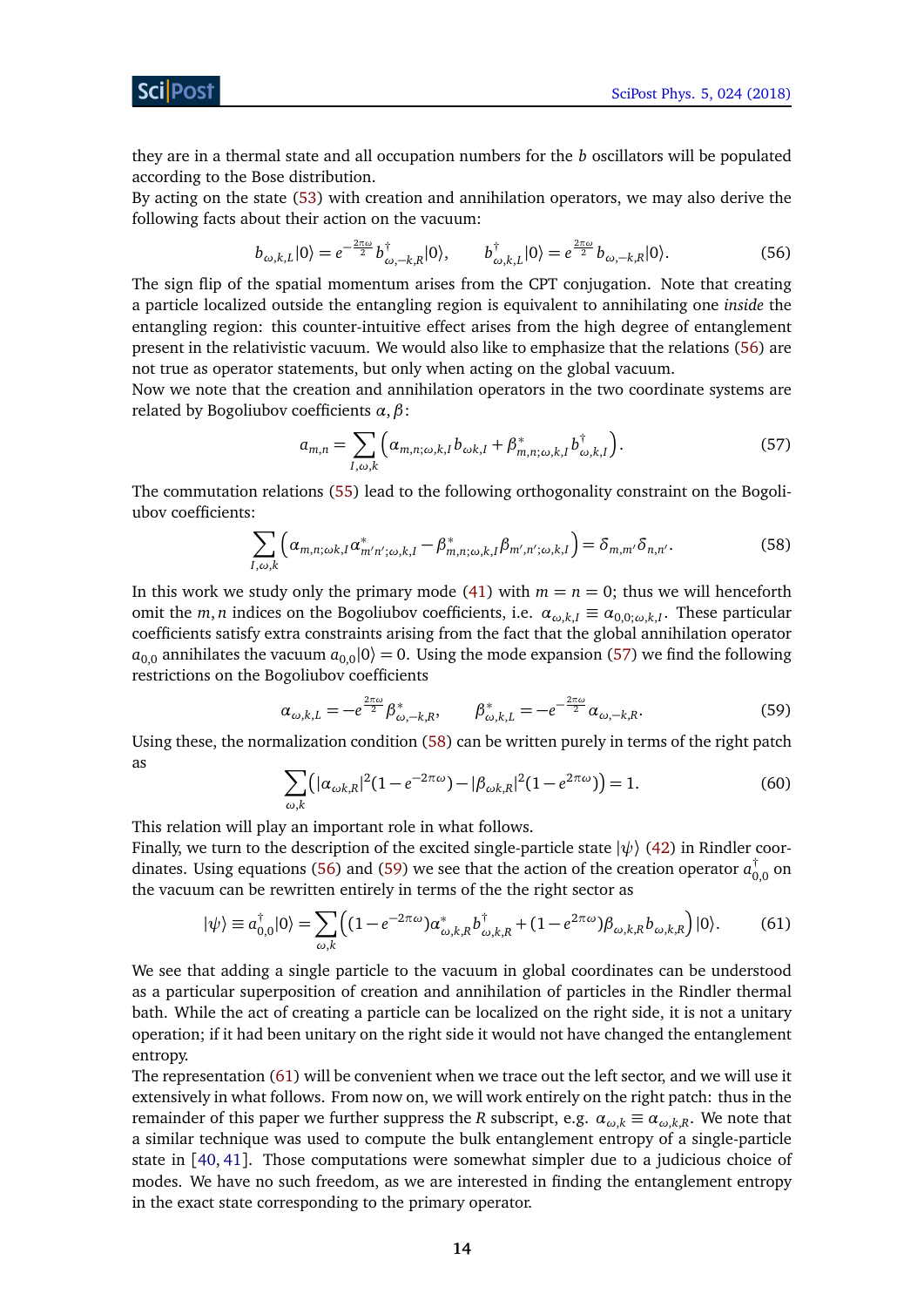#### <span id="page-15-0"></span>**3.2.2 Explicit Form of the Bogoliubov Coefficients**

We now turn to the explicit form of the Bogoliubov coefficients. Obtaining these expressions is not trivial. In principle, they can be obtained by computing the Klein-Gordon inner product between the Rindler and global wave-functions; however those integrals are difficult and we were unable to evaluate them in closed form. Instead we map the problem to a boundary integral, as explained in detail in Appendix [A.](#page-26-0)

The result is

<span id="page-15-2"></span>
$$
\alpha_{\omega,k} = \frac{1}{(\cosh \eta)^{2h}} \left[ \frac{e^{\eta} - i}{e^{\eta} + i} \right]^{i\omega} F(\omega, k),
$$
  

$$
\beta_{\omega,k} = -\frac{1}{(\cosh \eta)^{2h}} \left[ \frac{e^{\eta} + i}{e^{\eta} - i} \right]^{i\omega} F(\omega, k).
$$
 (62)

where  $F(\omega, k)$  is the following  $\eta$ -independent function:

$$
F(\omega,k) = \frac{2^{2h}}{\Gamma(2h)} \sqrt{\frac{2\omega\Gamma(i\omega)\Gamma(-i\omega)\Gamma\left(h+i\frac{\omega-k}{2}\right)\Gamma\left(h+i\frac{\omega+k}{2}\right)\Gamma\left(h-i\frac{\omega-k}{2}\right)\Gamma\left(h-i\frac{\omega+k}{2}\right)}{8\pi}}.
$$
(63)

As far as we are aware this is the first closed-form presentation of these Bogoliubov coefficients, and we anticipate that they will have further applications.

We now discuss their behavior at large *η*, corresponding to small interval sizes. In this limit the entangling region is a very small part of global AdS, which extends from  $r \to \infty$  up to  $r \sim \alpha^{-1} \sim e^{\eta}$ . In this region the global wavefunction [\(41\)](#page-10-2) is of order  $r^{-2h}$ , and we thus expect the overlap with the  $\mathcal{O}(1)$  Rindler wavefunction to scale as

$$
\alpha \sim \beta \sim e^{-2\eta h}.\tag{64}
$$

At fixed and finite *ω*, the explicit expressions above do indeed display this scaling. However the Bogoliubov coefficients cannot uniformly vanish as *η* → ∞, as their integral over all *ω* and *k* is fixed by the normalization condition [\(60\)](#page-14-5). In particular, note that in the expression [\(62\)](#page-15-2) for *β*, the *ω* dependence arising from the bracketed factor is exp(− *ω*  $\frac{\omega}{\omega_0}$ ) where the threshold frequency  $\omega_0 \sim \frac{e^{\eta}}{2}$  $\frac{2^{n}}{2}$ . Thus as  $\eta$  is increased, more and more spectral weight in the normalization integral is pushed out to larger  $\omega$  such that the integral remains constant.

# <span id="page-15-1"></span>**4 Bulk Modular Hamiltonian**

In this section we develop some of the intermediate results that we will require to compute the bulk entanglement entropy. We will do this by studying the relation between bulk and boundary modular Hamiltonians. In particular, in [[5](#page-29-5)] Jafferis, Lewkowycz, Maldacena and Suh (JLMS) postulated that for any state that is a perturbative excitation of the vacuum, and for any choice of boundary spatial region *A*, the following equality holds as a relation between operators on the bulk semi-classical Hilbert space:

<span id="page-15-3"></span>
$$
K_{\text{CFT}} = K_{\text{bulk}} + \frac{\hat{A}}{4G_N} \,. \tag{65}
$$

Here  $K_{\text{CFT}}$  is the CFT modular Hamiltonian corresponding to a region on the boundary,  $\hat{A}$  is the minimal area *operator* which measures the area of the usual minimal surface, and  $K_{\text{bulk}}$  is the modular Hamiltonian for perturbative degrees of freedom in the *bulk* associated with the entanglement wedge. In our calculation  $K_{\text{bulk}}$  is the modular Hamiltonian of the scalar field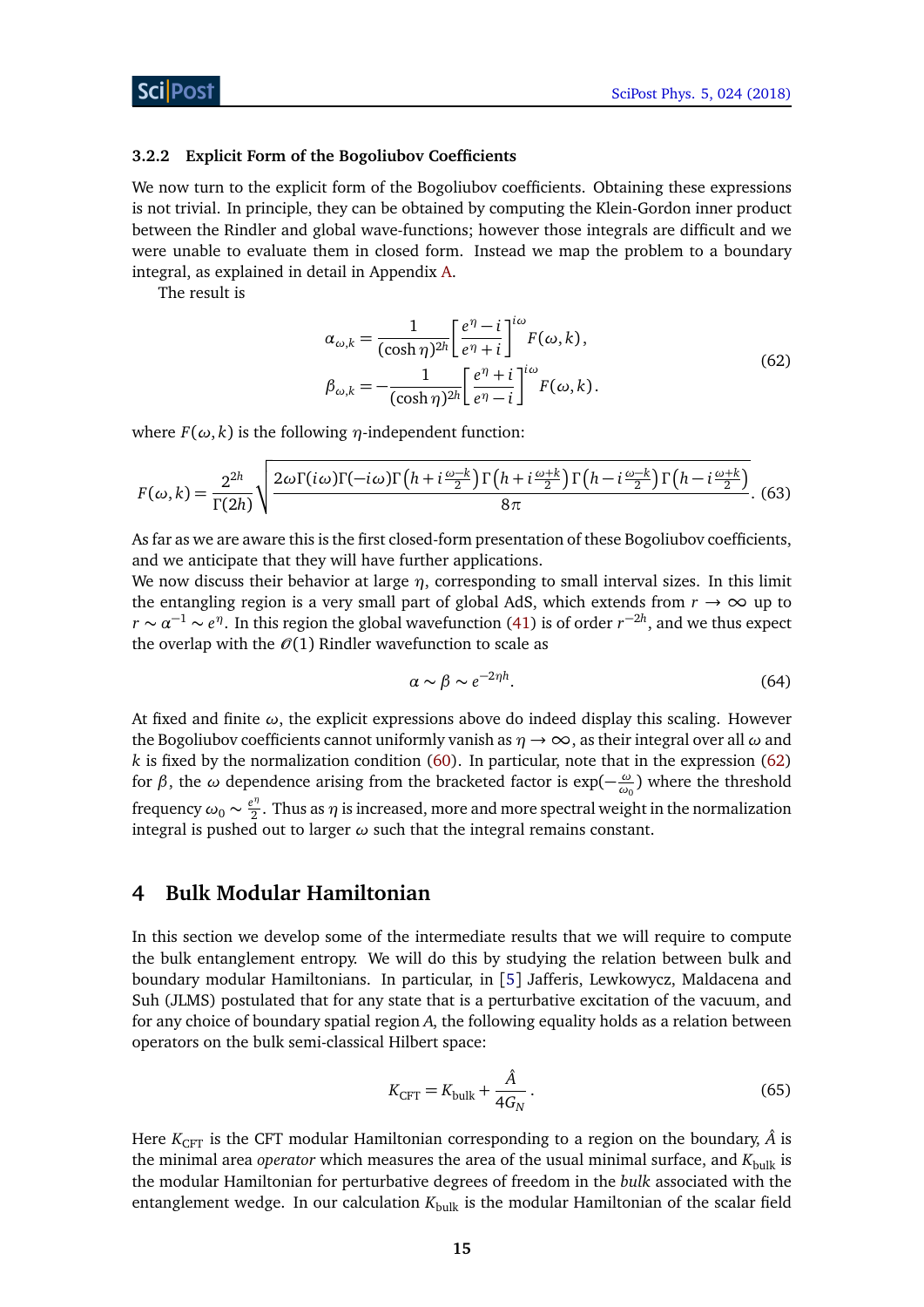*φ*.

We note that this expression is state-dependent, in that the *K* terms are operators that also depend on the state in question. We will sometimes denote this with a superscript, e.g. *K* 0 is the modular Hamiltonian for a reduced density matrix arising from the vacuum,  $K^\psi$  is the one for the excited state, etc. The  $\hat{A}$  term, on the other hand, is always the same state-independent operator. Note in particular that the entanglement entropy that we are calculating is

$$
\langle \psi | K_{\text{CFT}}^{\psi} | \psi \rangle - \langle 0 | K_{\text{CFT}}^0 | 0 \rangle \,. \tag{66}
$$

We leave evaluation of this to the next section: here we instead study the implementation of equation [\(65\)](#page-15-3) in a slightly simpler context. In particular, we consider the modular Hamiltonian associated with the vacuum but study the difference in its expectation value between the one-particle state and the vacuum, i.e. defining the notation for any fixed operator *X*,  $\Delta X \equiv \langle \psi | X | \psi \rangle - \langle 0 | X | 0 \rangle$ , we study

<span id="page-16-2"></span>
$$
\Delta K_{\rm CFT}^0 = \Delta K_{\rm bulk}^0 + \frac{\Delta \hat{A}}{4G_N} \,. \tag{67}
$$

Here the superscript in 0 reminds us that the modular Hamiltonians are those associated with the vacuum. We will compute both sides of this and demonstrate agreement. The intermediate steps in this calculation will provide building blocks for the final calculation to follow. We begin by computing the left-hand side. The modular Hamiltonian of an interval of length *θ* in the CFT vacuum on the cylinder is [[42](#page-32-4)]

$$
K_{\text{CFT}}^0 = 2\pi \int_0^\theta d\varphi \left( \frac{\cos\left(\varphi - \frac{\theta}{2}\right) - \cos\frac{\theta}{2}}{\sin\frac{\theta}{2}} \right) T_{tt} \,. \tag{68}
$$

Using  $2\pi \langle \psi | T_{tt} | \psi \rangle = 2h$ , we find immediately that [[32](#page-31-7)]

<span id="page-16-1"></span>
$$
\Delta K_{\text{CFT}}^0 = 2h\left(2 - \theta \cot\left(\frac{\theta}{2}\right)\right). \tag{69}
$$

We have encountered this precise expression before in equation [\(26\)](#page-8-0), where it arose as the identity contribution to all OPE contractions in the CFT replica trick calculation.

## <span id="page-16-0"></span>**4.1 Shift in Minimal Area**

We now turn to the gravitational side. We begin with the shift in the minimal area; this arises due to the gravitational backreaction of the particle. As we have emphasized, in general the one-particle state is not a small perturbation of the vacuum; however, in the large *c* (small *G<sup>N</sup>* limit), the backreaction of the particle on the metric *is* small, and we may thus treat this as a linear perturbation of the classical minimal area. We have

$$
\Delta \hat{A} \equiv \langle \psi | \hat{A} | \psi \rangle - \langle 0 | \hat{A} | 0 \rangle = \delta_g A[g_0] + \mathcal{O}(G_N^2), \tag{70}
$$

where  $A[g]$  denotes the classical minimal area functional,  $g_0$  is the metric of empty  $\mathrm{AdS}_3,$ and  $\delta_g$  is the perturbation to the metric caused by the backreaction of the bulk particle, as computed in equation [\(47\)](#page-11-2).

This computation is entirely straightforward. The area of the minimal surface in empty  $AdS_3$ reads

$$
A[g_0] = 2 \int_{r_{\min}}^{\infty} dr \sqrt{\frac{1}{r^2 + 1} + r^2 (\varphi'(r))^2},
$$
\n(71)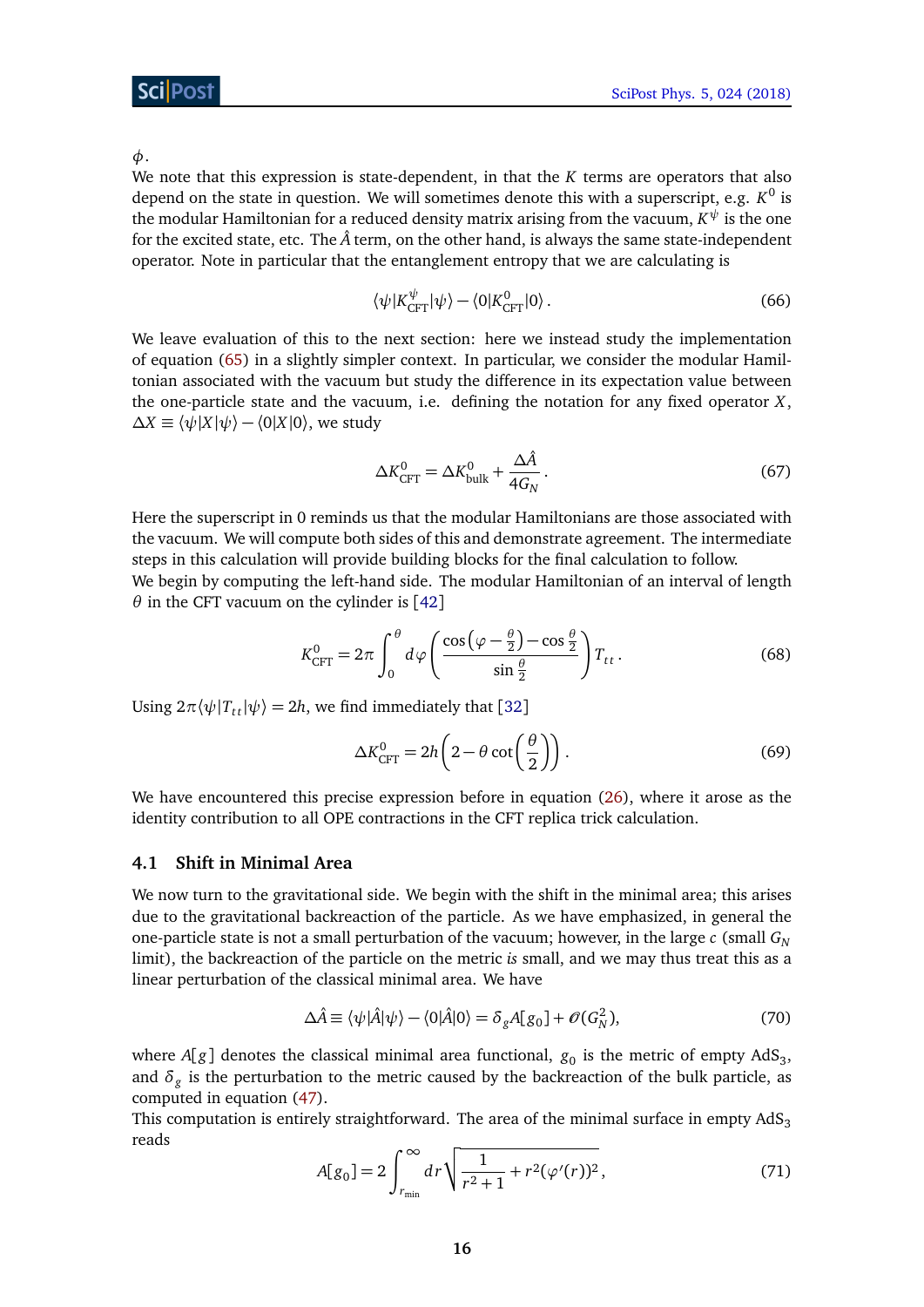where  $\varphi'(r)$  given by

$$
\varphi'(r) = \frac{r_{\min}}{r\sqrt{(r^2 - r_{\min}^2)(1 + r^2)}},\tag{72}
$$

and where  $r_{\text{min}}$  is the deepest point that the surface reaches in the bulk. It is related to the size of the interval *θ* through

$$
\theta = 2 \arctan\left[\frac{1}{r_{\min}}\right].\tag{73}
$$

We may now correct this minimal area by taking into account the shift in the metric in equation [\(47\)](#page-11-2). To leading order the location of the minimal surface does not change. The correction to the area is then simply

$$
\delta_g A[g_0] = 2 \int_{r=r_{\min}}^{\infty} dr \, 8G_N h \left( 1 - \frac{1}{(r^2 + 1)^{2h-1}} \right) \frac{\sqrt{1 - \frac{r_{\min}^2}{r^2}}}{(1 + r^2)^{\frac{3}{2}}},\tag{74}
$$

which gives

$$
\frac{\Delta \hat{A}}{4G_N} = 2h\left(2 - \theta \cot\left(\frac{\theta}{2}\right)\right)
$$

$$
-\frac{\Gamma\left(\frac{3}{2}\right)\Gamma(2h+1)}{\Gamma\left(\frac{3}{2} + 2h\right)}\tan\left(\frac{\theta}{2}\right)^{4h}{}_2F_1\left[2h, \frac{1}{2} + 2h, \frac{3}{2} + 2h; -\tan\left(\frac{\theta}{2}\right)^2\right].\tag{75}
$$

We now pause to discuss the physical significance of these two terms. The first term is precisely equal to the shift in the expectation of the CFT modular Hamiltonian [\(69\)](#page-16-1). From the bulk point of view it arises from the structure of the asymptotic metric, and to this order we would have obtained precisely the same term even if we had been dealing with a delta-function of stress-energy localized at the center<sup>[6](#page-1-0)</sup>.

The second term is less universal; we can see that it is probing the interior of the geometry and so depends on the details of the lump of energy in the center. In a small-*θ* expansion it turns out to depend non-analytically on *θ* as *θ* 4*h* , allowing it to be easily distinguished from the analytic dependence on  $\theta$  in the first term.

Finally, we can expand this answer in the small interval limit. We find

<span id="page-17-1"></span>
$$
\frac{\Delta \hat{A}}{4G_N} = h \frac{\theta^2}{3} \left( 1 + \mathcal{O}(\theta^2) \right) - \left( \frac{\theta}{2} \right)^{4h} \frac{\Gamma\left(\frac{3}{2}\right) \Gamma(1+2h)}{\Gamma\left(\frac{3}{2} + 2h\right)} \left( 1 + \mathcal{O}(\theta^2) \right) + \dots \tag{76}
$$

We will make use of this expression in the next subsection.

#### <span id="page-17-0"></span>**4.2 Bulk Modular Hamiltonian**

We now turn to an evaluation of the shift of  $K_{\rm bulk}^0$ . This operator is the modular Hamiltonian for the scalar field density matrix associated with the bulk entangling region  $\Sigma_A$  in the vacuum. This has a local expression in terms of the scalar field stress tensor. In particular, tracing out the region outside  $\gamma_A$  in the thermofield representation of the vacuum state [\(53\)](#page-13-2), we find that this density matrix takes the form

<span id="page-17-2"></span>
$$
\rho_0 = \sum_n e^{-2\pi E_n} |n\rangle\langle n| \equiv e^{-K_{\text{bulk}}^0},\tag{77}
$$

<sup>6</sup>To see this explicitly, one can consider the entanglement entropy in conical defect geometries. The answer for the entanglement entropy in those backgrounds is given for example in (3.2) and (3.3) of [[19](#page-30-8)] (see also [[43](#page-32-5)]). Expanding to first order in *h/c*, we get precisely [\(69\)](#page-16-1), which was the identity contribution to the CFT correlator. The higher orders in  $h/c$  come if one includes the entire Virasoro identity block.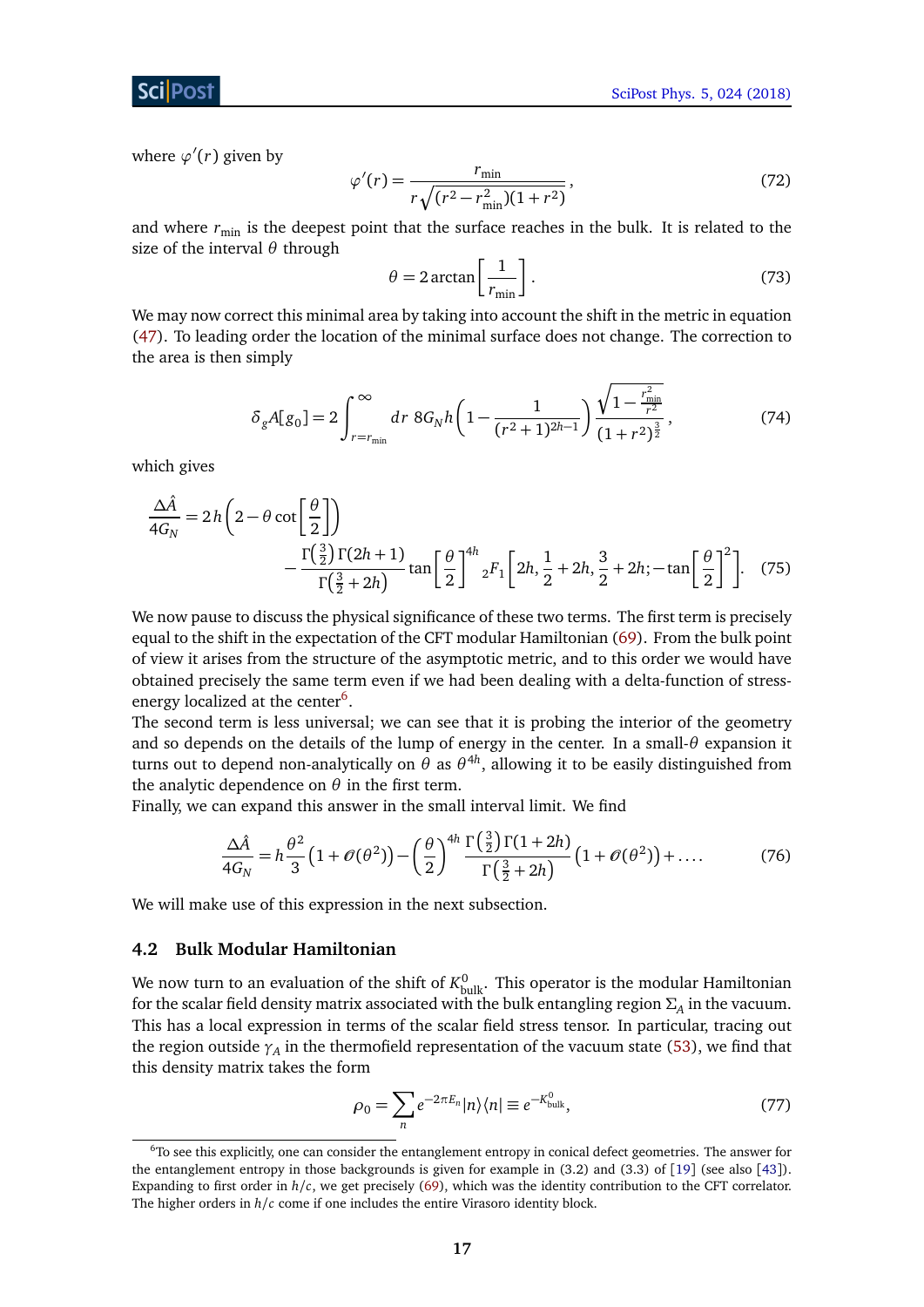<span id="page-18-2"></span>where here  $E_n$  is the energy conjugate to the Killing time  $\tau$  in the Rindler coordinates [\(51\)](#page-12-3). We may thus write  $K^0_{\rm bulk}$  as an integral over the scalar field stress tensor  $T_{\mu\nu}$  defined in equation [\(44\)](#page-11-3) as

$$
K_{\text{bulk}}^0 = 2\pi \int_{\Sigma_A} \sqrt{|g_{\Sigma_A}|} \, d\Sigma_A \xi^\nu N^\mu T_{\mu\nu},\tag{78}
$$

where *gΣ<sup>A</sup>* is the induced metric on the entangling region, *ξ ν* is the Killing vector generating *τ* translations, and *N<sup>μ*</sup> is the normal vector to Σ<sub>*A*</sub>. We now evaluate  $\langle \psi | K_{\text{bulk}}^0 | \psi \rangle$ , which simply counts the bulk energy inside the entangling region.

To evaluate this integral, it is simplest to use the coordinate transformations [\(50\)](#page-12-2) to convert the global coordinate expressions for  $\langle \psi | T_{\mu\nu} | \psi \rangle$  in equation [\(46\)](#page-11-4) to Rindler coordinates [\(51\)](#page-12-3). We may then integrate over all  $x \in \mathbb{R}$ ,  $\rho > 1$  at a fixed Rindler time  $\tau$ . This precisely covers *Σ<sup>A</sup>* .

The resulting answer is somewhat unwieldy and complicated, but in an expansion in powers of *θ* we find the leading term to be

$$
\Delta K_{\text{bulk}}^0 = \theta^{4h} 4^{1-2h} h (2h-1) \int_{\Sigma_A} d\rho \, dx \, \rho \left( \rho^2 - 1 + \rho \cosh x \left( 2\sqrt{\rho^2 - 1} + \rho \cosh x \right) \right)^{-2h} . \tag{79}
$$

The result of the integral is

<span id="page-18-1"></span>
$$
\Delta K_{\text{bulk}}^0 = \left(\frac{\theta}{2}\right)^{4h} \frac{\Gamma\left(\frac{3}{2}\right) \Gamma(1+2h)}{\Gamma\left(\frac{3}{2}+2h\right)} \left(1 + \mathcal{O}(\theta^2)\right). \tag{80}
$$

We have demonstrated this analytically for integer values of *h* and numerically for all other values. It is precisely equal in magnitude and opposite in sign to the negative term in equation [\(76\)](#page-17-1). We will use this result in the next sub-section.

Assembling together equations [\(76\)](#page-17-1) and [\(80\)](#page-18-1) into the right hand side of equation [\(67\)](#page-16-2), we see that all non-analytic terms in *θ* cancel, and what remains precisely agrees with the (small *θ* expansion of) equation [\(69\)](#page-16-1). In other words, the JLMS formula [\(67\)](#page-16-2) holds.

We note that this is not a miraculous consequence of holography; rather, the implementation of equation [\(65\)](#page-15-3) in this particular state (and to leading order in  $G_N$ ) follows from semi-classical gravity [[5,](#page-29-5) [44,](#page-32-6) [45](#page-32-7)]. We briefly summarize the argument, whose essence follows from a gravitational Gauss law. More specifically, Wald's treatment of the first law of black hole mechanics [[46,](#page-32-8)[47](#page-32-9)] tells us that if we have a spacetime with a timelike Killing vector *ζ* that degenerates on a horizon *γ<sup>A</sup>* , then the change in the area *∆A* of the horizon under a small perturbation of the metric  $\delta g$  is related to the change in boundary energy  $\Delta K_{\rm CFT}^0$  as

$$
\Delta K_{\rm CFT}^0 = \frac{\Delta A}{4G_N} + \int_{\Sigma_A} d\Sigma_A \xi^\nu N^\mu \delta E_{\mu\nu} [g], \qquad (81)
$$

where  $\delta E_{\mu\nu}$  is the linearization of the geometric part of the Einstein equation, including a cosmological constant term. The above relation holds for any perturbation  $\delta g$ ; however if we now restrict to on-shell perturbations, then the Einstein equations relate *δEµν*[*g*] to the scalar field stress tensor, which when combined with equation [\(78\)](#page-18-2) results immediately in equation [\(67\)](#page-16-2).

## <span id="page-18-0"></span>**5 Bulk Entanglement Entropy**

We now turn to the computation of the bulk entanglement entropy with the aim of testing the FLM proposal

$$
S_{\rm EE}^{\rm CFT} = \frac{A_{\rm min}}{4G_N} + S_{\rm EE}^{\rm bulk} \,. \tag{82}
$$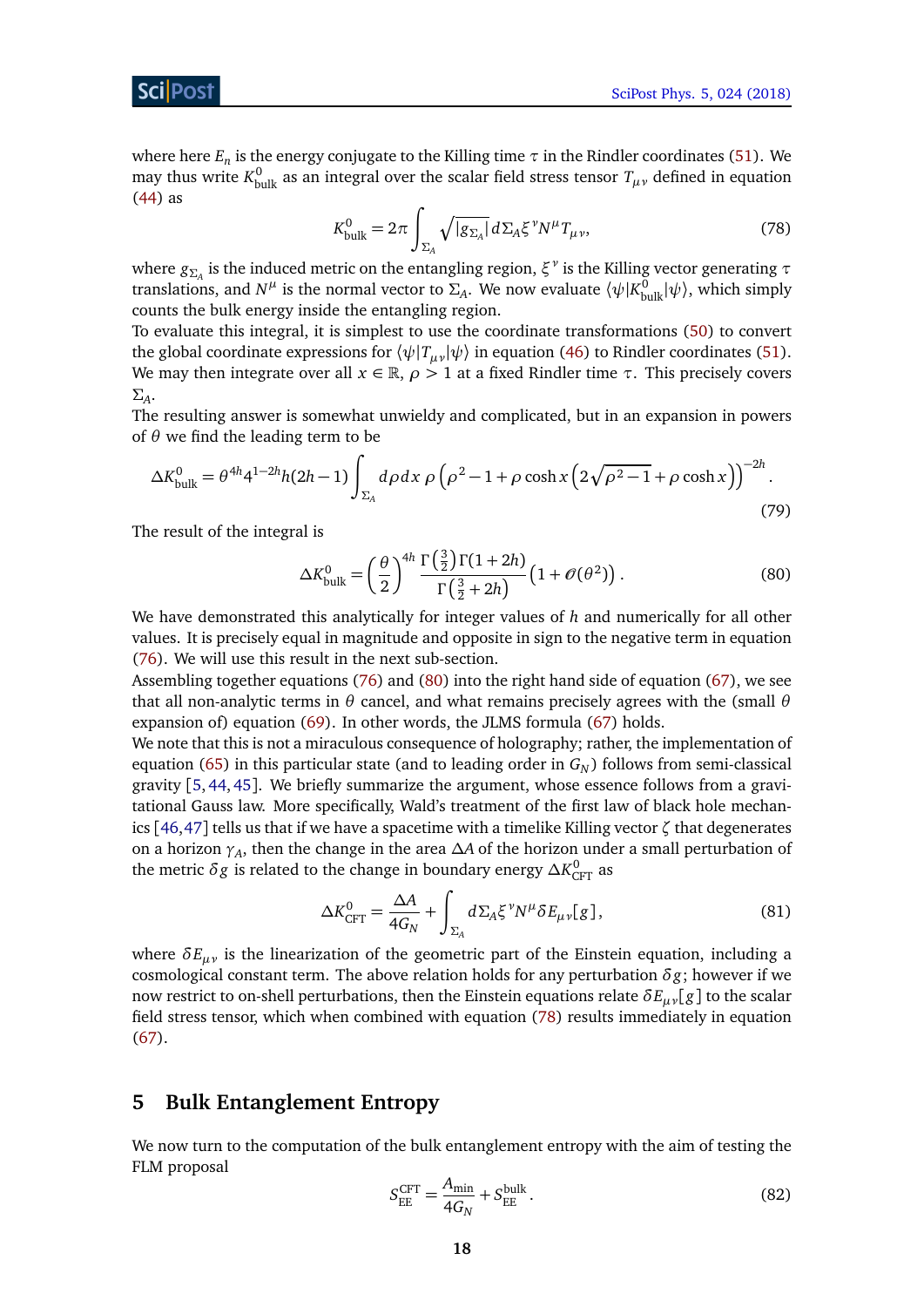[SciPost Phys. 5, 024 \(2018\)](https://scipost.org/SciPostPhys.5.3.024)

We computed the quantum corrected minimal area in equation [\(76\)](#page-17-1) and by comparing with the CFT answer [\(31\)](#page-8-1), we expect to find

$$
\Delta S_{\rm EE}^{\rm bulk} \approx \left(\frac{\theta}{2}\right)^{4h} \frac{\Gamma(3/2)\Gamma(2h+1)}{\Gamma(2h+3/2)} - \left(\frac{\theta}{2}\right)^{8h} \frac{\Gamma(3/2)\Gamma(4h+1)}{\Gamma(4h+3/2)}.
$$
 (83)

In this section, we reproduce this result by a bulk computation. The bulk density matrix is given by

<span id="page-19-2"></span>
$$
\rho = a^{\dagger} |0\rangle \langle 0| a. \tag{84}
$$

As explained in Section [3.2,](#page-12-0) it can be rewritten in terms of Rindler modes using the Bogoliubov transformation [\(57\)](#page-14-1) as

$$
\rho = \sum_{\omega,k} \left( (1 - e^{-2\pi\omega}) \alpha_{\omega,k}^* b_{\omega,k}^\dagger + (1 - e^{2\pi\omega}) \beta_{\omega,k} b_{\omega,k} \right) |0\rangle \langle 0|
$$
  
 
$$
\times \sum_{\omega',k'} \left( (1 - e^{-2\pi\omega'}) \alpha_{\omega',k'} b_{\omega',k'} + (1 - e^{2\pi\omega'}) \beta_{\omega',k'}^* b_{\omega',k'}^\dagger \right). \tag{85}
$$

Since all operators act solely on the right wedge, it is easy to trace out the left region to obtain

$$
\rho_1 \equiv \text{Tr}_{\mathcal{H}_L} \rho = \sum_{\omega,k} \Big( (1 - e^{-2\pi\omega}) \alpha_{\omega,k}^* b_{\omega,k}^\dagger + (1 - e^{2\pi\omega}) \beta_{\omega,k} b_{\omega,k} \Big) e^{-2\pi H}
$$
  
 
$$
\times \sum_{\omega',k'} \Big( (1 - e^{-2\pi\omega'}) \alpha_{\omega',k'} b_{\omega',k'} + (1 - e^{2\pi\omega'}) \beta_{\omega',k'}^* b_{\omega',k'}^\dagger \Big), \qquad (86)
$$

where

$$
H = \sum_{\omega,k} \omega b^{\dagger}_{\omega,k} b_{\omega,k}.
$$
 (87)

With this representation, we can see that the reduced density matrix of the right wedge is some excitation of the thermal state [\(77\)](#page-17-2), where we note that  $K_{\text{bulk}}^0 = 2\pi H$ ,

<span id="page-19-0"></span>
$$
\rho_0 = e^{-2\pi H}.
$$
\n(88)

Since a direct diagonalization of  $\rho_1$  is too difficult, we will proceed with the replica trick. We start by computing the change in the Rényi entropies

$$
\Delta S_n^{\text{bulk}} = \frac{1}{1 - n} \log \frac{\text{Tr}\rho_1^n}{\text{Tr}\rho_0^n},\tag{89}
$$

<span id="page-19-1"></span>before analytically continuing and taking the  $n \rightarrow 1$  limit. Computing the Rényi entropies is in principle straightforward. All expectation values of the creation and annihilation operators are computed using Wick's theorem for free fields and the thermal two-point functions are given by

$$
\text{Tr}\rho_0 b_{\omega,k}^\dagger b_{\omega',k'} = \frac{4\pi^2 \delta(\omega - \omega')\delta(k - k')}{e^{2\pi\omega} - 1}.
$$
\n(90)

Given the exact expressions for the Bogoliubov coefficients [\(62\)](#page-15-2), to compute the *n*-th Rényi entropy we simply need to perform 2*n* integrals over frequencies and momenta, which at the very least can be done numerically. However, we are left with the problem of performing the analytic continuation. Note that this is exactly the same problem as in the CFT: we could compute the Rényi entropies using Wick contractions for generalized free fields, but we were not able to perform the analytic continuation for general conformal dimension. For this reason, we will now consider a small interval limit in which we can match bulk and boundary computations.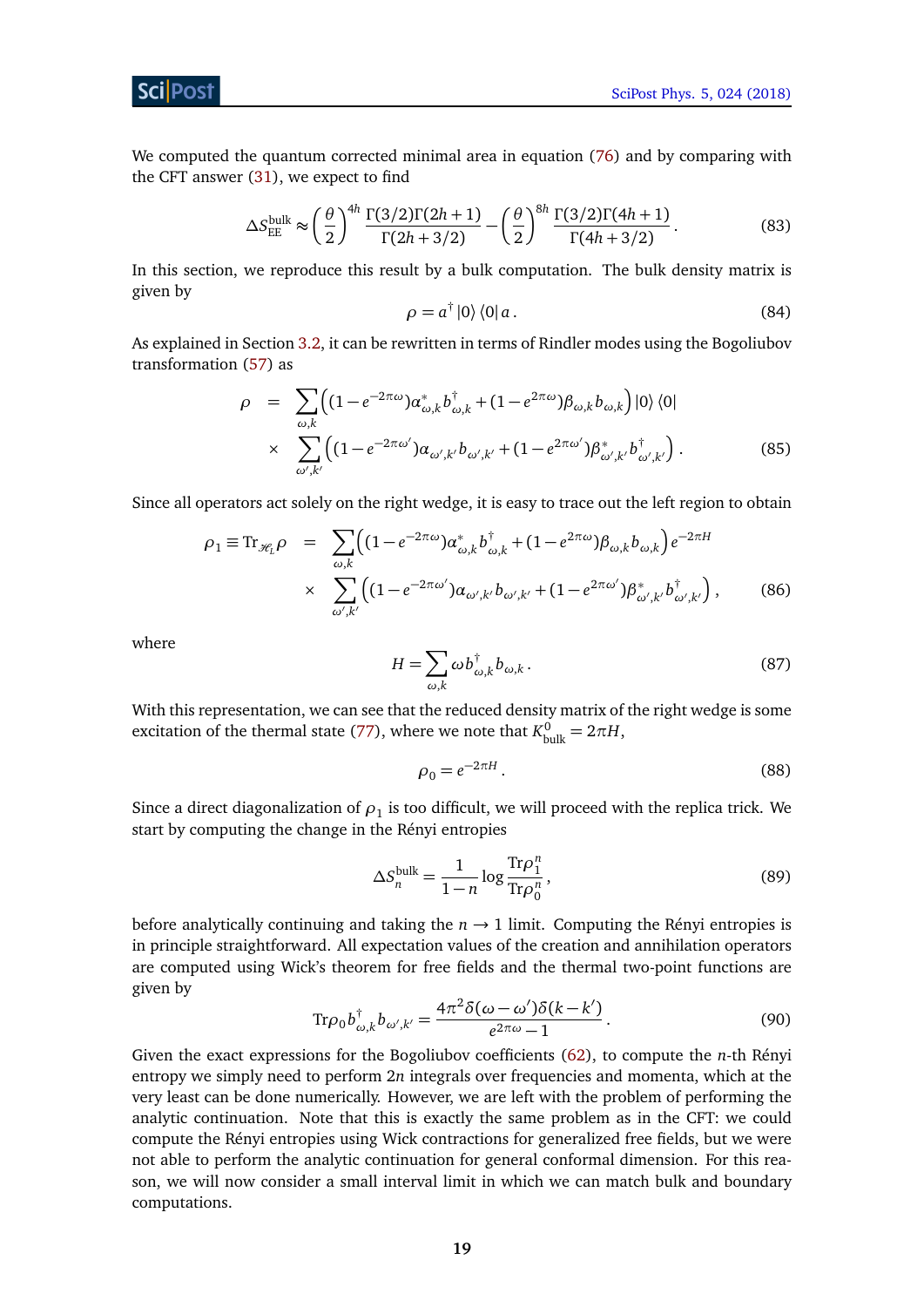## <span id="page-20-0"></span>**5.1 The Small Interval Limit**

In the CFT, the small interval limit is defined by

$$
\theta \ll 1,\tag{91}
$$

for  $\theta$  the size of the boundary interval. In the bulk, using equation [\(52\)](#page-12-4), it can be defined as the limit of large boost parameter, namely

$$
\eta \gg 1. \tag{92}
$$

The boost parameter  $\eta$  is a purely kinematical component of the problem and enters the bulk computation only through the Bogoliubov coefficients. One might naively guess that large *η* translates into the Bogoliubov coefficients being small. As explained in Section [3.2.2,](#page-15-0) this is true pointwise in frequency but does not necessarily hold for integrated quantities; one obvious exception is given by the normalization integral [\(60\)](#page-14-5) over all Bogoliubov coefficients, which always evaluates to 1. For this reason, care must be taken in expanding the Rényi entropies [\(89\)](#page-19-0) to a given order in the Bogoliubov coefficients. We need to expand in the true small parameter in the problem which can be isolated by defining

$$
\delta \rho \equiv \rho_1 - \rho_0. \tag{93}
$$

We know that the matrix elements of  $\delta \rho$  must become small in the small interval limit since one should not be able to distinguish between  $\rho_1$  and  $\rho_0$  in the limit where the right wedge goes to zero size. This will be correct if the two density matrices are close. We will now expand the Rényi entropies order by order in  $\delta \rho$  which will enable us to perform the analytic continuation and compute the entanglement entropy.

### <span id="page-20-1"></span>**5.2 The First Order Result**

We begin with the following expansion

<span id="page-20-2"></span>
$$
\text{Tr}\rho_1^n = \text{Tr}(\rho_0 + \delta \rho)^n
$$
  
= 
$$
\text{Tr}\rho_0^n + n \text{Tr}\rho_0^{n-1} \delta \rho + \mathcal{O}(\delta \rho^2)
$$
  
= 
$$
\text{Tr}\rho_0^n + n \text{Tr}\rho_0^{n-1} \rho_1 - n \text{Tr}\rho_0^n. \tag{94}
$$

From this, we can compute the change in entanglement entropy as

$$
\Delta S_{\rm EE}^{\rm bulk} = \lim_{n \to 1} \Delta S_n^{\rm bulk} = -\partial_n \Delta S_n^{\rm bulk} \big|_{n=1} \,. \tag{95}
$$

The first term in equation [\(94\)](#page-20-2) is canceled by the denominator of equation [\(89\)](#page-19-0), coming from the subtraction of the vacuum entanglement entropy. Using the fact that  $Tr \rho_0 = Tr \rho_1 = 1$ , we find

$$
\Delta S_{\rm EE}^{\rm bulk} = -\text{Tr}\rho_1 \log \rho_0 + \text{Tr}\rho_0 \log \rho_0 + \mathcal{O}(\delta \rho^2). \tag{96}
$$

This can be rewritten as

$$
\Delta S_{\rm EE}^{\rm bulk} = 2\pi \Delta \langle H \rangle + \mathcal{O}(\delta \rho^2),\tag{97}
$$

which is nothing else than the first law of entanglement for the bulk quantum field theory. We have already computed the expectation value of this Hamiltonian in position space in equation [\(80\)](#page-18-1). To build technology for the next section we do so again using momentum space techniques. We have

$$
2\pi\Delta \langle H \rangle = \text{Tr}\rho_0 \Big[ \sum_{\substack{\omega_1, \omega_2, \omega_3 \\ k_1, k_2, k_3}} \Big( (1 - e^{-2\pi\omega_1}) \alpha_{\omega_1, k_1} b_{\omega_1, k_1} + (1 - e^{2\pi\omega_1}) \beta_{\omega_1, k_1}^* b_{\omega_1, k_1}^\dagger \Big) \qquad (98)
$$
  
 
$$
\times \Big( 2\pi\omega_2 b_{\omega_2, k_2}^\dagger b_{\omega_2, k_2} \Big) \Big( (1 - e^{-2\pi\omega_3}) \alpha_{\omega_3, k_3}^* b_{\omega_3, k_3}^\dagger + (1 - e^{2\pi_3\omega_3}) \beta_{\omega_3, k_3} b_{\omega_3, k_3} \Big) \Big],
$$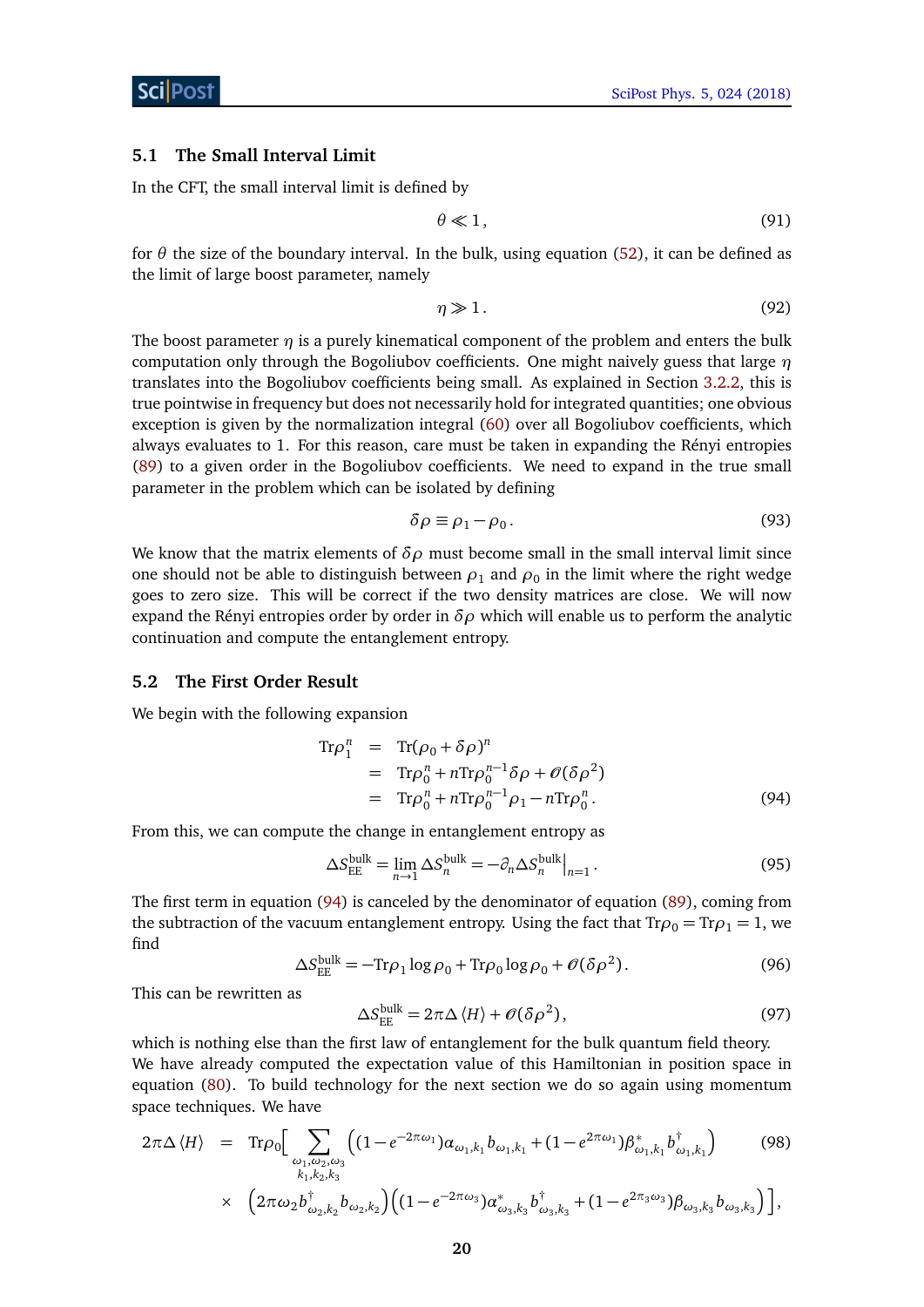<span id="page-21-1"></span>

Figure 4: The black dots represent the coefficient of  $\theta^{4h}$  in the first order change to the entanglement entropy. The blue line represents the absolute value of the *θ* 4*h* coefficient appearing in the area operator, which is of opposite sign. The matching is exact and thus they cancel.

where the subtraction of Tr $\rho_0$  log  $\rho_0$  implies that in the above expression we do not allow any Wick contractions between the *b* †  $\int_{\omega_2, k_2}^{\infty}$  and  $b_{\omega_2, k_2}$ . Evaluating the expectation values using equation [\(90\)](#page-19-1), we find

$$
2\pi\Delta\langle H\rangle = \sum_{\omega,k} 2\pi\omega(|\alpha_{\omega,k}|^2 + |\beta_{\omega,k}|^2).
$$
 (99)

It is important to note that this integral is more convergent at large *ω* than the normalization integral [\(60\)](#page-14-5). We can therefore strip out the factor  $(\cosh \eta)^{-4h}$  in the squared Bogoliubov coefficients, set  $\eta = \infty$  in the remainder, and still have a finite integral. Plugging in the expression for the Bogoliubov coefficients, we find

$$
2\pi\Delta\langle H\rangle = \frac{1}{(\cosh\eta)^{4h}} \int_{\omega>0} d\omega \int dk \frac{2^{4h}\omega^2}{4\pi^2} F_1(\omega,k), \qquad (100)
$$

with

$$
F_1(\omega,k) = \frac{\Gamma(i\omega)\Gamma(-i\omega)\Gamma(h+i\frac{\omega+k}{2})\Gamma(h-i\frac{\omega+k}{2})\Gamma(h+i\frac{\omega-k}{2})\Gamma(h-i\frac{\omega-k}{2})}{(\Gamma(2h))^2}.
$$
 (101)

The double integral can be evaluated numerically and we plot the result in Fig. [4.](#page-21-1) The prefactor gives a factor *θ* 4*h* and we find perfect agreement between the values of the integral and the first term in equation [\(83\)](#page-19-2).

## <span id="page-21-0"></span>**5.3 The Second Order Result**

We now turn to the second order contribution. At second order in *δρ* we have

$$
\text{Tr}\rho_1^n\Big|_{\theta(\delta\rho^2)} = \frac{n}{2} \sum_{m=0}^{n-2} \text{Tr}\delta\rho \rho_0^m \delta\rho \rho_0^{n-2-m}
$$
  
= 
$$
\frac{n}{2} \text{Tr}\rho_1 \tilde{\rho}(n) \rho_0^{n-2} - n(n-1) \text{Tr}\rho_0^{n-1} \rho_1 + \frac{n(n-1)}{2} \text{Tr}\rho_0^n, \qquad (102)
$$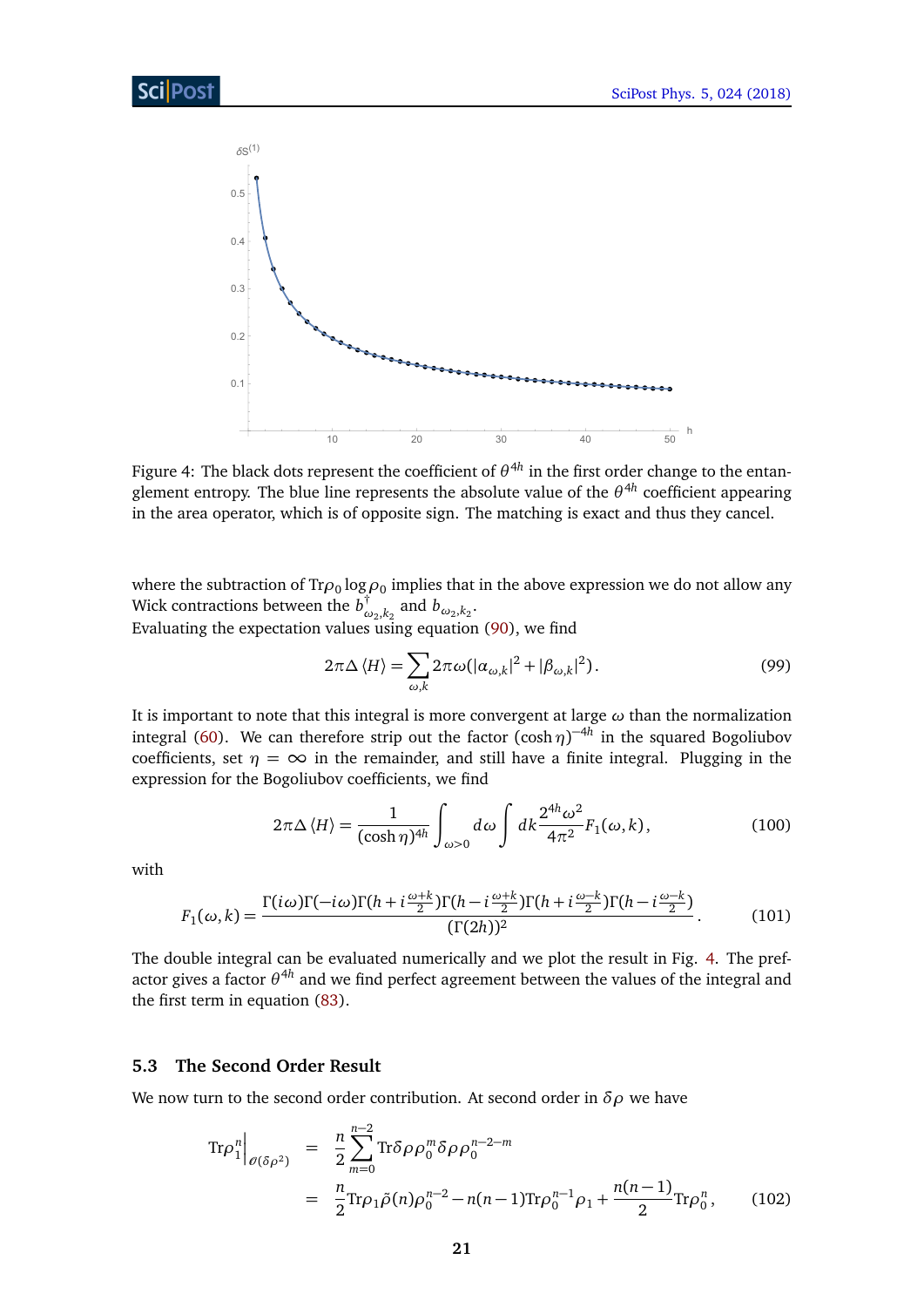where we have defined

$$
\tilde{\rho}(n) = \sum_{m=0}^{n-2} \rho_0^m \rho_1 \rho_0^{-m}
$$
\n
$$
= \sum_{\substack{\omega_1, \omega_2 \\ k_1, k_2}} \left[ \frac{1 - e^{2\pi(\omega_2 - \omega_1)(n-1)}}{1 - e^{2\pi(\omega_2 - \omega_1)}} (1 - e^{-2\pi\omega_1})(1 - e^{-2\pi\omega_2}) \alpha_1^* \alpha_2 b_1^{\dagger} \rho_0 b_2 \right.
$$
\n
$$
+ \frac{1 - e^{-2\pi(\omega_1 + \omega_2)(n-1)}}{1 - e^{-2\pi(\omega_1 + \omega_2)}} (1 - e^{-2\pi\omega_1})(1 - e^{2\pi\omega_2}) \alpha_1^* \beta_2^* b_1^{\dagger} \rho_0 b_2^{\dagger}
$$
\n
$$
+ \frac{1 - e^{2\pi(\omega_1 + \omega_2)(n-1)}}{1 - e^{2\pi(\omega_1 + \omega_2)}} (1 - e^{2\pi\omega_1})(1 - e^{-2\pi\omega_2}) \beta_1 \alpha_2 b_1 \rho_0 b_2
$$
\n
$$
+ \frac{1 - e^{2\pi(\omega_1 - \omega_2)(n-1)}}{1 - e^{2\pi(\omega_1 - \omega_2)}} (1 - e^{2\pi\omega_1})(1 - e^{2\pi\omega_2}) \beta_1 \beta_2^* b_1 \rho_0 b_2^{\dagger}]. \tag{103}
$$

From now on we will work with the shortened notation  $\alpha_1 \equiv \alpha_{\omega_1,k_1}$  and identically for the *b*, *b* † ,*β*. We may now take the derivate with respect to *n* and we obtain

$$
\Delta S_{\rm EE}^{(2)} = \frac{1}{2} - \frac{1}{2} \text{Tr} \rho_1 \tilde{\rho}'(1) \rho_0^{-1},\tag{104}
$$

where we used the fact that  $\tilde{\rho}(1) = 0$ . In total this gives

$$
\Delta S_{EE}^{(2)} = \frac{1}{2} + \frac{1}{2} \sum_{\omega_1, \omega_2, \omega_3, \omega_4} \left[ \frac{1 - e^{-2\pi\omega_1} (e^{2\pi\omega_2} - 1)(1 - e^{-2\pi\omega_3})(1 - e^{-2\pi\omega_4})}{1 - e^{2\pi(\omega_2 - \omega_1)}} \alpha_1^* \alpha_2 \alpha_3^* \alpha_4 \text{Tr} \rho_0 b_4 b_1^{\dagger} b_2 b_3^{\dagger} \right] \n+ 2\pi(\omega_2 - \omega_1) \frac{(1 - e^{-2\pi\omega_1} ) (e^{2\pi\omega_2} - 1)(1 - e^{2\pi\omega_3}) (1 - e^{2\pi\omega_4})}{1 - e^{2\pi(\omega_2 - \omega_1)}} \alpha_1^* \alpha_2 \beta_3 \beta_4^* \text{Tr} \rho_0 b_4^{\dagger} b_1^{\dagger} b_2 b_3 \right. \n+ 2\pi(\omega_1 - \omega_2) \frac{(1 - e^{2\pi\omega_1} ) (e^{-2\pi\omega_2} - 1)(1 - e^{-2\pi\omega_3}) (1 - e^{-2\pi\omega_4})}{1 - e^{2\pi(\omega_1 - \omega_2)}} \beta_1 \beta_2^* \alpha_3^* \alpha_4 \text{Tr} \rho_0 b_4 b_1 b_2^{\dagger} b_3^{\dagger} \right. \n+ 2\pi(\omega_1 - \omega_2) \frac{(1 - e^{2\pi\omega_1} ) (e^{-2\pi\omega_2} - 1)(1 - e^{2\pi\omega_3}) (1 - e^{2\pi\omega_4})}{1 - e^{2\pi(\omega_1 - \omega_2)}} \beta_1 \beta_2^* \beta_3 \beta_4^* \text{Tr} \rho_0 b_4^{\dagger} b_1 b_2^{\dagger} b_3 \right. \n- 2\pi(\omega_1 + \omega_2) \frac{(1 - e^{-2\pi\omega_1} ) (e^{-2\pi\omega_2} - 1)(1 - e^{2\pi\omega_3}) (1 - e^{-2\pi\omega_4})}{1 - e^{-2\pi(\omega_1 + \omega_2)}} \alpha_1^* \beta_2^* \beta_3 \alpha_4 \text{Tr} \rho_0 b_4 b_1^{\dagger} b_2^{\dagger}
$$

Each of these terms has two possible Wick contractions giving a total of twelve terms that contribute. The four terms where the Wick contraction is between the oscillators one and two combine to give exactly −1*/*2, cancelling against that term on the first line. The remaining eight terms give convergent integrals upon factoring out the factor  $(\cosh \eta)^{-8h}$  and setting  $\eta = 0$ . After some math, we find

$$
\Delta S_{\rm EE}^{(2)} = \frac{1}{(\cosh \eta)^{8h}} \int_{\omega_1 > 0} d\omega_1 \int_{\omega_2 > 0} d\omega_2 \int dk_1 \int dk_2 \frac{2^{8h} \omega_1 \omega_2}{64\pi^5} F_2(\omega_1, k_1, \omega_2, k_2), \quad (106)
$$

with

$$
F_2(\omega_1, k_1, \omega_2, k_2) = (\omega_1 - \omega_2) \frac{(1 - e^{-2\pi\omega_1})(1 - e^{2\pi\omega_2})}{1 - e^{2\pi(\omega_2 - \omega_1)}} F_1(\omega_1, k_1) F_1(\omega_2, k_2)
$$
  
+ 
$$
(\omega_1 + \omega_2) \frac{(1 - e^{2\pi\omega_1})(1 - e^{2\pi\omega_2})}{1 - e^{2\pi(\omega_1 + \omega_2)}} F_1(\omega_1, k_1) F_1(\omega_2, k_2).
$$
 (107)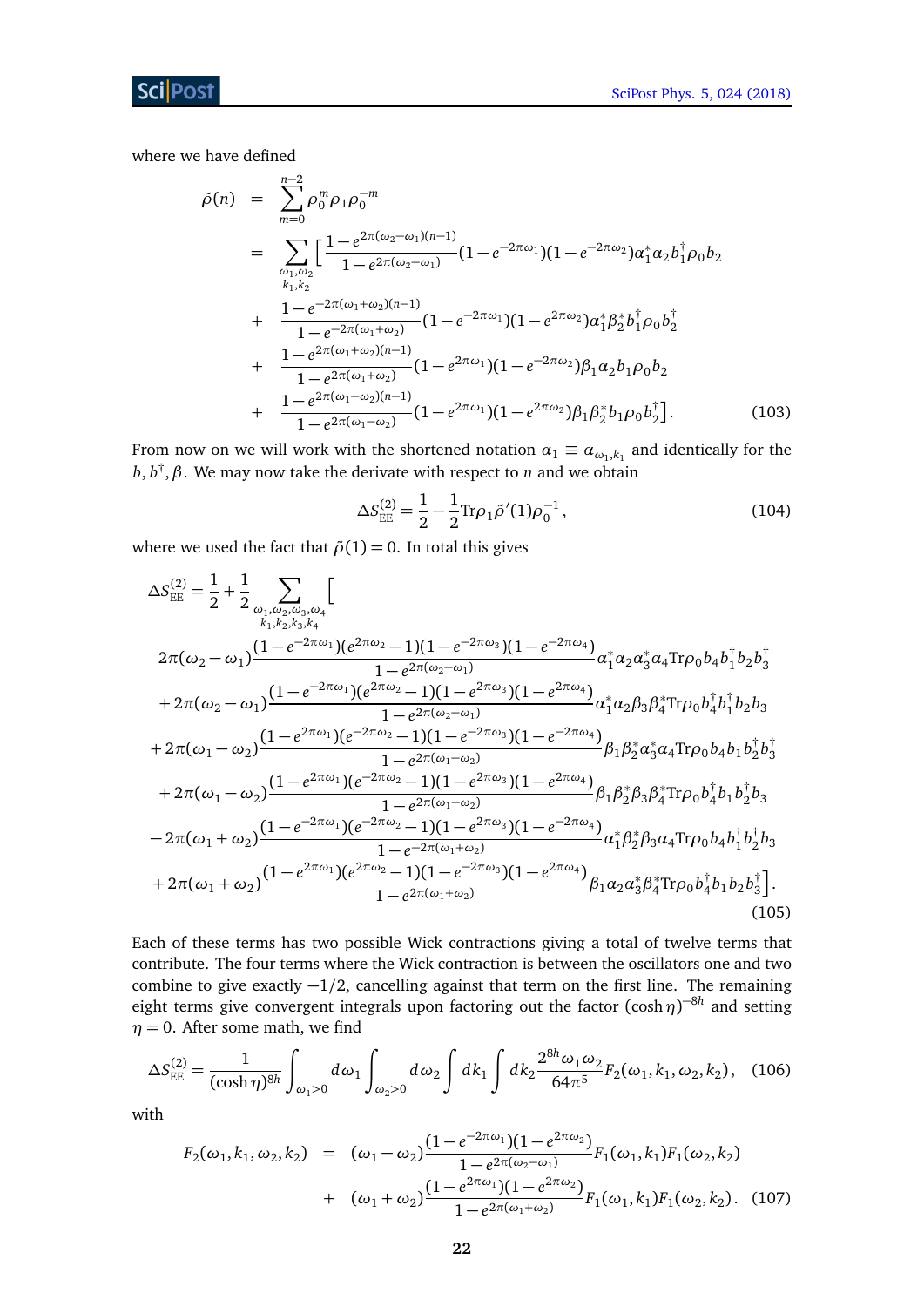<span id="page-23-2"></span>

Figure 5: The black dots represent the absolute value of the coefficient of  $θ^{8h}$  coming from the second order change to the entanglement entropy. The blue line represents the absolute value of the  $\theta^{8h}$  coefficient as calculated from the CFT and exhibits a perfect match.

This integral can be done numerically and we plot the results in Fig. [5.](#page-23-2) We find perfect agreement between our results and the second order term in [\(83\)](#page-19-2). This completes our calculation of the bulk entanglement entropy; we have verified that the FLM formula agrees with the CFT result. We now turn to the discussion and outlook.

# <span id="page-23-0"></span>**6 Conclusion and Outlook**

## <span id="page-23-1"></span>**6.1 Conclusion**

In this paper, we successfully tested the FLM and JLMS formulae for quantum corrections to holographic entanglement entropy. We considered CFT states that are obtained by acting on the vacuum by scalar primary single-trace operators and computed their entanglement entropy, in the limit of small subsystem sizes. We then compared this result to a gravity computation. We studied one-particle states in the bulk scalar free field theory, for which we computed the change in the minimal area as well as the bulk entanglement entropy. We found a perfect match between the two<sup>[7](#page-1-0)</sup>

<span id="page-23-3"></span>
$$
\Delta S_{\text{EE}}^{\text{CFT}} = \frac{\Delta A_{\text{min}}}{4G_N} + \Delta S_{\text{EE}}^{\text{bulk}}
$$
\n
$$
= 2h \left( 2 - \theta \cot \left( \frac{\theta}{2} \right) \right) - \left( \sin \frac{\theta}{2} \right)^{8h} \frac{\Gamma\left(\frac{3}{2}\right) \Gamma(4h+1)}{\Gamma(4h+\frac{3}{2})} (1 + \mathcal{O}(\theta^2)) + \mathcal{O}(\theta^{12h}).
$$
\n(108)

In order to compute this quantity in the bulk scalar field theory, we needed to know the exact form of the Bogoliubov coefficients between global and Rindler AdS $_3$ . We provided what we believe is the first calculation of these coefficients in explicit form. The result [\(108\)](#page-23-3) included a term that appeared both in the *∆A*min and *∆S* bulk EE , but with opposite signs. This precise

 $7$ This expression is the full expression that we were able to compute and successfully compare, including the order of all expected corrections. Note however that it is a slight abuse of the small *θ* expansion since the first term contains arbitrary high powers of *θ*. In the strict perturbative expansion, the relevant expression is equation [\(4\)](#page-3-0).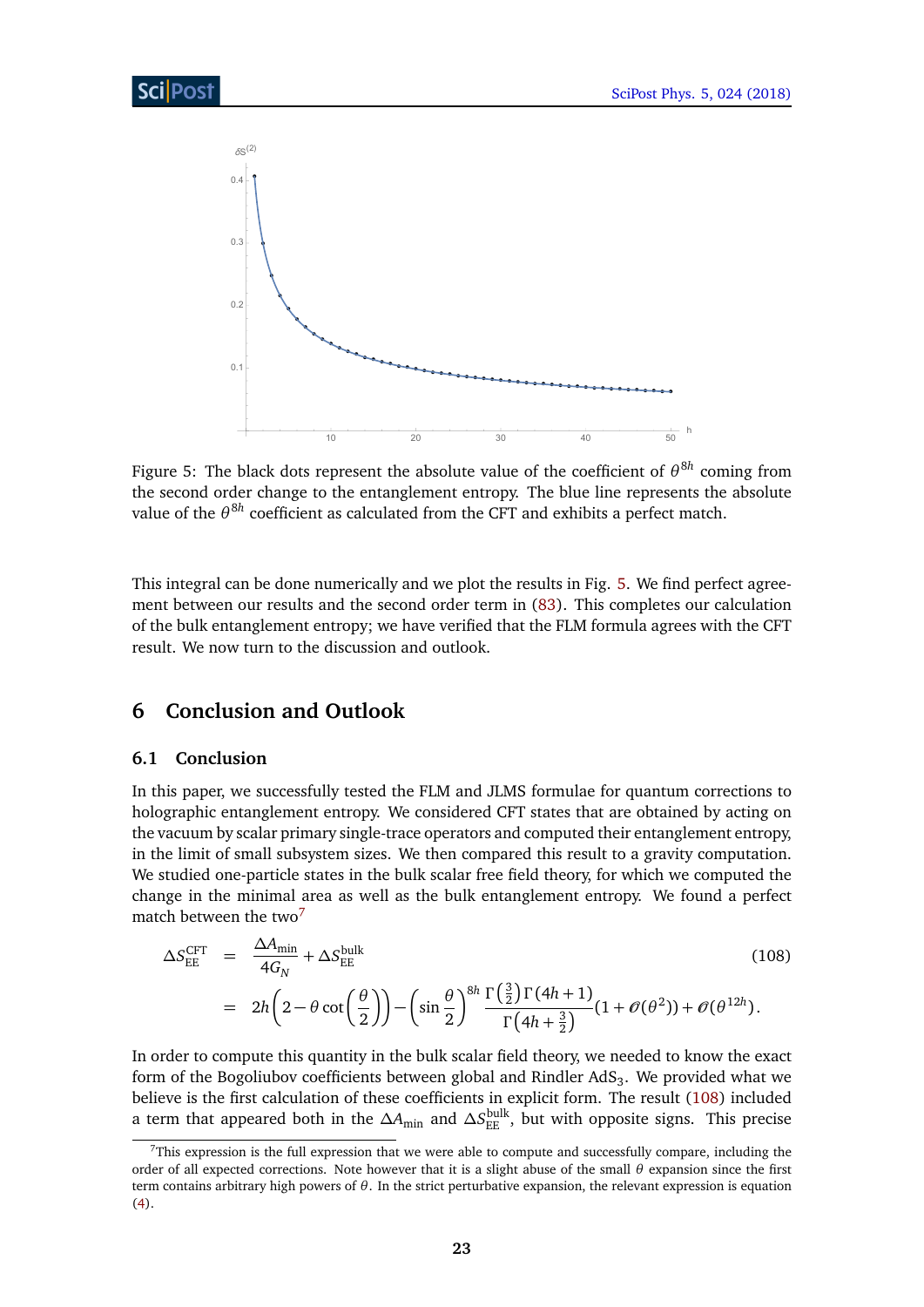cancellation, although in general guaranteed by the gravitational Gauss law, provided a nice check of the first law of entanglement for the bulk quantum field theory.

We now discuss various ideas that would provide extensions of our results but still require further investigation.

## <span id="page-24-0"></span>**6.2 Outlook**

## **Finite interval sizes**

First, it would be very interesting to push our results beyond the limit of small intervals. The main barrier for this is the difficulty in the analytic continuation of the Rényi entropies to  $n = 1$ . In the CFT, the problem seems tractable as one has an explicit closed form expression for any given Rényi entropy *S<sup>n</sup>* . It would be interesting to see if one could find a generalization of the Hafnian/Determinant method developed in [[28–](#page-31-5)[31](#page-31-6)] to conformal dimensions different from one.

In the bulk, the problem is slightly harder, since we do not have a closed-form expression for the bulk Rényi entropies. We can express the bulk Rényi entropies  $S_n^{\text{bulk}}$  as  $2n$  integrals over momentum and frequency, with expressions that are not beyond hope. The main problem is that the integrals do not factorize into 2*n* independent integrals. It would be particularly interesting to see if one could perform the integrals for the case of  $h = 1/2$ , since in that case we know the analytic continuation exactly in the CFT. We were unfortunately not capable of doing that, so we leave it for future work.

Nevertheless, we would like to emphasize that the only difficulty is in the analytic continuation. This should be contrasted with the case of the mutual information of two spherical regions in higher dimensions [[10](#page-30-2)], where it is not even really known how to proceed beyond the limit of small interval size. Even in three dimensions, the method described in  $\lceil 12 \rceil$  $\lceil 12 \rceil$  $\lceil 12 \rceil$  is very hard to deal with on a practical level for arbitrary Rényi entropies.

### **Gravitons and photons**

Next, it would be very interesting to consider excitations by operators that are not scalars. In particular, it would be very interesting to take the single-trace operator to be the stress-tensor *T*. In this case, we would be computing the entanglement entropy of boundary gravitons in the bulk. A proper understanding of the entanglement entropy of gravitons is somewhat daunting, combining as it does the usual ambiguities with the factorization of the Hilbert space in a gauge theory [[48–](#page-32-10)[52](#page-32-11)] with new wrinkles associated with the fact that the gauge symmetry in question is diffeomorphism invariance [[5,](#page-29-5)[53](#page-32-12)]. Nevertheless, progress has been made towards dealing with such ambiguities, and it would be very nice to tackle this hard problem in  $AdS_3$ where gravitons do not propagate and are purely boundary modes that nevertheless will contribute in a (presumably) calculable manner to the entanglement entropy. In particular, on the CFT side this problem maps to computing the entanglement entropy of Virasoro descendants of the vacuum. This answer is completely determined by Virasoro symmetry since the Rényi entropies are 2*n*-point functions of stress tensors. These are completely fixed by the conformal ward identities [[54](#page-33-0)]. The result can thus only depend on the central charge *c* (this would be drastically different in higher dimensions).

It would also be interesting to consider *U*(1) currents. In the bulk, this would require computing the entanglement entropy of photons in the one-photon state. Note however that the computation should be quite tractable since the dynamics of the gauge field are given by a Chern-Simons terms and hence are topological. It is particularly interesting to compare the result with the CFT since this is precisely the case  $h + h = 1$ , where the analytic continuation is feasible! We hope to return to these questions in future work.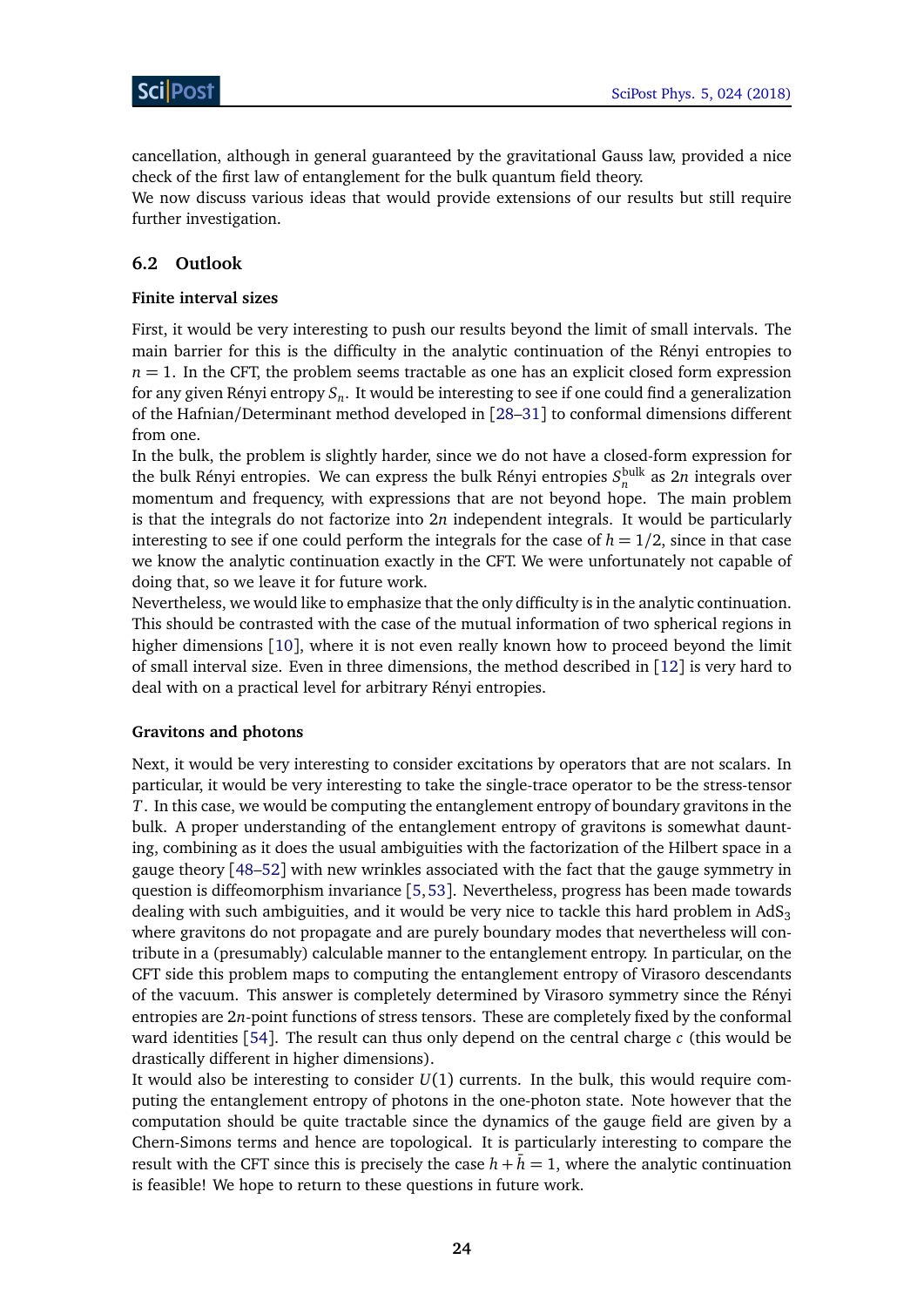#### **Quantum corrections to the Rényi entropies**

It would also be interesting to compute the quantum corrections to the CFT Rényi entropies in the bulk directly. At the leading order, this can be done by introducing a cosmic brane in the bulk [[55](#page-33-1)]. The quantum corrections to this formula were discussed in [[4](#page-29-4)] and one expects<sup>[8](#page-1-0)</sup>

$$
n^2 \partial_n \left( \frac{n-1}{n} S_n^{\text{CFT}} \right) = \frac{A_{\text{CB}}}{4G_N} + n^2 \partial_n \left( \frac{n-1}{n} S_n^{\text{bulk}} \right). \tag{109}
$$

to hold. To check this, one would need to understand the nature of the interaction between the matter and cosmic brane backreactions. It would be very interesting to try to work out these details in our simple setup. Note that there is a *n*-derivative acting on the Rényi entropy which means we still need to have analytic control over the boundary and bulk Rényi entropies to compute both sides of this formula.

#### **Higher dimensions**

Finally, it would be interesting to extend our results to dimensions *d >* 2. Many things would go through smoothly, one can still consider one-particle states in the bulk, still compute Bogoliubov coefficients since they are fixed by symmetry and much of the analysis would go through in a similar fashion. In the CFT however, things become more complicated. In  $d = 2$ , the Rényi entropies are given by 2*n*-point functions in the vacuum, which are basically fixed with the generalized free field assumption. For  $d > 2$ , the  $2n$ -point function is not on flat-space but rather on  $S^1 \times H_{d-1}$  [[56](#page-33-2)], where the periodicity of the spatial circle is  $2\pi n$ . Even with the factorization assumption, one is left with two-point functions at finite temperature on hyperbolic space. These are not universally fixed by the conformal dimension of the operator.

In fact, even the Rényi entropies themselves are no longer completely fixed by the central charge. For example, they could drastically differ if the CFT is strongly coupled or weakly coupled. The hyperbolic black holes of [[57](#page-33-3)] can only be trusted if the gravity dual is Einstein gravity. The situation is in fact even more complicated, since even for Einstein duals new phases corresponding to hairy hyperbolic black holes can exist [[58,](#page-33-4)[59](#page-33-5)].

This should be contrasted with  $d = 2$  where 3d dual gravity is in some sense universal. Because of Virasoro symmetry, the coupling of matter to gravity is universal in AdS $_{3}.$  It is worth noting that the assumption used for the calculations in this paper only required large *c* factorization of the matter and never demanded the bulk dual to be Einstein. In fact, if one had considered the CFT to be the D1-D5 system at the orbifold point (zero coupling), our results still apply! This is true even though at the orbifold point the bulk dual is full-blown string theory. In that setting, there is in principle no reason to suspect that the RT formula is accurate. This really highlights the pecularity of 3d gravity where many features are perhaps more universal than they "should be" [[17,](#page-30-6)[60,](#page-33-6)[61](#page-33-7)].

To return to higher dimensions, the implication of these facts is that one could still perform computations in the small subsystem limit, but only there. Away from that point, one would need strong additional assumptions and direct input coming from the bulk, with no natural CFT justification. It would be interesting to pursue these ideas further.

## **Acknowledgements**

We are happy to thank Cesar Agon, Alejandra Castro, Tom Faulkner, Ben Freivogel, Nima Lashkari, Aitor Lewkowycz, Alex Maloney and especially Simon Ross, Gabor Sarosi and

<sup>&</sup>lt;sup>8</sup>We are grateful to Aitor Lewkowycz for pointing this out to us.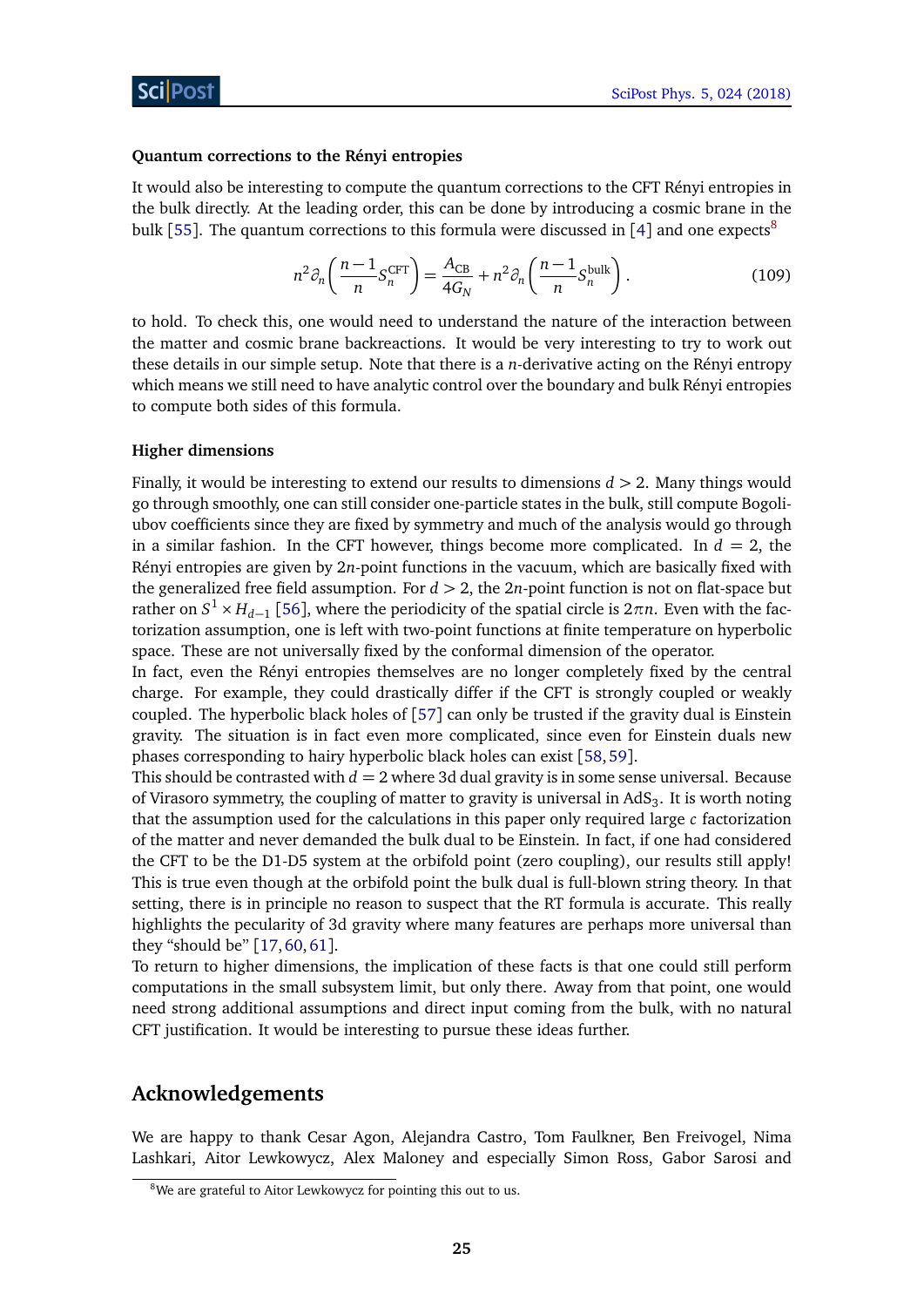Tomonori Ugajin for helpful discussions. The inspiration for this work arose partly from discussions at the D-ITP Entanglement Workshop at the University of Amsterdam. This work was partly completed at the Aspen Center for Physics, which is supported by National Science Foundation grant PHY-1607761. AB would like to thank the String Theory group at ETH for hospitality. AB is supported by the NWO VENI grant 680-47-464 / 4114. NI would like to thank Delta ITP at the University of Amsterdam for hospitality. NI is supported in part by the STFC under consolidated grant ST/L000407/1. SFL would like to acknowledge support from the Netherlands Organisation for Scientific Research (NWO) which is funded by the Dutch Ministry of Education, Culture and Science (OCW).

# <span id="page-26-0"></span>**A Computation of the Bogoliubov Coefficients**

## <span id="page-26-1"></span>**A.1 Rindler Mode Functions**

Recall that the bulk scalar field can be expanded in terms of the Rindler modes as follows

$$
\phi(\rho,\tau,x) = \sum_{I \in L,R} \int_{\omega>0} \frac{d\omega}{2\pi} \int \frac{dk}{2\pi} \left( e^{-i\omega\tau} b_{\omega,k,I} g_{\omega,k,I}(\rho,x) + e^{+i\omega\tau} b_{\omega,k,I}^{\dagger} g_{\omega,k,I}^*(\rho,x) \right), \tag{110}
$$

with the left and the right Rindler mode functions  $g_{\omega,k,I}$  given by [[62](#page-33-8)]

$$
g_{\omega,k,l} = N_{\omega,k} e^{ikx} \rho^{-2h} \left( 1 - \frac{1}{\rho^2} \right)^{-\frac{i\omega}{2}} {}_2F_1 \left[ h - \frac{i(\omega + k)}{2}, h - \frac{i(\omega - k)}{2}, 2h; \frac{1}{\rho^2} \right].
$$
 (111)

In the above, there are two pairs of coordinate systems ( $\rho$ ,  $\tau$ ,  $x$ ), one each for left and right wedges. The number  $N_{\omega,k}$  is the normalization constant is given in [[8](#page-30-0)]

$$
N_{\omega,k} = \sqrt{\frac{\Gamma\left(h + \frac{i(\omega - k)}{2}\right)\Gamma\left(h + \frac{i(\omega + k)}{2}\right)\Gamma\left(h - \frac{i(\omega - k)}{2}\right)\Gamma\left(h - \frac{i(\omega + k)}{2}\right)}{2\omega\Gamma(2h)^2\Gamma(i\omega)\Gamma(-i\omega)}},\tag{112}
$$

where we have taken  $N_{\omega,k}$  to be real. In the limit  $\rho \to \infty$ , the mode functions satisfy

<span id="page-26-5"></span><span id="page-26-4"></span>
$$
\lim_{\rho \to \infty} \rho^{2h} g_{\omega, k, I}(\rho, x) = e^{ikx} N_{\omega, k}.
$$
\n(113)

#### <span id="page-26-2"></span>**A.2 Bogoliubov Coefficients**

As described in section [3.2.1,](#page-13-0) Bogoliubov coefficients relate the creation and annihilation operators of the global modes to those in the right and the left Rindler patches. Since the creation operator in global coordinates is a linear combination of these, we have the relation [\(61\)](#page-14-4)

$$
a_{0,0}^{\dagger}|0\rangle = \sum_{\omega,k} \left( (1 - e^{-2\pi\omega}) \alpha_{\omega,k,R}^* b_{\omega,k,R}^{\dagger} + (1 - e^{2\pi\omega}) \beta_{\omega,k,R} b_{\omega,k,R} \right) |0\rangle. \tag{114}
$$

We now calculate the Bogoliubov coefficients explicitly. We start by looking at the two-point function

<span id="page-26-3"></span>
$$
\lim_{r \to \infty} r^{2h} \langle 0 | \phi(r, t, \varphi) a_{0,0}^{\dagger} | 0 \rangle , \qquad (115)
$$

where  $\phi(r, t, \varphi)$  is the field in the global coordinates. Using [\(41\)](#page-10-2), we get

$$
\lim_{r \to \infty} r^{2h} \langle 0 | \phi(r, t, \varphi) a_{0,0}^{\dagger} | 0 \rangle = \frac{e^{-2iht}}{\sqrt{2\pi}}.
$$
\n(116)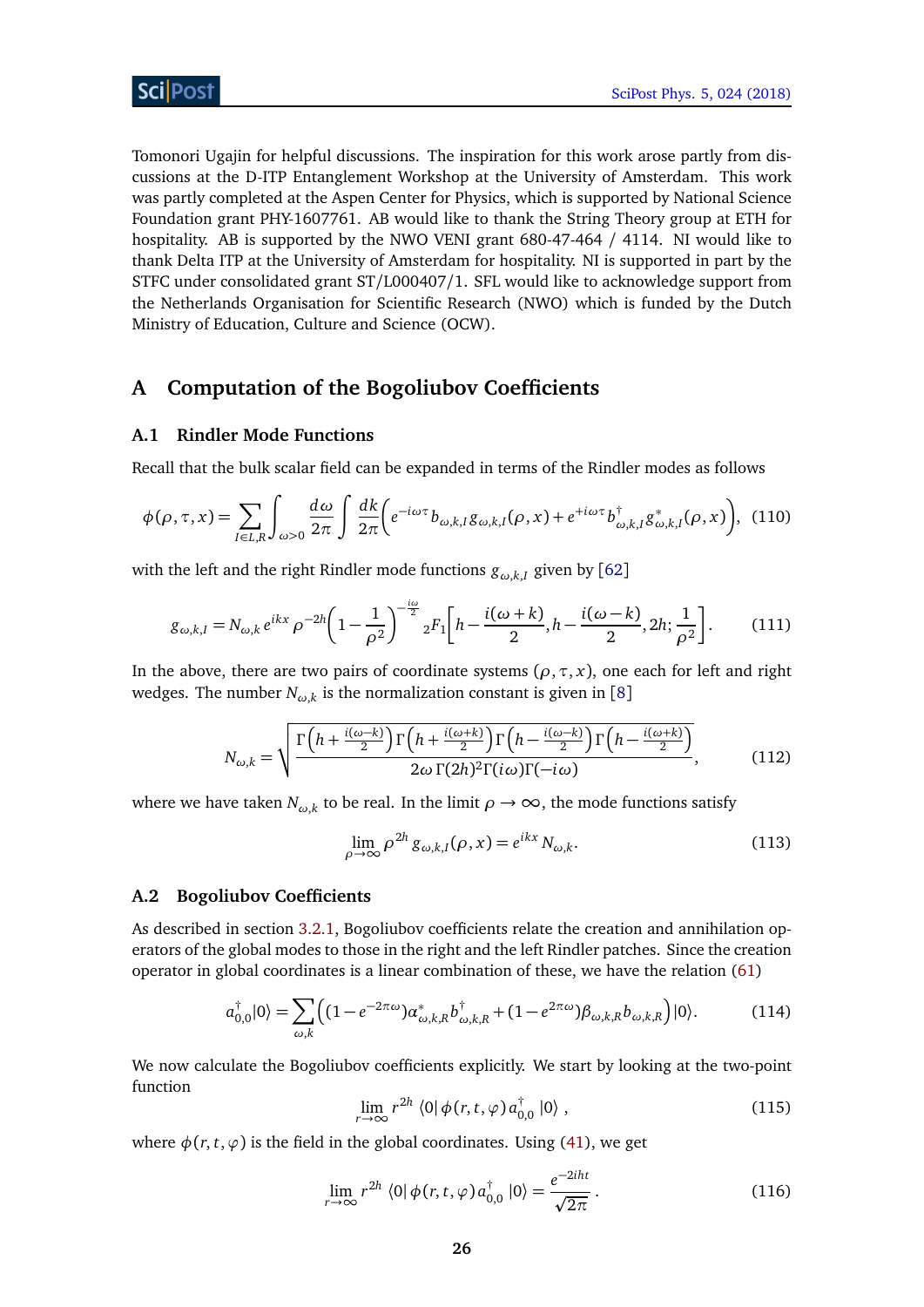# **Sci** Post

Let us now rewrite the above expression using Rindler coordinates and modes. Substituting the expressions for  $\phi$  and  $a^{\dagger}$  in terms of right Rindler modes in equation [\(116\)](#page-26-3), we obtain

$$
\frac{e^{-2iht(\tau,x)}}{\sqrt{2\pi}} = \lim_{\rho \to \infty} r(\rho, \tau, x)^{2h} \langle 0 | \sum_{\omega, k} \left( e^{-i\omega\tau} g_{\omega k}(\rho, x) b_{\omega k} + e^{i\omega\tau} g_{\omega k}^*(\rho, x) b_{\omega k}^\dagger \right) \times \sum_{\omega', k'} \left( \left( 1 - e^{-2\pi\omega'} \right) \alpha_{\omega', k'}^* b_{\omega', k'}^\dagger + \left( 1 - e^{2\pi\omega'} \right) \beta_{\omega', k'} b_{\omega', k'} \right) |0\rangle \,,
$$
\n(117)

where we have omitted the subscript *R* and used the shorthand notation

<span id="page-27-0"></span>
$$
\sum_{\omega,k} \equiv \int \frac{d\omega}{2\pi} \int \frac{dk}{2\pi}.
$$
\n(118)

Using the following standard correlators,

$$
\langle 0 | b_{\omega,k} b_{\omega',k'} | 0 \rangle = 0, \qquad \langle 0 | b_{\omega,k}^{\dagger} b_{\omega',k'}^{\dagger} | 0 \rangle = 0, \tag{119}
$$

$$
\langle 0 | b_{\omega,k}^{\dagger} b_{\omega',k'} | 0 \rangle = \frac{(2\pi)^2}{(e^{2\pi\omega} - 1)} \delta(\omega - \omega') \delta(k - k'), \tag{120}
$$

<span id="page-27-1"></span>
$$
\langle 0 | b_{\omega,k} b_{\omega',k'}^{\dagger} | 0 \rangle = \frac{(2\pi)^2 e^{2\pi \omega}}{(e^{2\pi \omega} - 1)} \delta(\omega - \omega') \delta(k - k'), \tag{121}
$$

we can simplify equation [\(117\)](#page-27-0) to obtain.

$$
\frac{e^{-2iht(\tau,x)}}{\sqrt{2\pi}} = \lim_{\rho \to \infty} r(\rho, \tau, x)^{2h} \sum_{\omega, k} \left[ e^{-i\omega \tau} g_{\omega, k}(\rho, x) \alpha_{\omega k}^* - e^{i\omega, \tau} g_{\omega, k}^*(\rho, x) \beta_{\omega, k} \right].
$$
 (122)

Using equation [50,](#page-12-2) in the limit of large *ρ*, we get

$$
\lim_{\rho \to \infty} t = \arctan\left(\frac{\sinh \tau}{\cosh x \cosh \eta + \cosh \tau \sinh \eta}\right) \equiv t(\tau, x),\tag{123}
$$

$$
\lim_{\rho \to \infty} r(\rho, \tau, x)^{2h} = \lim_{\rho \to \infty} \rho^{2h} \left( \sinh^2 x + (\cosh \eta \cosh \tau + \sinh \eta \cosh x)^2 \right)^h.
$$
 (124)

Also, from equation [\(113\)](#page-26-4) we know that

$$
\lim_{\rho \to \infty} \rho^{2h} g_{\omega, k, I}(\rho, x) = e^{ikx} N_{\omega, k},
$$
\n(125)

Therefore, equation [\(122\)](#page-27-1) simplifies to

$$
\frac{e^{-2iht(\tau,x)}}{\sqrt{2\pi}} = \left(\sinh^2 x + (\cosh \eta \cosh \tau + \sinh \eta \cosh x)^2\right)^h
$$

$$
\times \sum_{\omega,k} \left[e^{-i\omega \tau + ikx} N_{\omega,k} \alpha_{\omega,k}^* - e^{i\omega \tau - ikx} N_{\omega,k}^* \beta_{\omega,k}\right].
$$
(126)

Collecting all functions of  $(\tau, x)$  on one side, we define

$$
\mathcal{B}(\tau, x) \equiv \frac{e^{-2iht(\tau, x)}}{\sqrt{2\pi} \left( \sinh^2 x + (\cosh \eta \cosh \tau + \sinh \eta \cosh x)^2 \right)^h},
$$
(127)

to obtain

$$
\int \frac{d\omega dk}{(2\pi)^2} \left[ e^{-i\omega\tau + ikx} N_{\omega,k} \alpha_{\omega,k}^* - e^{i\omega\tau - ikx} N_{\omega,k}^* \beta_{\omega,k} \right] = \mathcal{B}(\tau, x). \tag{128}
$$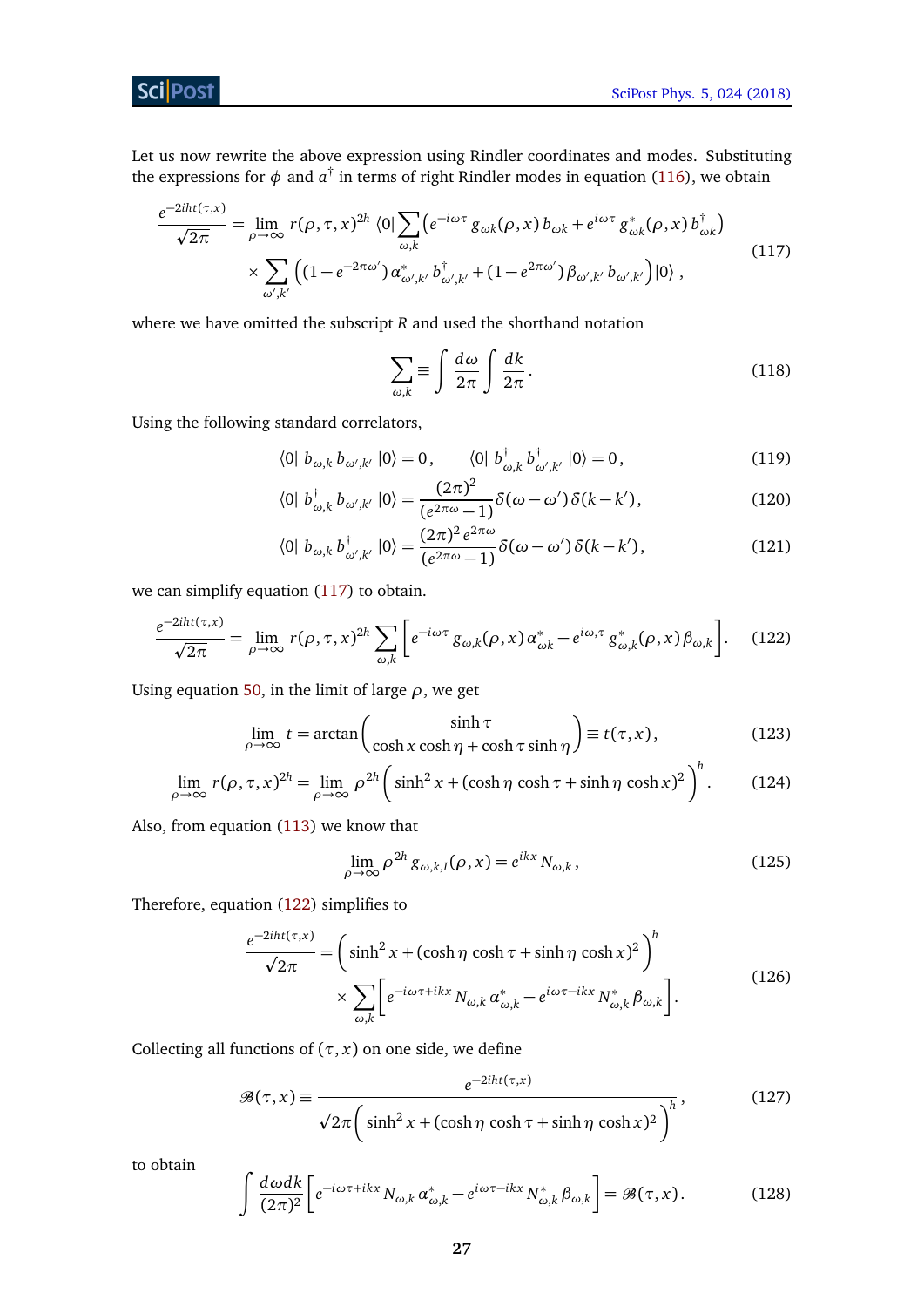## **ScilPost**

One can then take a Fourier transform of both sides above to show that

$$
\alpha_{\omega,k} = \frac{1}{N_{\omega,k}^*} \int_{-\infty}^{\infty} d\tau \, dx \, e^{-i\omega\tau + ikx} \, \mathcal{B}^*(x,t), \tag{129}
$$

$$
\beta_{\omega,k} = -\frac{1}{N_{\omega,k}^*} \int\limits_{-\infty}^{\infty} d\tau \, dx \, e^{-i\omega\tau + ikx} \, \mathcal{B}(x,\tau). \tag{130}
$$

To calculate these integrals, it is easiest to work in light-cone coordinates defined by

$$
x^{+} \equiv \frac{x + \tau}{2}, \qquad x^{-} \equiv \frac{x - \tau}{2}.
$$
 (131)

In these coordinates the function  $\mathcal{B}(\tau, x)$  factorizes to give

$$
\mathcal{B}(x^+, x^-) = \frac{2^{4h} e^{2\eta h}}{\sqrt{2\pi}} \mathcal{B}^+(x^+) \cdot \mathcal{B}^-(x^-). \tag{132}
$$

Let us focus on the Bogoliubov coefficient *αω*,*<sup>k</sup>* for now. Here we need to be careful to take the complex conjugate of  $\mathcal{B}(x^+, x^-)$ . After some simplifications, we find that

$$
\mathcal{B}^{*+}(x^+) \equiv \left(\frac{e^{2x^+}}{(e^{\eta} + e^{\eta + 2x^+} - ie^{2x^+} + i)^2}\right)^h, \tag{133}
$$

<span id="page-28-0"></span>
$$
\mathcal{B}^{*-}(x^-) \equiv \left(\frac{e^{2x^-}}{(e^{\eta} + e^{\eta + 2x^-} + ie^{2x^-} - i)^2}\right)^h.
$$
 (134)

The Bogoliubov coefficient then becomes

$$
\alpha_{\omega,k} = \frac{2}{N_{\omega,k}^*} \frac{2^{4h} e^{2\eta h}}{\sqrt{2\pi}} \bigg[ \int\limits_{-\infty}^{\infty} dx^+ e^{i(k-\omega)x^+} \mathcal{B}^{*+}(x^+) \bigg] \bigg[ \int\limits_{-\infty}^{\infty} dx^- e^{i(k+\omega)x^-} \mathcal{B}^{*-}(x^-) \bigg], \quad (135)
$$

where the factor of 2 comes from the Jacobian. The integrals can now be computed analytically and read

$$
\int_{-\infty}^{\infty} dx^+ e^{i(k-\omega)x^+} \mathcal{B}^{*+}(x^+) = (e^{\eta} + i)^{-2h} \left(\frac{1 + ie^{\eta}}{-1 + ie^{\eta}}\right)^{-h - \frac{i(k-\omega)}{2}} \frac{1}{2\Gamma(2h)}
$$
  
 
$$
\times \Gamma\left[h + \frac{i(k-\omega)}{2}\right] \Gamma\left[h - \frac{i(k-\omega)}{2}\right].
$$
 (136)

Similarly we can show that

$$
\int_{-\infty}^{\infty} dx^{-} e^{i(k+\omega)x^{-}} \mathcal{B}^{*-}(x^{-}) = (e^{\eta} - i)^{-2h} \left(\frac{-1 + ie^{\eta}}{1 + ie^{\eta}}\right)^{-h - \frac{i(k+\omega)}{2}} \frac{1}{2\Gamma(2h)}
$$
\n
$$
\times \Gamma\left[h + \frac{i(k+\omega)}{2}\right] \Gamma\left[h - \frac{i(k+\omega)}{2}\right].
$$
\n(137)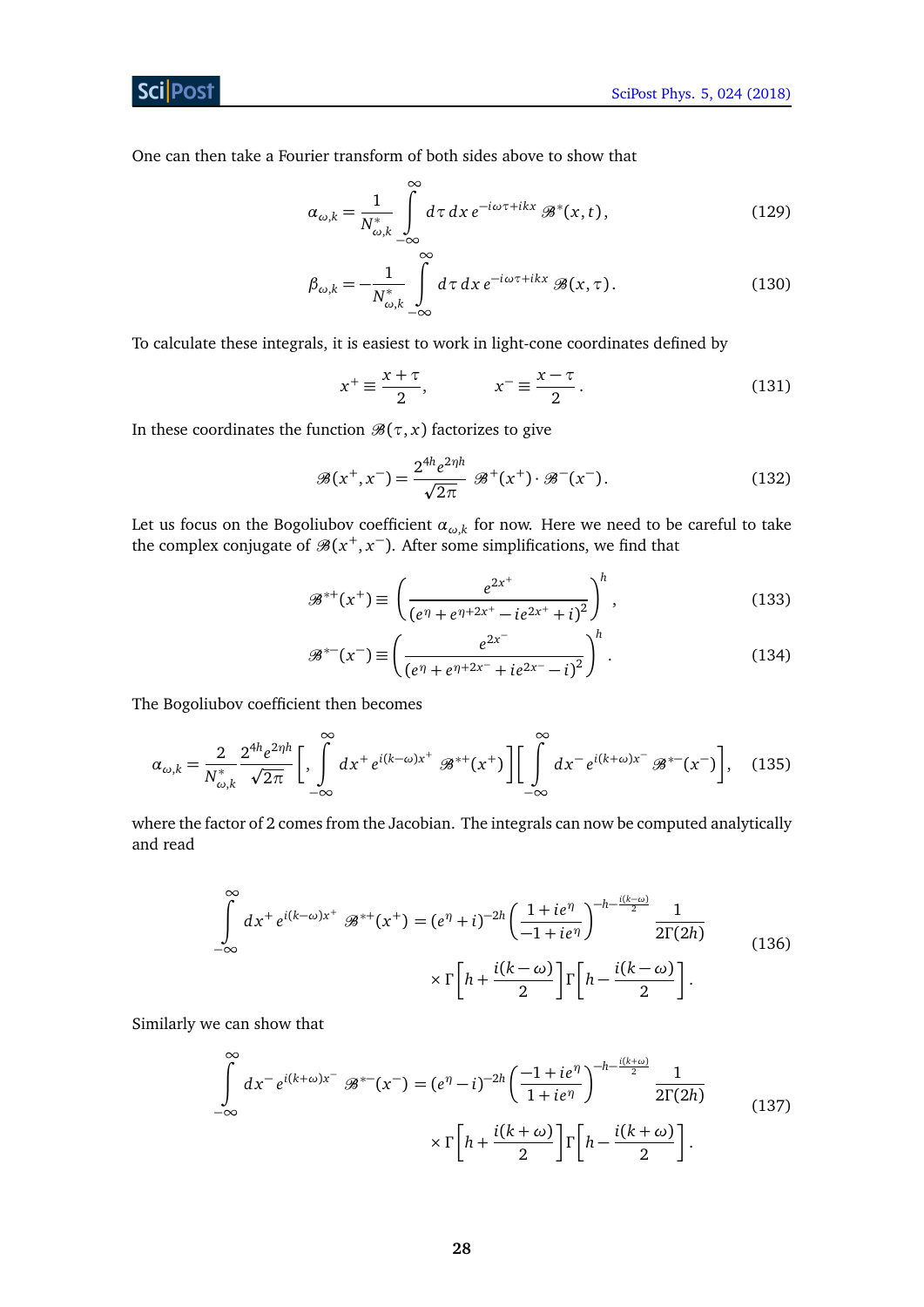Substituting this inside equation [\(135\)](#page-28-0) gives us the final expression for the Bogoliubov coefficient *αω*,*<sup>k</sup>*

$$
\alpha_{\omega,k} = \frac{2^{2h} \cosh(\eta)^{-2h}}{N_{\omega,k}^* \sqrt{8\pi} \Gamma(2h)^2} \left[ \frac{e^{\eta} - i}{e^{\eta} + i} \right]^{i\omega} \Gamma\left[h + \frac{i(k - \omega)}{2}\right]
$$
  

$$
\Gamma\left[h - \frac{i(k - \omega)}{2}\right] \Gamma\left[h + \frac{i(k + \omega)}{2}\right] \Gamma\left[h - \frac{i(k + \omega)}{2}\right].
$$
 (138)

Repeating all these steps carefully, we can show that the Beta Bogoliubov coefficient is

$$
\beta_{\omega,k} = -\frac{2^{2h}\cosh(\eta)^{-2h}}{N_{\omega,k}\sqrt{8\pi}\,\Gamma(2h)^2} \left[\frac{e^{\eta}+i}{e^{\eta}-i}\right]^{i\omega} \Gamma\left[h + \frac{i(k-\omega)}{2}\right] \Gamma\left[h - \frac{i(k-\omega)}{2}\right] \Gamma\left[h - \frac{i(k+\omega)}{2}\right] \Gamma\left[h - \frac{i(k+\omega)}{2}\right].
$$
\n(139)

Referring to equation [\(112\)](#page-26-5), we recall that the normalization constant appearing in the Bogoliubov coefficients is

<span id="page-29-0"></span>
$$
N_{\omega,k} = \sqrt{\frac{\Gamma\left(h + \frac{i(\omega - k)}{2}\right)\Gamma\left(h + \frac{i(\omega + k)}{2}\right)\Gamma\left(h - \frac{i(\omega - k)}{2}\right)\Gamma\left(h - \frac{i(\omega + k)}{2}\right)}{2\omega\Gamma(2h)^2\Gamma(i\omega)\Gamma(-i\omega)}}.
$$
(140)

With the explicit expressions in hand, one can check that the Bogoliubov coefficients satisfy the relations [\(59\)](#page-14-3) and [\(60\)](#page-14-5). This concludes our derivation of the Bogoliubov coefficients.

# **References**

- <span id="page-29-1"></span>[1] S. Ryu and T. Takayanagi, *Holographic derivation of entanglement entropy from the anti–de Sitter Space/Conformal Field Theory correspondence*, Phys. Rev. Lett. **96**, 181602 (2006), doi:10.1103/[PhysRevLett.96.181602,](http://dx.doi.org/10.1103/PhysRevLett.96.181602) [[arXiv:hep-th](https://arxiv.org/abs/hep-th/0603001)/0603001].
- <span id="page-29-2"></span>[2] T. Faulkner, A. Lewkowycz and J. Maldacena, *Quantum corrections to holographic entanglement entropy*, J. High Energ. Phys. **11**, 074 (2013), doi:10.1007/[JHEP11\(2013\)074,](http://dx.doi.org/10.1007/JHEP11(2013)074) [[arXiv:1307.2892](https://arxiv.org/abs/1307.2892)].
- <span id="page-29-3"></span>[3] N. Engelhardt and A. C. Wall, *Quantum extremal surfaces: holographic entanglement entropy beyond the classical regime*, J. High Energ. Phys. **01**, 073 (2015), doi:10.1007/[JHEP01\(2015\)073,](http://dx.doi.org/10.1007/JHEP01(2015)073) [[arXiv:1408.3203](https://arxiv.org/abs/1408.3203)].
- <span id="page-29-4"></span>[4] X. Dong and A. Lewkowycz, *Entropy, extremality, euclidean variations, and the equations of motion*, J. High Energ. Phys. **01**, 081 (2018), doi:10.1007/[JHEP01\(2018\)081,](http://dx.doi.org/10.1007/JHEP01(2018)081) [[arXiv:1705.08453](https://arxiv.org/abs/1705.08453)].
- <span id="page-29-5"></span>[5] D. L. Jafferis, A. Lewkowycz, J. Maldacena and S. Josephine Suh, *Relative entropy equals bulk relative entropy*, J. High Energ. Phys. **06**, 004 (2016), doi:10.1007/[JHEP06\(2016\)004,](http://dx.doi.org/10.1007/JHEP06(2016)004) [[arXiv:1512.06431](https://arxiv.org/abs/1512.06431)].
- <span id="page-29-6"></span>[6] X. Dong, D. Harlow and A. C. Wall, *Reconstruction of bulk operators within the entanglement wedge in gauge-gravity duality*, Phys. Rev. Lett. **117**, 021601 (2016), doi:10.1103/[PhysRevLett.117.021601,](http://dx.doi.org/10.1103/PhysRevLett.117.021601) [[arXiv:1601.05416](https://arxiv.org/abs/1601.05416)].
- <span id="page-29-7"></span>[7] T. Faulkner and A. Lewkowycz, *Bulk locality from modular flow*, J. High Energ. Phys. **07**, 151 (2017), doi:10.1007/[JHEP07\(2017\)151,](http://dx.doi.org/10.1007/JHEP07(2017)151) [[arXiv:1704.05464](https://arxiv.org/abs/1704.05464)].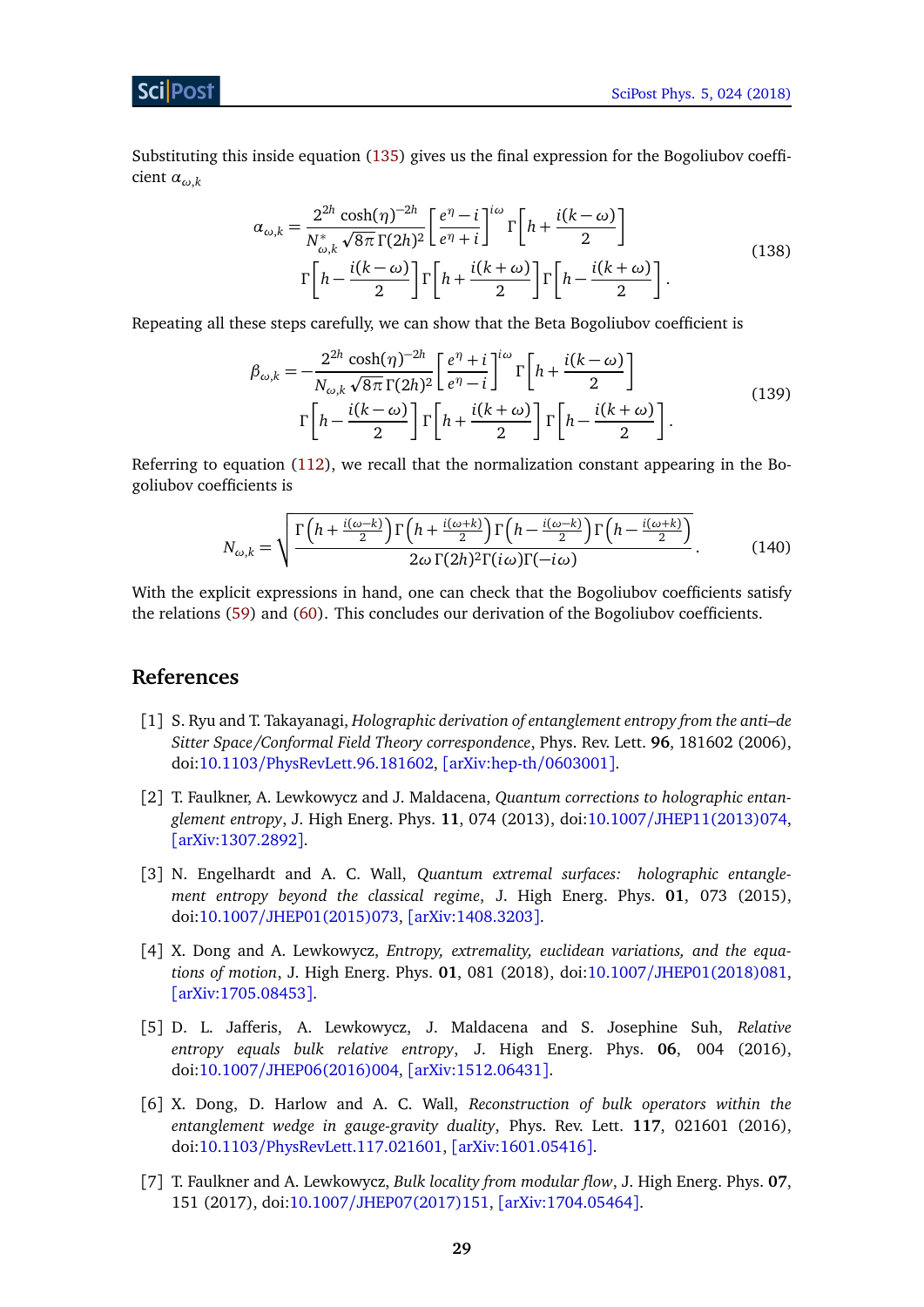- <span id="page-30-0"></span>[8] A. Almheiri, X. Dong and D. Harlow, *Bulk locality and quantum error correction in AdS/CFT*, J. High Energ. Phys. **04**, 163 (2015), doi:10.1007/[JHEP04\(2015\)163,](http://dx.doi.org/10.1007/JHEP04(2015)163) [[arXiv:1411.7041](https://arxiv.org/abs/1411.7041)].
- <span id="page-30-1"></span>[9] D. Harlow, *The Ryu–Takayanagi formula from quantum error correction*, Commun. Math. Phys. **354**, 865 (2017), doi:10.1007/[s00220-017-2904-z,](http://dx.doi.org/10.1007/s00220-017-2904-z) [[arXiv:1607.03901](https://arxiv.org/abs/1607.03901)].
- <span id="page-30-2"></span>[10] C. A. Agón and T. Faulkner, *Quantum corrections to holographic mutual information*, J. High Energ. Phys. **08**, 118 (2016), doi:10.1007/[JHEP08\(2016\)118,](http://dx.doi.org/10.1007/JHEP08(2016)118) [[arXiv:1511.07462](https://arxiv.org/abs/1511.07462)].
- <span id="page-30-3"></span>[11] S. Sugishita, *Entanglement entropy for free scalar fields in AdS*, J. High Energ. Phys. **09**, 128 (2016), doi:10.1007/[JHEP09\(2016\)128,](http://dx.doi.org/10.1007/JHEP09(2016)128) [[arXiv:1608.00305](https://arxiv.org/abs/1608.00305)].
- <span id="page-30-4"></span>[12] T. Barrella, X. Dong, S. A. Hartnoll and V. L. Martin, *Holographic entanglement beyond classical gravity*, J. High Energ. Phys. **09**, 109 (2013), doi:10.1007/[JHEP09\(2013\)109,](http://dx.doi.org/10.1007/JHEP09(2013)109) [[arXiv:1306.4682](https://arxiv.org/abs/1306.4682)].
- <span id="page-30-5"></span>[13] B. Chen, J. Long and J.-j. Zhang, *Holographic Rényi entropy for CFT with W symmetry*, J. High Energ. Phys. **04**, 041 (2014), doi:10.1007/[JHEP04\(2014\)041,](http://dx.doi.org/10.1007/JHEP04(2014)041) [[arXiv:1312.5510](https://arxiv.org/abs/1312.5510)].
- [14] B. Chen and J.-j. Zhang, *On short interval expansion of Rényi entropy*, J. High Energ. Phys. **11**, 164 (2013), doi:10.1007/[JHEP11\(2013\)164,](http://dx.doi.org/10.1007/JHEP11(2013)164) [[arXiv:1309.5453](https://arxiv.org/abs/1309.5453)].
- [15] S. Datta and J. R. David, *Rényi entropies of free bosons on the torus and holography*, J. High Energ. Phys. **04**, 081 (2014), doi:10.1007/[JHEP04\(2014\)081,](http://dx.doi.org/10.1007/JHEP04(2014)081) [[arXiv:1311.1218](https://arxiv.org/abs/1311.1218)].
- [16] M. Headrick, A. Maloney, E. Perlmutter and I. G. Zadeh, *Rényi entropies, the analytic bootstrap, and 3D quantum gravity at higher genus*, J. High Energ. Phys. **07**, 059 (2015), doi:10.1007/[JHEP07\(2015\)059,](http://dx.doi.org/10.1007/JHEP07(2015)059) [[arXiv:1503.07111](https://arxiv.org/abs/1503.07111)].
- <span id="page-30-6"></span>[17] A. Belin, C. A. Keller and I. G. Zadeh, *Genus two partition functions and Rényi entropies of large c conformal field theories*, J. Phys. A: Math. Theor. **50**, 435401 (2017), doi:10.1088/[1751-8121](http://dx.doi.org/10.1088/1751-8121/aa8a11)/aa8a11, [[arXiv:1704.08250](https://arxiv.org/abs/1704.08250)].
- <span id="page-30-7"></span>[18] P. Caputa, M. Nozaki and T. Takayanagi, *Entanglement of local operators in large-N conformal field theories*, Prog. Theor. Exp. Phys. 93B06 (2014), doi[:10.1093](http://dx.doi.org/10.1093/ptep/ptu122)/ptep/ptu122, [[arXiv:1405.5946](https://arxiv.org/abs/1405.5946)].
- <span id="page-30-8"></span>[19] C. T. Asplund, A. Bernamonti, F. Galli and T. Hartman, *Holographic entanglement entropy from 2d CFT: heavy states and local quenches*, J. High Energ. Phys. **02**, 171 (2015), doi:10.1007/[JHEP02\(2015\)171,](http://dx.doi.org/10.1007/JHEP02(2015)171) [[arXiv:1410.1392](https://arxiv.org/abs/1410.1392)].
- <span id="page-30-9"></span>[20] T. Faulkner, F. M. Haehl, E. Hijano, O. Parrikar, C. Rabideau and M. Van Raamsdonk, *Nonlinear gravity from entanglement in conformal field theories*, J. High Energ. Phys. **08**, 057 (2017), doi:10.1007/[JHEP08\(2017\)057,](http://dx.doi.org/10.1007/JHEP08(2017)057) [[arXiv:1705.03026](https://arxiv.org/abs/1705.03026)].
- <span id="page-30-10"></span>[21] D. Marolf, O. Parrikar, C. Rabideau, A. Izadi Rad and M. Van Raamsdonk, *From Euclidean sources to Lorentzian spacetimes in holographic conformal field theories*, J. High Energ. Phys. **06**, 077 (2018), doi:10.1007/[JHEP06\(2018\)077,](http://dx.doi.org/10.1007/JHEP06(2018)077) [[arXiv:1709.10101](https://arxiv.org/abs/1709.10101)].
- <span id="page-30-11"></span>[22] P. Calabrese and J. Cardy, *Entanglement entropy and quantum field theory*, J. Stat. Mech.: Theor. Exp. P06002 (2004), doi:10.1088/[1742-5468](http://dx.doi.org/10.1088/1742-5468/2004/06/P06002)/2004/06/P06002, [[arXiv:hep](https://arxiv.org/abs/hep-th/0405152)th/[0405152](https://arxiv.org/abs/hep-th/0405152)].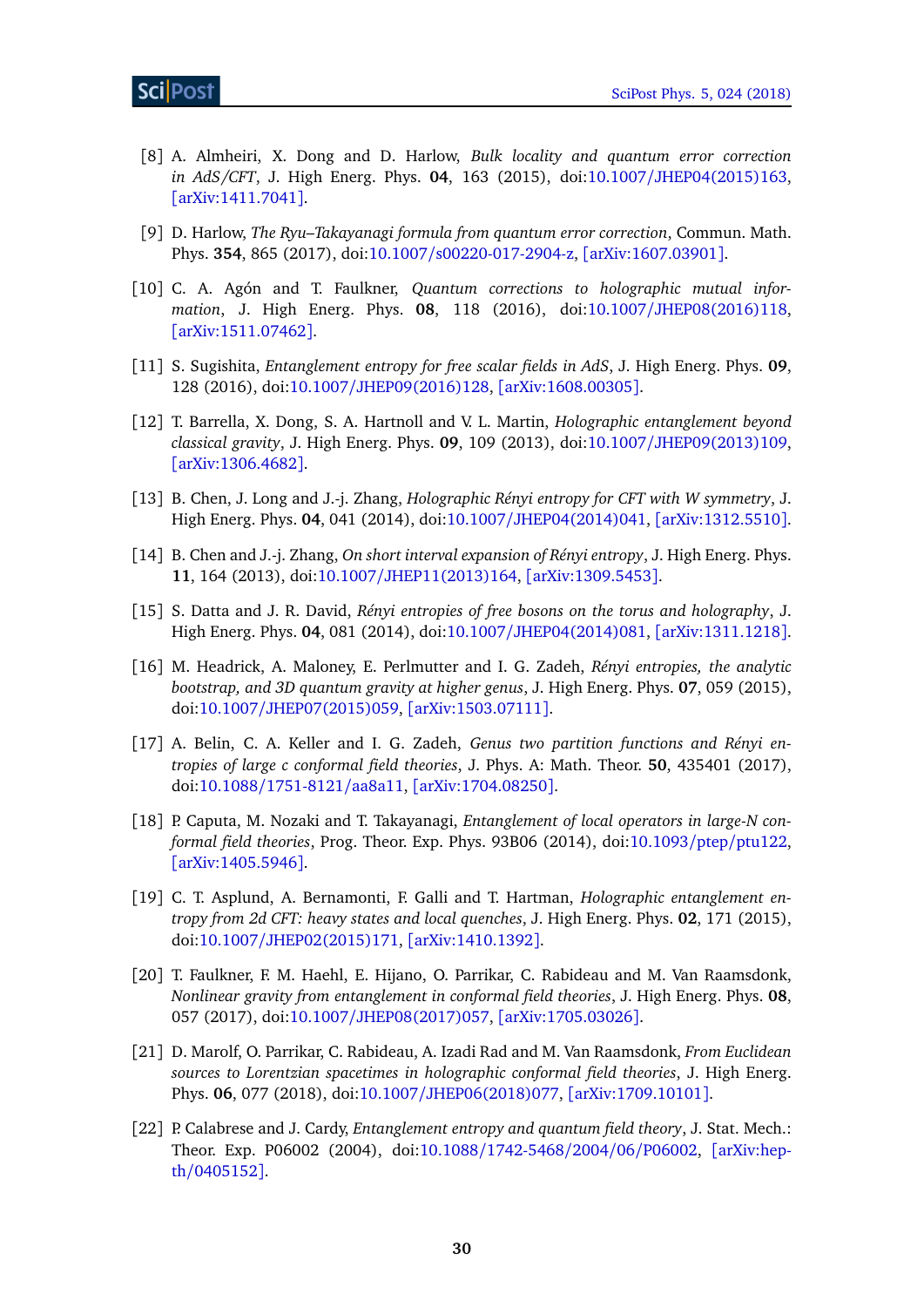- <span id="page-31-0"></span>[23] P. Calabrese and J. Cardy, *Entanglement entropy and conformal field theory*, J. Phys. A: Math. Theor. **42**, 504005 (2009), doi:10.1088/[1751-8113](http://dx.doi.org/10.1088/1751-8113/42/50/504005)/42/50/504005, [[arXiv:0905.4013](https://arxiv.org/abs/0905.4013)].
- <span id="page-31-1"></span>[24] F. Castilho Alcaraz, M. Ibáñez Berganza and G. Sierra, *Entanglement of lowenergy excitations in conformal field theory*, Phys. Rev. Lett. **106**, 201601 (2011), doi:10.1103/[PhysRevLett.106.201601,](http://dx.doi.org/10.1103/PhysRevLett.106.201601) [[arXiv:1101.2881](https://arxiv.org/abs/1101.2881)].
- <span id="page-31-2"></span>[25] M. Headrick, *Entanglement Rényi entropies in holographic theories*, Phys. Rev. D **82**, 126010 (2010), doi:10.1103/[PhysRevD.82.126010,](http://dx.doi.org/10.1103/PhysRevD.82.126010) [[arXiv:1006.0047](https://arxiv.org/abs/1006.0047)].
- <span id="page-31-3"></span>[26] S. El-Showk and K. Papadodimas, *Emergent spacetime and holographic CFTs*, J. High Energ. Phys. **10**, 106 (2012), doi:10.1007/[JHEP10\(2012\)106,](http://dx.doi.org/10.1007/JHEP10(2012)106) [[arXiv:1101.4163](https://arxiv.org/abs/1101.4163)].
- <span id="page-31-4"></span>[27] G. Sárosi and T. Ugajin, *Modular Hamiltonians of excited states, OPE blocks and emergent bulk fields*, J. High Energ. Phys. **01**, 012 (2018), doi:10.1007/[JHEP01\(2018\)012,](http://dx.doi.org/10.1007/JHEP01(2018)012) [[arXiv:1705.01486](https://arxiv.org/abs/1705.01486)].
- <span id="page-31-5"></span>[28] M. Ibáñez Berganza, F. Castilho Alcaraz and G. Sierra, *Entanglement of excited states in critical spin chains*, J. Stat. Mech. P01016 (2012), doi[:10.1088](http://dx.doi.org/10.1088/1742-5468/2012/01/P01016)/1742- 5468/2012/01/[P01016,](http://dx.doi.org/10.1088/1742-5468/2012/01/P01016) [[arXiv:1109.5673](https://arxiv.org/abs/1109.5673)].
- [29] F. H. L. Essler, A. M. Läuchli and P. Calabrese, *Shell-filling effect in the entanglement entropies of spinful fermions*, Phys. Rev. Lett. **110**, 115701 (2013), doi:10.1103/[PhysRevLett.110.115701.](http://dx.doi.org/10.1103/PhysRevLett.110.115701)
- [30] P. Calabrese, F. H. L. Essler, and A. M. Läuchli, *Entanglement entropies of the quarter filled Hubbard model*, J. Stat. Mech: Theory Exp. **9**, P09025 (2014), doi[:10.1088](http://dx.doi.org/10.1088/1742-5468/2014/09/P09025)/1742- 5468/2014/09/[P09025.](http://dx.doi.org/10.1088/1742-5468/2014/09/P09025)
- <span id="page-31-6"></span>[31] P. Ruggiero and P. Calabrese, *Relative entanglement entropies in 1 + 1-dimensional conformal field theories*, J. High Energ. Phys. **02**, 039 (2017), doi:10.1007/[JHEP02\(2017\)039,](http://dx.doi.org/10.1007/JHEP02(2017)039) [[arXiv:1612.00659](https://arxiv.org/abs/1612.00659)].
- <span id="page-31-7"></span>[32] G. Sárosi and T. Ugajin, *Relative entropy of excited states in two dimensional conformal field theories*, J. High Energ. Phys. **07**, 114 (2016), doi:10.1007/[JHEP07\(2016\)114,](http://dx.doi.org/10.1007/JHEP07(2016)114) [[arXiv:1603.03057](https://arxiv.org/abs/1603.03057)].
- <span id="page-31-8"></span>[33] I. Heemskerk, J. Penedones, J. Polchinski and J. Sully, *Holography from conformal field theory*, J. High Energ. Phys. **10**, 079 (2009), doi:10.1088/[1126-6708](http://dx.doi.org/10.1088/1126-6708/2009/10/079)/2009/10/079, [[arXiv:0907.0151](https://arxiv.org/abs/0907.0151)].
- <span id="page-31-9"></span>[34] P. Calabrese, J. Cardy and E. Tonni, *Entanglement entropy of two disjoint intervals in conformal field theory: II*, J. Stat. Mech. P01021 (2011), doi[:10.1088](http://dx.doi.org/10.1088/1742-5468/2011/01/P01021)/1742- 5468/2011/01/[P01021,](http://dx.doi.org/10.1088/1742-5468/2011/01/P01021) [[arXiv:1011.5482](https://arxiv.org/abs/1011.5482)].
- <span id="page-31-10"></span>[35] V. Balasubramanian, P. Kraus and A. Lawrence, *Bulk versus boundary dynamics in anti–de Sitter spacetime*, Phys. Rev. D **59**, 046003 (1999), doi:10.1103/[PhysRevD.59.046003,](http://dx.doi.org/10.1103/PhysRevD.59.046003) [[arXiv:hep-th](https://arxiv.org/abs/hep-th/9805171)/9805171].
- <span id="page-31-11"></span>[36] J. Maldacena and A. Strominger, AdS<sub>3</sub> black holes and a stringy exclusion principle, J. High Energ. Phys. **12**, 005 (1998), doi:10.1088/[1126-6708](http://dx.doi.org/10.1088/1126-6708/1998/12/005)/1998/12/005, [[arXiv:hep](https://arxiv.org/abs/hep-th/9804085)th/[9804085](https://arxiv.org/abs/hep-th/9804085)].
- <span id="page-31-12"></span>[37] S. Giombi, A. Maloney and X. Yin, *One-loop partition functions of 3D gravity*, J. High Energ. Phys. **08**, 007 (2008), doi:10.1088/[1126-6708](http://dx.doi.org/10.1088/1126-6708/2008/08/007)/2008/08/007, [[arXiv:0804.1773](https://arxiv.org/abs/0804.1773)].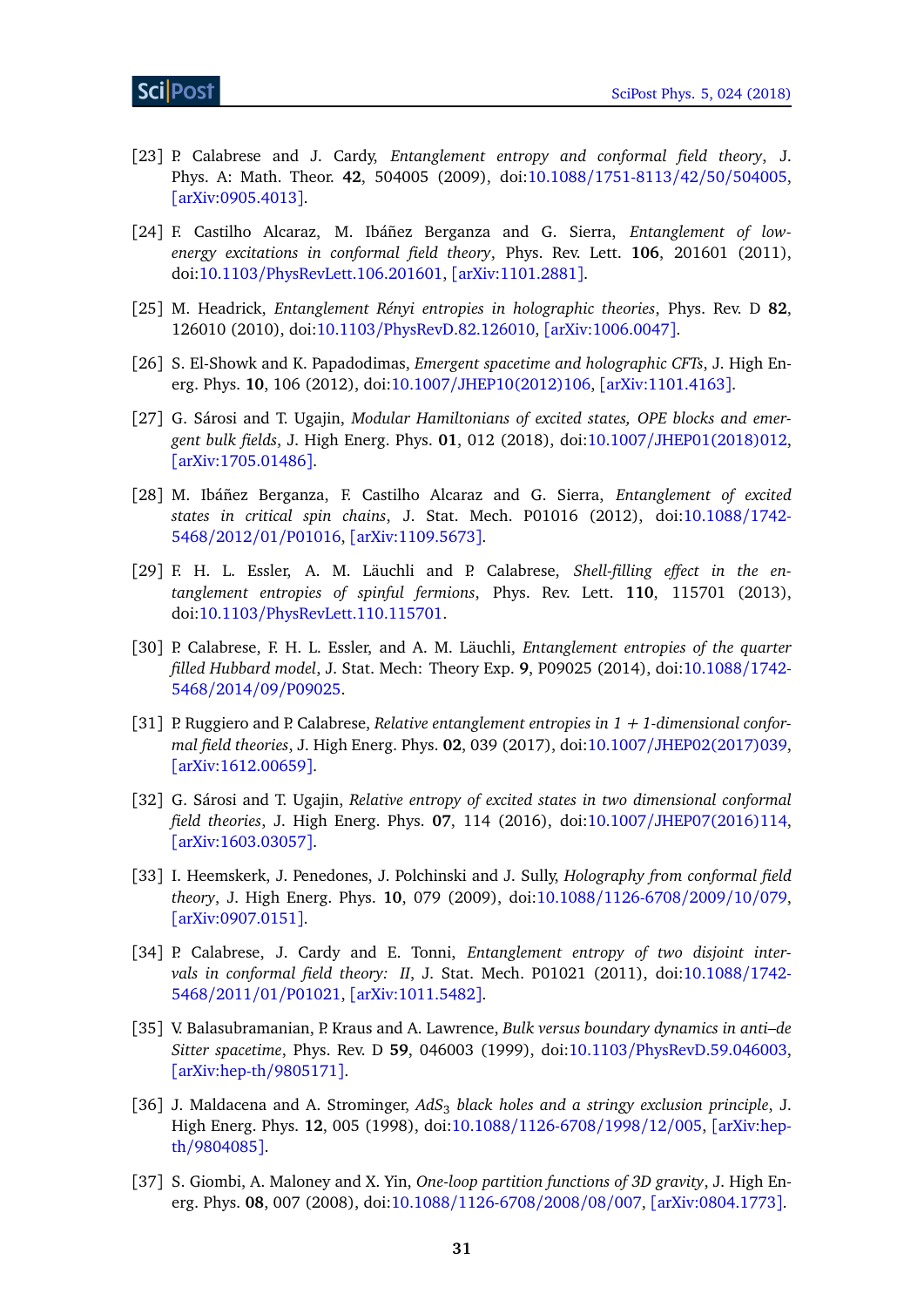- <span id="page-32-0"></span>[38] S. Deser, R. Jackiw and G. 't Hooft, *Three-dimensional Einstein gravity: Dynamics of flat space*, Ann. Phys. **152**, 220 (1984), doi:10.1016/[0003-4916\(84\)90085-X.](http://dx.doi.org/10.1016/0003-4916(84)90085-X)
- <span id="page-32-1"></span>[39] H. Casini, M. Huerta and R. C. Myers, *Towards a derivation of holographic entanglement entropy*, J. High Energ. Phys. **05**, 036 (2011), doi:10.1007/[JHEP05\(2011\)036,](http://dx.doi.org/10.1007/JHEP05(2011)036) [[arXiv:1102.0440](https://arxiv.org/abs/1102.0440)].
- <span id="page-32-2"></span>[40] D. Marolf, D. Minic and S. F. Ross, *Notes on spacetime thermodynamics and the observer dependence of entropy*, Phys. Rev. D **69**, 064006 (2004), doi:10.1103/[PhysRevD.69.064006,](http://dx.doi.org/10.1103/PhysRevD.69.064006) [[arXiv:hep-th](https://arxiv.org/abs/hep-th/0310022)/0310022].
- <span id="page-32-3"></span>[41] H. Casini, *Relative entropy and the Bekenstein bound*, Class. Quantum Grav. **25**, 205021 (2008), doi:10.1088/[0264-9381](http://dx.doi.org/10.1088/0264-9381/25/20/205021)/25/20/205021, [[arXiv:0804.2182](https://arxiv.org/abs/0804.2182)].
- <span id="page-32-4"></span>[42] D. D. Blanco, H. Casini, L.-Y. Hung and R. C. Myers, *Relative entropy and holography*, J. High Energ. Phys. **08**, 060 (2013), doi:10.1007/[JHEP08\(2013\)060,](http://dx.doi.org/10.1007/JHEP08(2013)060) [[arXiv:1305.3182](https://arxiv.org/abs/1305.3182)].
- <span id="page-32-5"></span>[43] V. Balasubramanian, B. D. Chowdhury, B. Czech and J. de Boer, *Entwinement and the emergence of spacetime*, J. High Energ. Phys. **01**, 048 (2015), doi:10.1007/[JHEP01\(2015\)048,](http://dx.doi.org/10.1007/JHEP01(2015)048) [[arXiv:1406.5859](https://arxiv.org/abs/1406.5859)].
- <span id="page-32-6"></span>[44] N. Lashkari and M. Van Raamsdonk, *Canonical energy is quantum Fisher information*, J. High Energ. Phys. **04**, 153 (2016), doi:10.1007/[JHEP04\(2016\)153,](http://dx.doi.org/10.1007/JHEP04(2016)153) [[arXiv:1508.00897](https://arxiv.org/abs/1508.00897)].
- <span id="page-32-7"></span>[45] N. Lashkari, J. Lin, H. Ooguri, B. Stoica and M. Van Raamsdonk, *Gravitational positive energy theorems from information inequalities*, Prog. Theor. Exp. Phys. **2016**, 12C109 (2016), doi[:10.1093](http://dx.doi.org/10.1093/ptep/ptw139)/ptep/ptw139, [[arXiv:1605.01075](https://arxiv.org/abs/1605.01075)].
- <span id="page-32-8"></span>[46] R. M. Wald, *Black hole entropy is the Noether charge*, Phys. Rev. D **48**, R3427 (1993), doi:10.1103/[PhysRevD.48.R3427,](http://dx.doi.org/10.1103/PhysRevD.48.R3427) [[arXiv:gr-qc](https://arxiv.org/abs/gr-qc/9307038)/9307038].
- <span id="page-32-9"></span>[47] V. Iyer and R. M. Wald, *Some properties of the Noether charge and a proposal for dynamical black hole entropy*, Phys. Rev. D **50**, 846 (1994), doi:10.1103/[PhysRevD.50.846,](http://dx.doi.org/10.1103/PhysRevD.50.846) [[arXiv:gr-qc](https://arxiv.org/abs/gr-qc/9403028)/9403028].
- <span id="page-32-10"></span>[48] H. Casini, M. Huerta and J. Alejandro Rosabal, *Remarks on entanglement entropy for gauge fields*, Phys. Rev. D **89**, 085012 (2014), doi:10.1103/[PhysRevD.89.085012,](http://dx.doi.org/10.1103/PhysRevD.89.085012) [[arXiv:1312.1183](https://arxiv.org/abs/1312.1183)].
- [49] W. Donnelly, *Decomposition of entanglement entropy in lattice gauge theory*, Phys. Rev. D **85**, 085004 (2012), doi:10.1103/[PhysRevD.85.085004,](http://dx.doi.org/10.1103/PhysRevD.85.085004) [[arXiv:1109.0036](https://arxiv.org/abs/1109.0036)].
- [50] S. Ghosh, R. M. Soni and S. P. Trivedi, *On the entanglement entropy for gauge theories*, J. High Energ. Phys. **09**, 069 (2015), doi:10.1007/[JHEP09\(2015\)069,](http://dx.doi.org/10.1007/JHEP09(2015)069) [[arXiv:1501.02593](https://arxiv.org/abs/1501.02593)].
- [51] M. Pretko and T. Senthil, *Entanglement entropy of U(1) quantum spin liquids*, Phys. Rev. B **94**, 125112 (2016), doi:10.1103/[PhysRevB.94.125112,](http://dx.doi.org/10.1103/PhysRevB.94.125112) [[arXiv:1510.03863](https://arxiv.org/abs/1510.03863)].
- <span id="page-32-11"></span>[52] W. Donnelly and A. C. Wall, *Entanglement Entropy of Electromagnetic Edge Modes*, Phys. Rev. Lett. **114**, 111603 (2015), doi:10.1103/[PhysRevLett.114.111603,](http://dx.doi.org/10.1103/PhysRevLett.114.111603) [[arXiv:1412.1895](https://arxiv.org/abs/1412.1895)].
- <span id="page-32-12"></span>[53] W. Donnelly and L. Freidel, *Local subsystems in gauge theory and gravity*, J. High Energ. Phys. **09**, 102 (2016), doi:10.1007/[JHEP09\(2016\)102,](http://dx.doi.org/10.1007/JHEP09(2016)102) [[arXiv:1601.04744](https://arxiv.org/abs/1601.04744)].